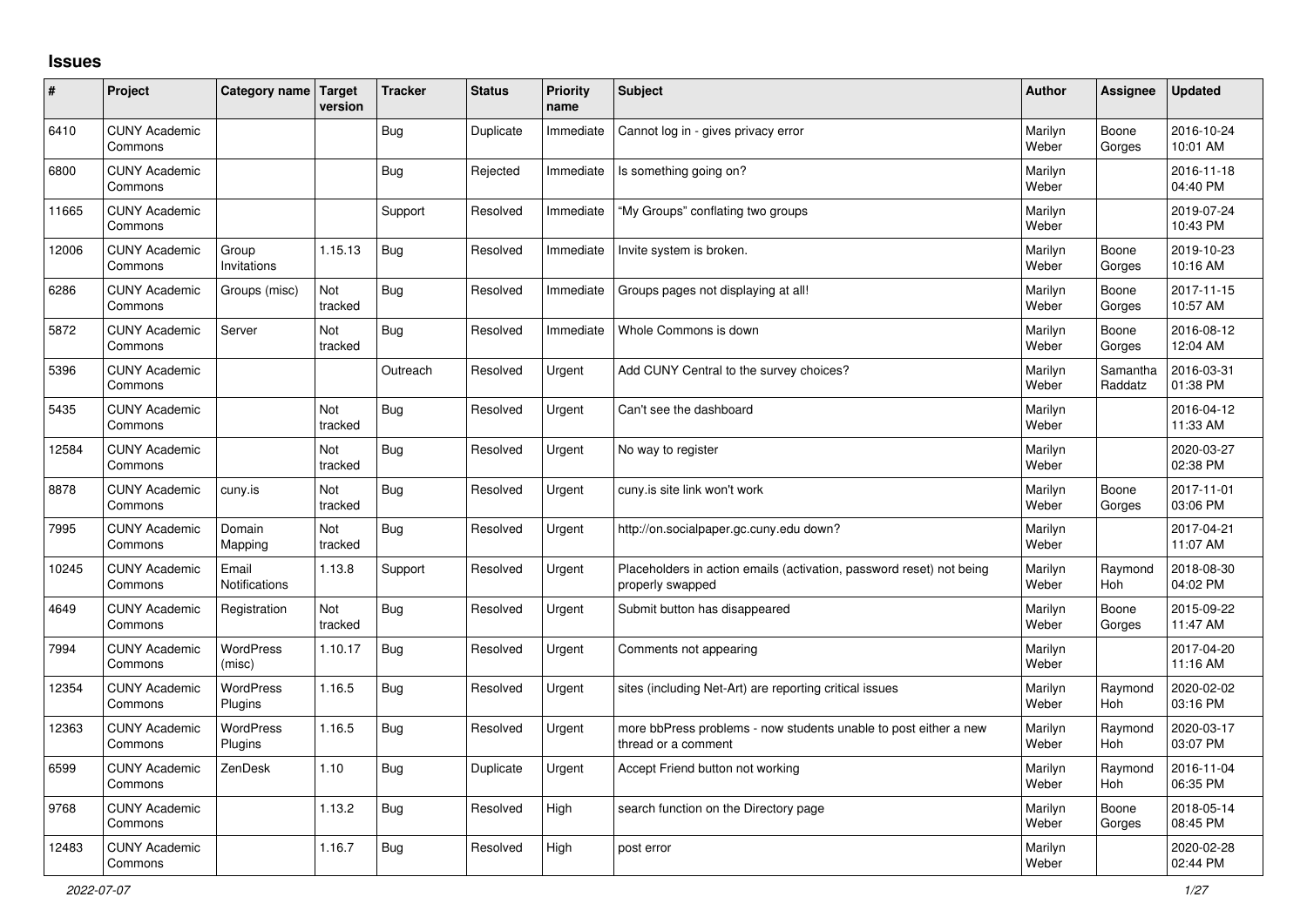| $\sharp$ | Project                         | Category name   Target           | version        | <b>Tracker</b> | <b>Status</b> | <b>Priority</b><br>name | <b>Subject</b>                                                                        | <b>Author</b>    | Assignee         | <b>Updated</b>         |
|----------|---------------------------------|----------------------------------|----------------|----------------|---------------|-------------------------|---------------------------------------------------------------------------------------|------------------|------------------|------------------------|
| 14799    | <b>CUNY Academic</b><br>Commons |                                  | 1.18.19        | Support        | Resolved      | High                    | install the official Classic Widgets?                                                 | Marilyn<br>Weber |                  | 2021-09-22<br>02:17 PM |
| 6107     | <b>CUNY Academic</b><br>Commons |                                  |                | Bug            | Resolved      | High                    | site redirect?                                                                        | Marilyn<br>Weber | Boone<br>Gorges  | 2016-09-29<br>03:45 PM |
| 9276     | <b>CUNY Academic</b><br>Commons |                                  |                | Bug            | Resolved      | High                    | problem adding a member to a group - wrong username?                                  | Marilyn<br>Weber |                  | 2018-02-25<br>12:47 PM |
| 13656    | <b>CUNY Academic</b><br>Commons |                                  |                | <b>Bug</b>     | Resolved      | High                    | site down                                                                             | Marilyn<br>Weber |                  | 2020-12-11<br>12:50 PM |
| 14008    | <b>CUNY Academic</b><br>Commons |                                  |                | Bug            | Resolved      | High                    | invisible user                                                                        | Marilyn<br>Weber |                  | 2021-02-18<br>05:53 PM |
| 15022    | <b>CUNY Academic</b><br>Commons |                                  |                | Support        | Rejected      | High                    | ArabStages                                                                            | Marilyn<br>Weber |                  | 2021-12-06<br>10:16 AM |
| 15685    | <b>CUNY Academic</b><br>Commons |                                  |                | Support        | <b>New</b>    | High                    | problem with chrome?                                                                  | Marilyn<br>Weber |                  | 2022-04-25<br>03:40 PM |
| 13633    | <b>CUNY Academic</b><br>Commons |                                  | Not<br>tracked | <b>Bug</b>     | Resolved      | High                    | PublicsLab site down                                                                  | Marilyn<br>Weber |                  | 2020-11-30<br>02:01 PM |
| 13715    | <b>CUNY Academic</b><br>Commons |                                  | Not<br>tracked | Bug            | Resolved      | High                    | https://ulysses.commons.gc.cuny.edu down                                              | Marilyn<br>Weber |                  | 2020-12-22<br>03:02 PM |
| 2994     | <b>CUNY Academic</b><br>Commons | <b>BuddyPress</b><br>(misc)      | 1.5.16         | Bug            | Resolved      | High                    | 'My forums" link gives "page not found" error                                         | Marilyn<br>Weber | Boone<br>Gorges  | 2014-01-29<br>03:44 PM |
| 3417     | <b>CUNY Academic</b><br>Commons | <b>BuddyPress</b><br>(misc)      | Not<br>tracked | Bug            | Rejected      | High                    | copying two commons groups                                                            | Marilyn<br>Weber | Marilyn<br>Weber | 2014-11-05<br>09:56 AM |
| 4734     | <b>CUNY Academic</b><br>Commons | <b>BuddyPress</b><br><b>Docs</b> | 1.8.13         | <b>Bug</b>     | Resolved      | High                    | Problems with "Create New Doc"                                                        | Marilyn<br>Weber | Boone<br>Gorges  | 2015-10-09<br>07:53 AM |
| 9828     | <b>CUNY Academic</b><br>Commons | Domain<br>Mapping                | 1.13.3         | Bug            | Resolved      | High                    | redirecting problem                                                                   | Marilyn<br>Weber | Raymond<br>Hoh   | 2018-05-24<br>02:39 PM |
| 4962     | <b>CUNY Academic</b><br>Commons | Events                           | 1.8.18         | Bug            | Resolved      | High                    | Problems with text entry field in the Events Calendar                                 | Marilyn<br>Weber | Raymond<br>Hoh   | 2015-12-01<br>06:57 PM |
| 13878    | <b>CUNY Academic</b><br>Commons | Group cloning                    | 1.18.4         | Support        | Resolved      | High                    | When creating Group + Site and choosing 'Clone existing', cannot<br>advance to step 2 | Marilyn<br>Weber | Jeremy<br>Felt   | 2021-02-02<br>11:02 AM |
| 8917     | <b>CUNY Academic</b><br>Commons | <b>Group Files</b>               | 1.12.3         | Bug            | Resolved      | High                    | Files not downloading from Groups properly                                            | Marilyn<br>Weber | Boone<br>Gorges  | 2017-11-29<br>10:04 PM |
| 4657     | <b>CUNY Academic</b><br>Commons | Group Forums                     | 1.8.18         | Bug            | Resolved      | High                    | Submit button disappears in new post mode in forum                                    | Marilyn<br>Weber | Raymond<br>Hoh   | 2015-12-01<br>11:15 PM |
| 13173    | <b>CUNY Academic</b><br>Commons | Group Library                    | 1.17.1         | Support        | Resolved      | High                    | all uploads to the library are silent                                                 | Marilyn<br>Weber |                  | 2020-08-10<br>04:12 PM |
| 13227    | <b>CUNY Academic</b><br>Commons | Group Library                    | 1.17.2         | Bug            | Resolved      | High                    | folder not appearing in library                                                       | Marilyn<br>Weber |                  | 2020-08-21<br>04:22 PM |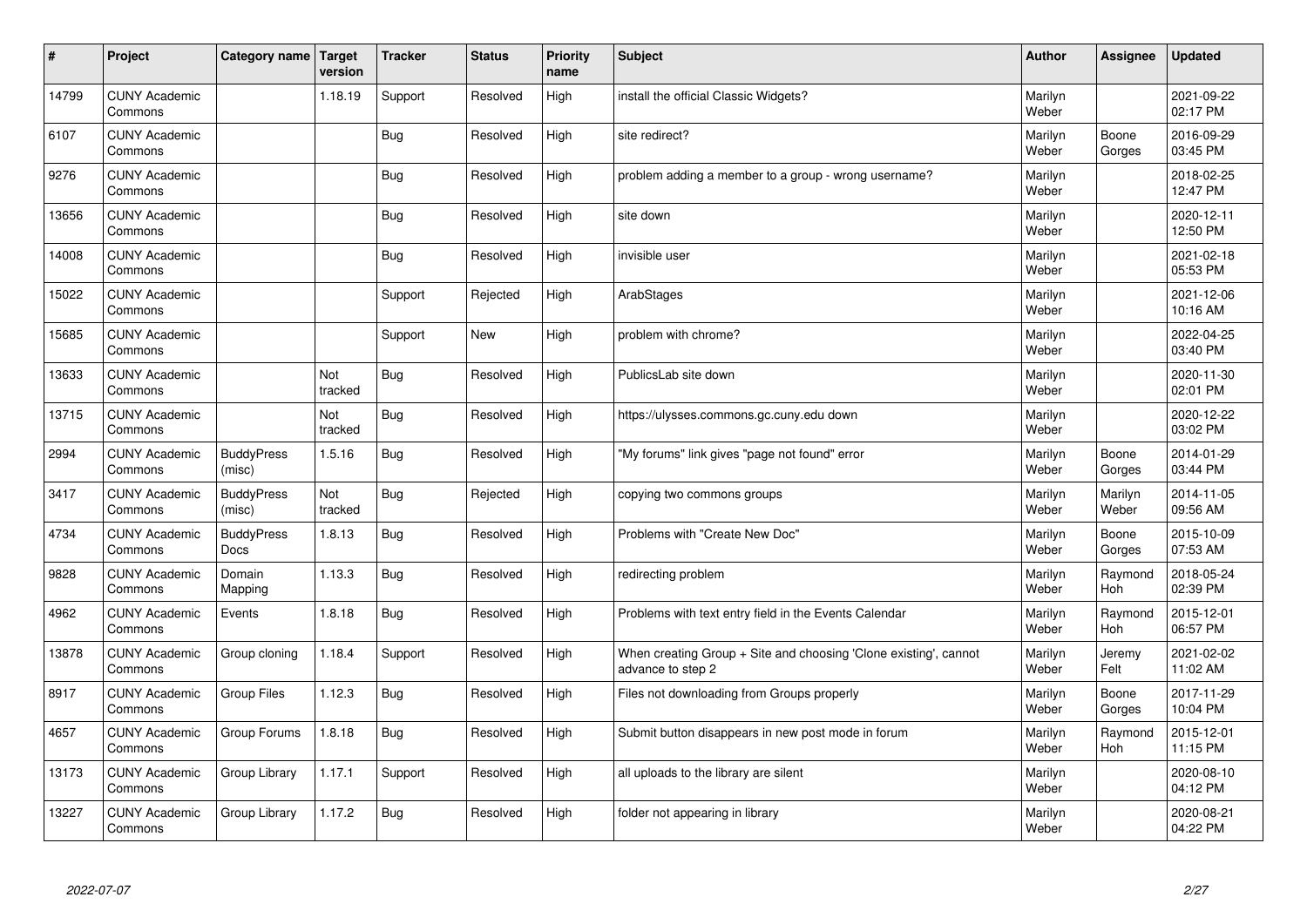| #     | Project                         | Category name                     | Target<br>version | <b>Tracker</b> | <b>Status</b> | <b>Priority</b><br>name | <b>Subject</b>                                                                          | <b>Author</b>    | Assignee              | <b>Updated</b>         |
|-------|---------------------------------|-----------------------------------|-------------------|----------------|---------------|-------------------------|-----------------------------------------------------------------------------------------|------------------|-----------------------|------------------------|
| 13675 | <b>CUNY Academic</b><br>Commons | Group Library                     | 1.18.1            | <b>Bug</b>     | Resolved      | High                    | broken Librarv                                                                          | Marilyn<br>Weber |                       | 2020-12-09<br>05:02 PM |
| 6039  | <b>CUNY Academic</b><br>Commons | Membership                        | 1.9.28            | Bug            | Resolved      | High                    | User cannot change her email                                                            | Marilyn<br>Weber |                       | 2016-09-19<br>03:03 PM |
| 4880  | <b>CUNY Academic</b><br>Commons | Password<br>Reset                 | Not<br>tracked    | Support        | Resolved      | High                    | CUNY Central person having password trouble                                             | Marilyn<br>Weber |                       | 2015-11-10<br>12:40 PM |
| 6101  | <b>CUNY Academic</b><br>Commons | <b>Public Portfolio</b>           |                   | Bug            | Resolved      | High                    | Profile update problems                                                                 | Marilyn<br>Weber | Boone<br>Gorges       | 2016-12-01<br>03:50 PM |
| 3593  | <b>CUNY Academic</b><br>Commons | Registration                      | 1.7.2             | Bug            | Resolved      | High                    | registration problems                                                                   | Marilyn<br>Weber | Boone<br>Gorges       | 2014-11-01<br>02:57 PM |
| 14526 | <b>CUNY Academic</b><br>Commons | Registration                      | 1.18.12           | Bug            | Resolved      | High                    | registration interface won't show a space to enter nonCUNY code                         | Marilyn<br>Weber |                       | 2021-06-03<br>04:02 PM |
| 7684  | <b>CUNY Academic</b><br>Commons | Reply By Email                    | 1.10.12           | <b>Bug</b>     | Resolved      | High                    | trying to post too often error                                                          | Marilyn<br>Weber | Raymond<br>Hoh        | 2017-02-28<br>12:43 PM |
| 8934  | <b>CUNY Academic</b><br>Commons | Reply By Email                    | 1.12.4            | Support        | Resolved      | High                    | RBE "could not post" email should have info about attempted From<br>address             | Marilyn<br>Weber | Raymond<br><b>Hoh</b> | 2017-12-12<br>11:25 AM |
| 3530  | <b>CUNY Academic</b><br>Commons | Server                            | Not<br>tracked    | <b>Bug</b>     | Resolved      | High                    | Commons running very slowly/ "connection lost"                                          | Marilyn<br>Weber | <b>Matt Gold</b>      | 2014-10-08<br>09:34 AM |
| 12393 | <b>CUNY Academic</b><br>Commons | <b>WordPress</b><br>(misc)        |                   | Support        | Resolved      | High                    | size limit for files                                                                    | Marilyn<br>Weber |                       | 2020-02-18<br>10:13 AM |
| 5713  | <b>CUNY Academic</b><br>Commons | <b>WordPress</b><br>(misc)        | Not<br>tracked    | <b>Bug</b>     | Abandoned     | High                    | Site freezing                                                                           | Marilyn<br>Weber | Boone<br>Gorges       | 2017-11-15<br>10:58 AM |
| 7100  | <b>CUNY Academic</b><br>Commons | <b>WordPress</b><br>Plugins       | 1.10.5            | <b>Bug</b>     | Resolved      | High                    | Cincopa plugin problem                                                                  | Marilyn<br>Weber | Boone<br>Gorges       | 2016-12-19<br>10:32 AM |
| 3121  | <b>CUNY Academic</b><br>Commons | <b>WordPress</b><br><b>Themes</b> | 1.5.21            | <b>Bug</b>     | Resolved      | High                    | Add Academica theme?                                                                    | Marilyn<br>Weber | Boone<br>Gorges       | 2014-03-24<br>11:04 AM |
| 8125  | <b>CUNY Academic</b><br>Commons | WordPress<br><b>Themes</b>        | 1.10.19           | <b>Bug</b>     | Resolved      | High                    | careerplan admin page failing to load with "currently unable to handle<br>this request" | Marilyn<br>Weber |                       | 2017-07-13<br>12:54 PM |
| 6602  | <b>CUNY Academic</b><br>Commons | ZenDesk                           | 1.10              | Bug            | Resolved      | High                    | Add Friend button not working                                                           | Marilyn<br>Weber | Raymond<br>Hoh        | 2016-11-04<br>12:14 PM |
| 8620  | <b>CUNY Academic</b><br>Commons | ZenDesk                           | 1.11.11           | Bug            | Resolved      | High                    | 'Send us a message" not working                                                         | Marilyn<br>Weber | Raymond<br>Hoh        | 2017-08-29<br>04:13 PM |
| 4918  | <b>CUNY Academic</b><br>Commons | ZenDesk                           | Not<br>tracked    | Bug            | Resolved      | High                    | Re-directing Help Requests                                                              | Marilyn<br>Weber | Raymond<br>Hoh        | 2015-11-23<br>11:15 AM |
| 4012  | <b>CUNY Academic</b><br>Commons |                                   | 1.7.20            | Bug            | Resolved      | Normal                  | Two users reporting same Forbidden 403 error message.                                   | Marilyn<br>Weber |                       | 2015-05-01<br>08:13 PM |
| 7310  | <b>CUNY Academic</b><br>Commons |                                   | 1.10.7            | Bug            | Resolved      | Normal                  | Friendship request mystery.                                                             | Marilyn<br>Weber | Boone<br>Gorges       | 2017-01-05<br>03:12 PM |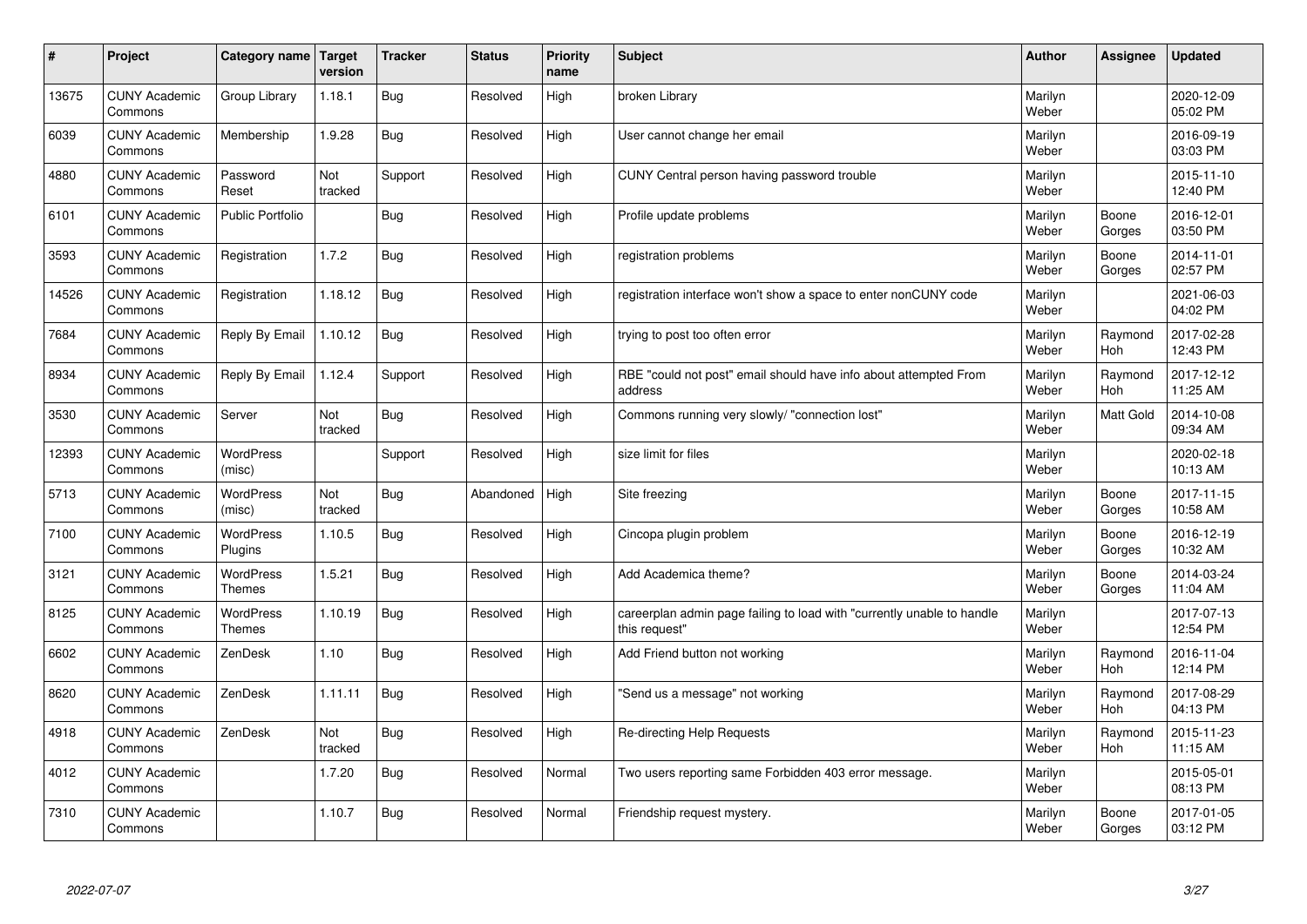| $\vert$ # | Project                         | Category name | Target<br>version | <b>Tracker</b> | <b>Status</b> | <b>Priority</b><br>name | <b>Subject</b>                                                  | <b>Author</b>    | Assignee        | <b>Updated</b>         |
|-----------|---------------------------------|---------------|-------------------|----------------|---------------|-------------------------|-----------------------------------------------------------------|------------------|-----------------|------------------------|
| 9949      | <b>CUNY Academic</b><br>Commons |               | 1.13.4            | Support        | Resolved      | Normal                  | raise storage space limit?                                      | Marilyn<br>Weber | Boone<br>Gorges | 2018-06-26<br>12:00 PM |
| 9992      | <b>CUNY Academic</b><br>Commons |               | 1.13.6            | Bug            | Resolved      | Normal                  | ACERT website down again                                        | Marilyn<br>Weber |                 | 2018-07-10<br>12:15 PM |
| 10101     | <b>CUNY Academic</b><br>Commons |               | 1.13.7            | <b>Bug</b>     | Resolved      | Normal                  | URL changes within Manage section of groups                     | Marilyn<br>Weber |                 | 2018-08-03<br>01:54 PM |
| 11233     | <b>CUNY Academic</b><br>Commons |               | 1.14.9            | Support        | Resolved      | Normal                  | Hotjar?                                                         | Marilyn<br>Weber |                 | 2019-03-26<br>12:10 PM |
| 11483     | <b>CUNY Academic</b><br>Commons |               | 1.15.2            | <b>Bug</b>     | Resolved      | Normal                  | "Add New user" not working                                      | Marilyn<br>Weber |                 | 2019-05-21<br>02:26 PM |
| 10838     | <b>CUNY Academic</b><br>Commons |               | 1.15.3            | Support        | Rejected      | Normal                  | two plugin/theme requests from a digital fellow                 | Marilyn<br>Weber |                 | 2019-06-11<br>10:31 AM |
| 11609     | <b>CUNY Academic</b><br>Commons |               | 1.15.5            | Support        | Resolved      | Normal                  | Mixed Content flag                                              | Marilyn<br>Weber |                 | 2019-06-27<br>06:54 PM |
| 11647     | <b>CUNY Academic</b><br>Commons |               | 1.15.6            | Support        | Resolved      | Normal                  | <b>Tribulant Newsletters update</b>                             | Marilyn<br>Weber |                 | 2019-07-18<br>02:27 PM |
| 12038     | <b>CUNY Academic</b><br>Commons |               | 1.15.13           | <b>Bug</b>     | Resolved      | Normal                  | admin visibility problem at careerplan.commons.gc.cuny.edu      | Marilyn<br>Weber |                 | 2019-11-12<br>10:20 AM |
| 12777     | <b>CUNY Academic</b><br>Commons |               | 1.16.14           | Support        | Resolved      | Normal                  | request to include custom javascript into a Commons-hosted site | Marilyn<br>Weber |                 | 2020-06-16<br>04:03 PM |
| 12905     | <b>CUNY Academic</b><br>Commons |               | 1.16.14           | Support        | Resolved      | Normal                  | trouble embedding a flipbook from Flipsnack                     | Marilyn<br>Weber | Boone<br>Gorges | 2020-06-23<br>10:53 AM |
| 12960     | <b>CUNY Academic</b><br>Commons |               | 1.16.14           | Support        | Resolved      | Normal                  | mutiple plugin in requests                                      | Marilyn<br>Weber | Boone<br>Gorges | 2020-06-23<br>10:53 AM |
| 13091     | <b>CUNY Academic</b><br>Commons |               | 1.17.0            | Support        | Resolved      | Normal                  | problem with latex (math equations)                             | Marilyn<br>Weber |                 | 2020-07-28<br>11:09 AM |
| 13169     | <b>CUNY Academic</b><br>Commons |               | 1.17.4            | Support        | Rejected      | Normal                  | footer logo image has no alt-text                               | Marilyn<br>Weber |                 | 2020-09-22<br>10:18 AM |
| 13378     | <b>CUNY Academic</b><br>Commons |               | 1.17.5            | <b>Bug</b>     | Resolved      | Normal                  | problem on one of my sites                                      | Marilyn<br>Weber |                 | 2020-09-24<br>05:27 PM |
| 13441     | <b>CUNY Academic</b><br>Commons |               | 1.17.5            | Support        | Resolved      | Normal                  | ongoing user problems with daily digests                        | Marilyn<br>Weber |                 | 2020-10-13<br>10:02 AM |
| 12999     | <b>CUNY Academic</b><br>Commons |               | 1.18.1            | Support        | Resolved      | Normal                  | request for Dentist theme                                       | Marilyn<br>Weber | Boone<br>Gorges | 2020-12-22<br>03:31 PM |
| 13738     | <b>CUNY Academic</b><br>Commons |               | 1.18.1            | Support        | Resolved      | Normal                  | theme requests from a non-CUY person                            | Marilyn<br>Weber |                 | 2020-12-23<br>11:34 AM |
| 13641     | <b>CUNY Academic</b><br>Commons |               | 1.18.2            | Support        | Resolved      | Normal                  | follow up to migration request                                  | Marilyn<br>Weber | Boone<br>Gorges | 2021-01-12<br>10:59 AM |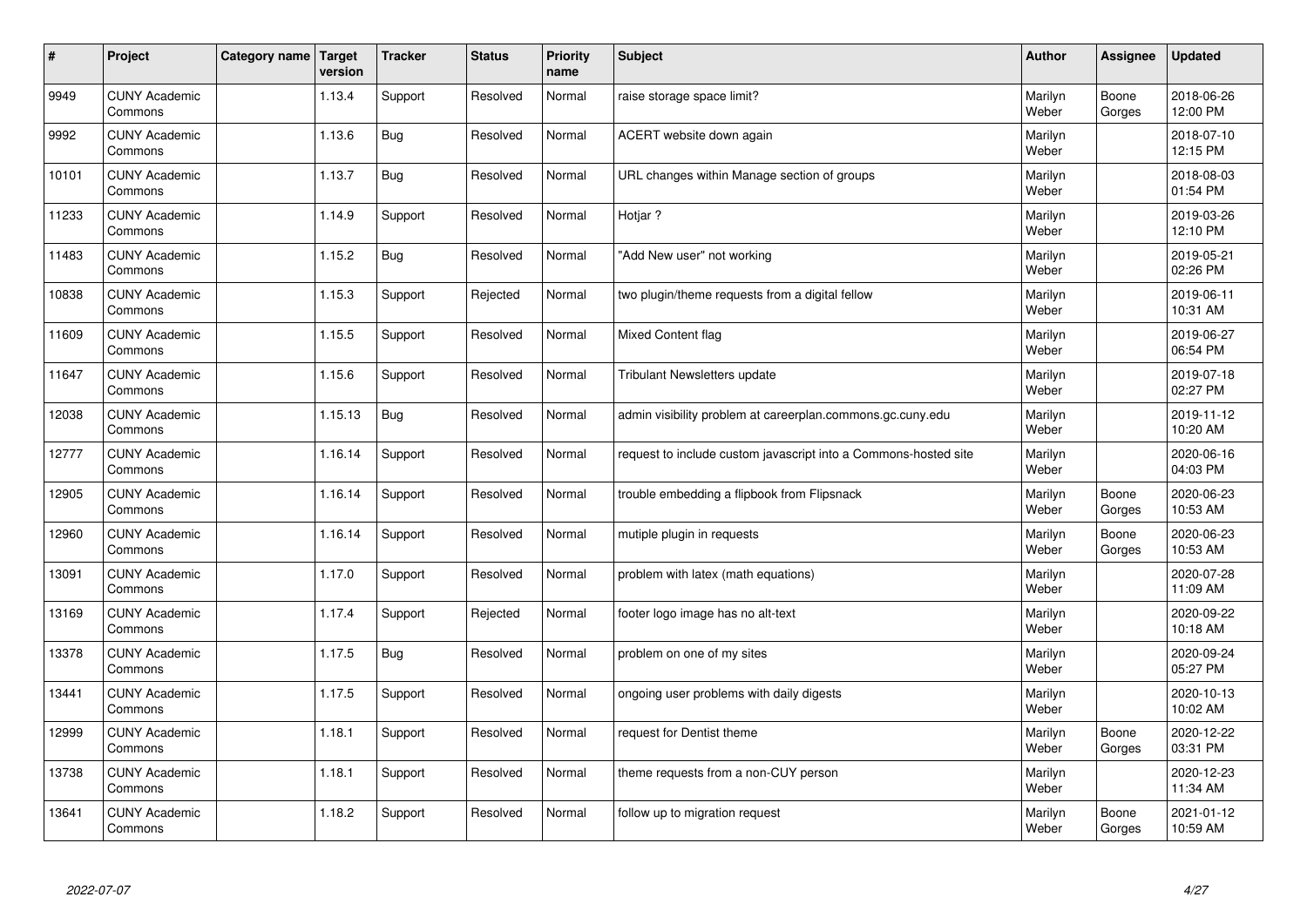| $\sharp$ | Project                         | Category name   Target | version | <b>Tracker</b> | <b>Status</b>        | <b>Priority</b><br>name | <b>Subject</b>                                                 | <b>Author</b>    | Assignee        | <b>Updated</b>         |
|----------|---------------------------------|------------------------|---------|----------------|----------------------|-------------------------|----------------------------------------------------------------|------------------|-----------------|------------------------|
| 13783    | <b>CUNY Academic</b><br>Commons |                        | 1.18.2  | Support        | Resolved             | Normal                  | new CUNY OneSearch url                                         | Marilyn<br>Weber |                 | 2021-01-14<br>04:53 PM |
| 13929    | <b>CUNY Academic</b><br>Commons |                        | 1.18.4  | Support        | Resolved             | Normal                  | update error message                                           | Marilyn<br>Weber | Boone<br>Gorges | 2021-02-09<br>11:05 AM |
| 13958    | <b>CUNY Academic</b><br>Commons |                        | 1.18.4  | Support        | Resolved             | Normal                  | calendar widget problem                                        | Marilyn<br>Weber |                 | 2021-02-09<br>11:05 AM |
| 14246    | <b>CUNY Academic</b><br>Commons |                        | 1.18.8  | Support        | Resolved             | Normal                  | 'Weekly jQuery Migrate Status Update"                          | Marilyn<br>Weber |                 | 2021-04-13<br>11:08 AM |
| 14410    | <b>CUNY Academic</b><br>Commons |                        | 1.18.10 | <b>Bug</b>     | Resolved             | Normal                  | events calendar problem?                                       | Marilyn<br>Weber |                 | 2021-05-10<br>04:45 PM |
| 16198    | <b>CUNY Academic</b><br>Commons |                        | 2.0.1   | <b>Bug</b>     | Resolved             | Normal                  | Change role to                                                 | Marilyn<br>Weber | Boone<br>Gorges | 2022-06-14<br>11:35 AM |
| 15169    | <b>CUNY Academic</b><br>Commons |                        | 2.0.3   | Support        | Reporter<br>Feedback | Normal                  | new Prelude website zipfiles for custom theme and other files. | Marilyn<br>Weber |                 | 2022-06-29<br>11:32 AM |
| 15655    | <b>CUNY Academic</b><br>Commons |                        | 2.0.3   | Support        | Reporter<br>Feedback | Normal                  | Event Aggregator plugin?                                       | Marilyn<br>Weber |                 | 2022-06-29<br>11:32 AM |
| 3673     | <b>CUNY Academic</b><br>Commons |                        |         | <b>Bug</b>     | Rejected             | Normal                  | CBox pagination issue with the Wiki                            | Marilyn<br>Weber |                 | 2014-11-20<br>04:08 PM |
| 3674     | <b>CUNY Academic</b><br>Commons |                        |         | Bug            | Rejected             | Normal                  | CBox pagination issue with the Wiki                            | Marilyn<br>Weber |                 | 2014-11-20<br>05:03 PM |
| 4013     | <b>CUNY Academic</b><br>Commons |                        |         | <b>Bug</b>     | Duplicate            | Normal                  | Math question?                                                 | Marilyn<br>Weber |                 | 2015-04-22<br>04:05 PM |
| 5072     | <b>CUNY Academic</b><br>Commons |                        |         | Feature        | Duplicate            | Normal                  | redirect shortcode handler                                     | Marilyn<br>Weber | Boone<br>Gorges | 2016-01-07<br>12:34 PM |
| 5834     | <b>CUNY Academic</b><br>Commons |                        |         | Bug            | Resolved             | Normal                  | My access to cdev                                              | Marilyn<br>Weber | Boone<br>Gorges | 2016-07-25<br>03:12 PM |
| 6338     | <b>CUNY Academic</b><br>Commons |                        |         | <b>Bug</b>     | Rejected             | Normal                  | Multiple email notifications for each blog post                | Marilyn<br>Weber | Boone<br>Gorges | 2016-10-18<br>08:45 PM |
| 7803     | <b>CUNY Academic</b><br>Commons |                        |         | <b>Bug</b>     | Resolved             | Normal                  | user email change                                              | Marilyn<br>Weber |                 | 2017-03-16<br>11:58 AM |
| 8195     | <b>CUNY Academic</b><br>Commons |                        |         | Support        | Rejected             | Normal                  | possible to make the Profile pic semi-hidden?                  | Marilyn<br>Weber |                 | 2017-05-24<br>11:00 PM |
| 8726     | <b>CUNY Academic</b><br>Commons |                        |         | Support        | Resolved             | Normal                  | Redirect problem                                               | Marilyn<br>Weber |                 | 2017-09-21<br>12:14 PM |
| 9033     | <b>CUNY Academic</b><br>Commons |                        |         | Support        | Rejected             | Normal                  | Site search terms                                              | Marilyn<br>Weber |                 | 2017-12-22<br>01:10 PM |
| 9131     | <b>CUNY Academic</b><br>Commons |                        |         | Support        | Resolved             | Normal                  | webrecorder.io via Firefox                                     | Marilyn<br>Weber |                 | 2018-01-29<br>11:11 AM |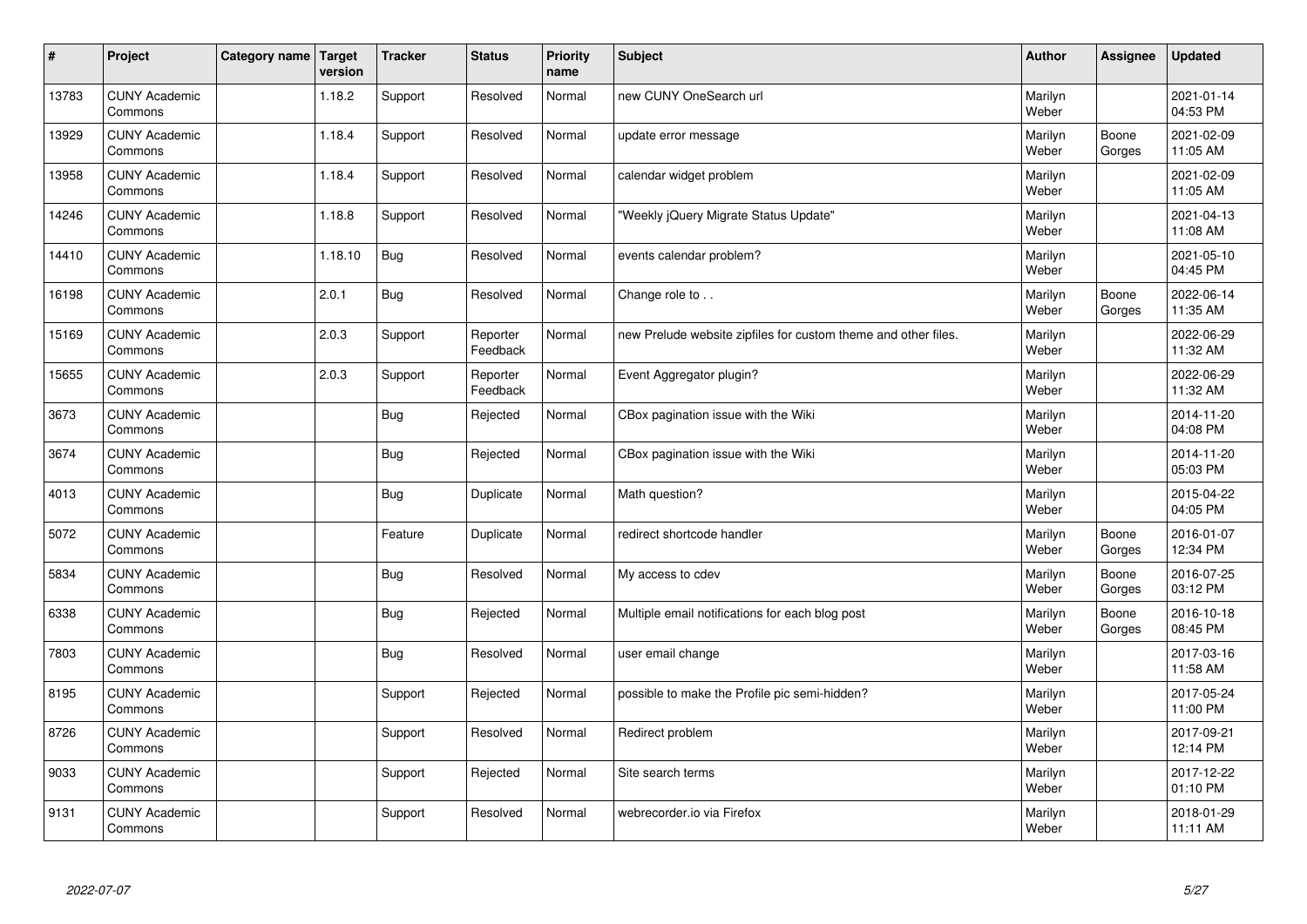| #     | Project                         | Category name   Target | version | <b>Tracker</b> | <b>Status</b> | <b>Priority</b><br>name | <b>Subject</b>                                               | <b>Author</b>    | <b>Assignee</b> | <b>Updated</b>         |
|-------|---------------------------------|------------------------|---------|----------------|---------------|-------------------------|--------------------------------------------------------------|------------------|-----------------|------------------------|
| 9133  | <b>CUNY Academic</b><br>Commons |                        |         | Support        | Duplicate     | Normal                  | webrecorder.io                                               | Marilyn<br>Weber |                 | 2018-01-29<br>10:34 AM |
| 9275  | <b>CUNY Academic</b><br>Commons |                        |         | Support        | Rejected      | Normal                  | soft chalk page?                                             | Marilyn<br>Weber | Boone<br>Gorges | 2018-04-09<br>10:37 AM |
| 9470  | <b>CUNY Academic</b><br>Commons |                        |         | <b>Bug</b>     | Resolved      | Normal                  | Users not appearing via "Add New"                            | Marilyn<br>Weber |                 | 2018-03-22<br>07:44 PM |
| 9587  | <b>CUNY Academic</b><br>Commons |                        |         | Support        | Rejected      | Normal                  | possible request for the "PDF Poster" plugin                 | Marilyn<br>Weber |                 | 2018-04-24<br>10:52 AM |
| 9684  | <b>CUNY Academic</b><br>Commons |                        |         | Support        | Rejected      | Normal                  | SEO cleanup for newlaborforum.cuny.edu                       | Marilyn<br>Weber |                 | 2018-04-30<br>10:29 AM |
| 9834  | <b>CUNY Academic</b><br>Commons |                        |         | Support        | Duplicate     | Normal                  | add a "like" function                                        | Marilyn<br>Weber |                 | 2018-05-25<br>10:38 AM |
| 9885  | <b>CUNY Academic</b><br>Commons |                        |         | Support        | Rejected      | Normal                  | Publications field problem                                   | Marilyn<br>Weber |                 | 2018-06-06<br>01:18 PM |
| 10227 | <b>CUNY Academic</b><br>Commons |                        |         | Support        | Resolved      | Normal                  | user incorrectly entered her email address                   | Marilyn<br>Weber | Matt Gold       | 2018-08-26<br>08:55 PM |
| 10256 | <b>CUNY Academic</b><br>Commons |                        |         | Support        | Resolved      | Normal                  | email change requested                                       | Marilyn<br>Weber | Matt Gold       | 2018-08-29<br>02:52 PM |
| 10260 | <b>CUNY Academic</b><br>Commons |                        |         | <b>Bug</b>     | Rejected      | Normal                  | bad activation email                                         | Marilyn<br>Weber |                 | 2018-08-30<br>01:25 PM |
| 10266 | <b>CUNY Academic</b><br>Commons |                        |         | Support        | Resolved      | Normal                  | GC email change requested                                    | Marilyn<br>Weber | Matt Gold       | 2018-08-30<br>03:07 PM |
| 10562 | <b>CUNY Academic</b><br>Commons |                        |         | Bug            | Rejected      | Normal                  | Commons is down                                              | Marilyn<br>Weber |                 | 2018-10-23<br>10:49 AM |
| 10850 | <b>CUNY Academic</b><br>Commons |                        |         | Support        | Rejected      | Normal                  | Gravity form being resent                                    | Marilyn<br>Weber |                 | 2018-12-20<br>10:18 PM |
| 10932 | <b>CUNY Academic</b><br>Commons |                        |         | Support        | Resolved      | Normal                  | add me as admin to meenaalexander.com                        | Marilyn<br>Weber | Matt Gold       | 2019-01-09<br>02:12 PM |
| 11267 | <b>CUNY Academic</b><br>Commons |                        |         | Support        | Rejected      | Normal                  | signing up with a nonCUNY signup code from the Register page | Marilyn<br>Weber |                 | 2019-03-26<br>03:00 PM |
| 11912 | <b>CUNY Academic</b><br>Commons |                        |         | Support        | Resolved      | Normal                  | influence search results?                                    | Marilyn<br>Weber |                 | 2020-02-11<br>10:51 AM |
| 12205 | <b>CUNY Academic</b><br>Commons |                        |         | Support        | Rejected      | Normal                  | possible update to the 2019 theme?                           | Marilyn<br>Weber |                 | 2020-01-14<br>12:08 PM |
| 12334 | <b>CUNY Academic</b><br>Commons |                        |         | Support        | Resolved      | Normal                  | request for a Redmine account                                | Marilyn<br>Weber | Matt Gold       | 2020-01-30<br>12:01 PM |
| 12861 | <b>CUNY Academic</b><br>Commons |                        |         | Support        | Resolved      | Normal                  | trouble with YouTube                                         | Marilyn<br>Weber | Raymond<br>Hoh  | 2020-06-09<br>11:16 AM |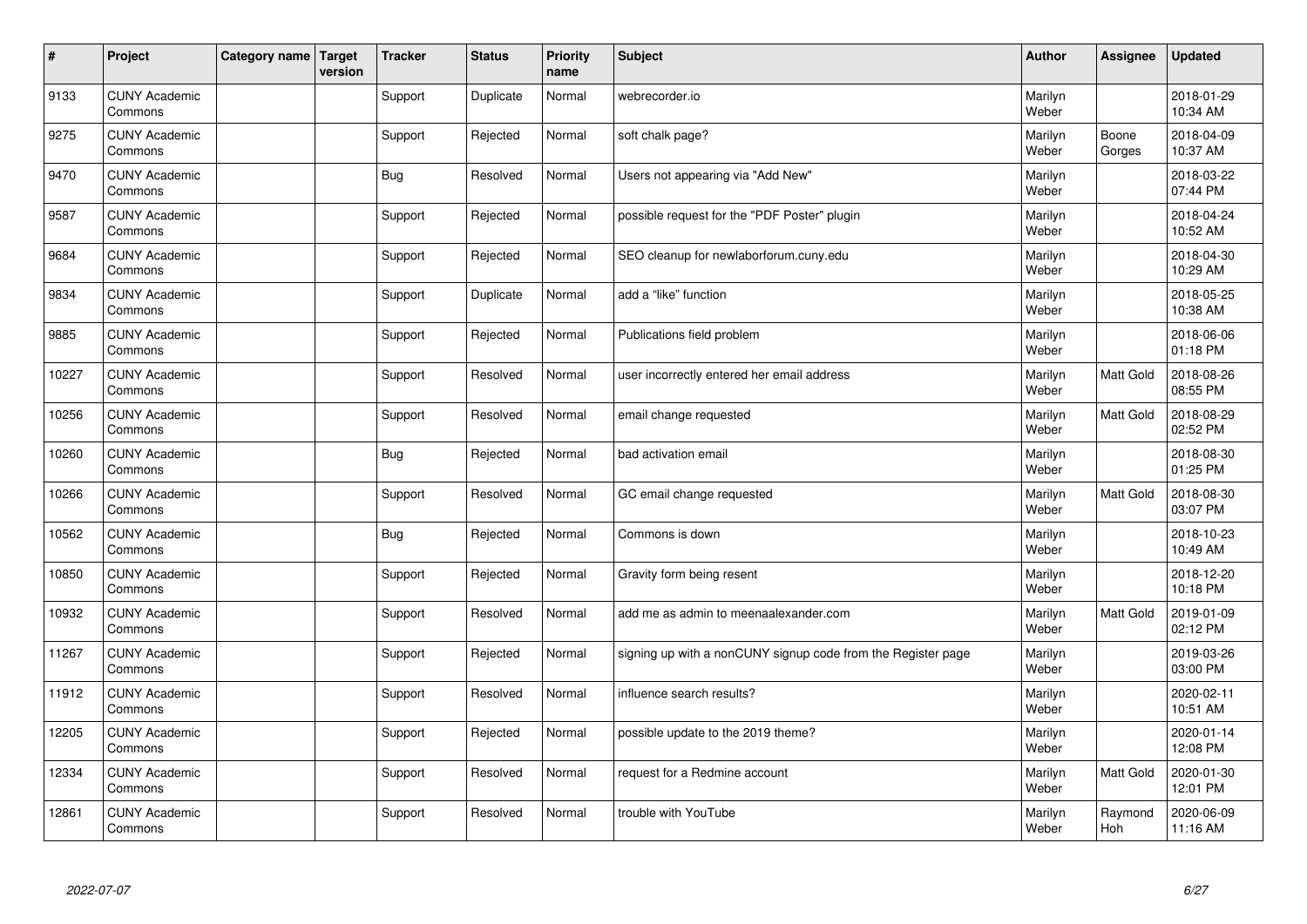| #     | Project                         | Category name   Target | version | <b>Tracker</b> | <b>Status</b>        | <b>Priority</b><br>name | <b>Subject</b>                                                       | <b>Author</b>    | <b>Assignee</b> | <b>Updated</b>         |
|-------|---------------------------------|------------------------|---------|----------------|----------------------|-------------------------|----------------------------------------------------------------------|------------------|-----------------|------------------------|
| 12986 | <b>CUNY Academic</b><br>Commons |                        |         | Support        | Rejected             | Normal                  | Someone is trying to create accounts using random CUNY entity emails | Marilyn<br>Weber |                 | 2020-07-02<br>09:47 PM |
| 13121 | <b>CUNY Academic</b><br>Commons |                        |         | Support        | Rejected             | Normal                  | embed a DropBox Paper file                                           | Marilyn<br>Weber |                 | 2020-08-25<br>10:56 AM |
| 13160 | <b>CUNY Academic</b><br>Commons |                        |         | Support        | Rejected             | Normal                  | site not working on iphone                                           | Marilyn<br>Weber |                 | 2020-08-25<br>10:58 AM |
| 13217 | <b>CUNY Academic</b><br>Commons |                        |         | Support        | Rejected             | Normal                  | upload recordings of our past webinars?                              | Marilyn<br>Weber |                 | 2020-08-25<br>07:56 AM |
| 13288 | <b>CUNY Academic</b><br>Commons |                        |         | Support        | Abandoned            | Normal                  | log in problems on iPhone 6                                          | Marilyn<br>Weber |                 | 2020-10-27<br>10:26 AM |
| 13584 | <b>CUNY Academic</b><br>Commons |                        |         | Support        | Abandoned            | Normal                  | Graphy theme question                                                | Marilyn<br>Weber |                 | 2021-09-14<br>10:41 AM |
| 13596 | <b>CUNY Academic</b><br>Commons |                        |         | Support        | Abandoned            | Normal                  | invited as Author but show as Contributor                            | Marilyn<br>Weber |                 | 2021-09-14<br>10:41 AM |
| 13637 | <b>CUNY Academic</b><br>Commons |                        |         | Support        | Abandoned            | Normal                  | All-in-One Migration plugin request                                  | Marilyn<br>Weber |                 | 2020-12-08<br>10:46 AM |
| 13826 | <b>CUNY Academic</b><br>Commons |                        |         | Support        | Resolved             | Normal                  | January 14th                                                         | Marilyn<br>Weber |                 | 2021-01-26<br>04:26 PM |
| 13916 | <b>CUNY Academic</b><br>Commons |                        |         | Support        | Rejected             | Normal                  | <b>Custom Sidebars</b>                                               | Marilyn<br>Weber |                 | 2021-02-23<br>10:45 AM |
| 14016 | <b>CUNY Academic</b><br>Commons |                        |         | Support        | Rejected             | Normal                  | PDFs not downloading                                                 | Marilyn<br>Weber |                 | 2021-02-22<br>11:00 AM |
| 14148 | <b>CUNY Academic</b><br>Commons |                        |         | Support        | Abandoned            | Normal                  | post notification problem                                            | Marilyn<br>Weber |                 | 2021-09-14<br>10:43 AM |
| 14242 | <b>CUNY Academic</b><br>Commons |                        |         | Support        | Resolved             | Normal                  | LAILAC site missing content                                          | Marilyn<br>Weber |                 | 2021-03-27<br>08:40 AM |
| 14360 | <b>CUNY Academic</b><br>Commons |                        |         | Support        | Rejected             | Normal                  | danielgerouldarchives.org?                                           | Marilyn<br>Weber |                 | 2021-04-27<br>10:42 AM |
| 14389 | <b>CUNY Academic</b><br>Commons |                        |         | Support        | Abandoned            | Normal                  | WebflowIO?                                                           | Marilyn<br>Weber |                 | 2021-09-14<br>10:45 AM |
| 14711 | <b>CUNY Academic</b><br>Commons |                        |         | Support        | Rejected             | Normal                  | Custom Facebook Feed plugin problem                                  | Marilyn<br>Weber |                 | 2022-04-27<br>04:29 PM |
| 14784 | <b>CUNY Academic</b><br>Commons |                        |         | Support        | Reporter<br>Feedback | Normal                  | User report of logo problem when using Customizer theme              | Marilyn<br>Weber |                 | 2021-09-17<br>10:25 AM |
| 14850 | <b>CUNY Academic</b><br>Commons |                        |         | Support        | Abandoned            | Normal                  | brooklyn waterfront site "connection not secure"                     | Marilyn<br>Weber |                 | 2022-04-27<br>04:56 PM |
| 14972 | <b>CUNY Academic</b><br>Commons |                        |         | Support        | Rejected             | Normal                  | Mailchimp plugin                                                     | Marilyn<br>Weber |                 | 2021-11-17<br>02:13 PM |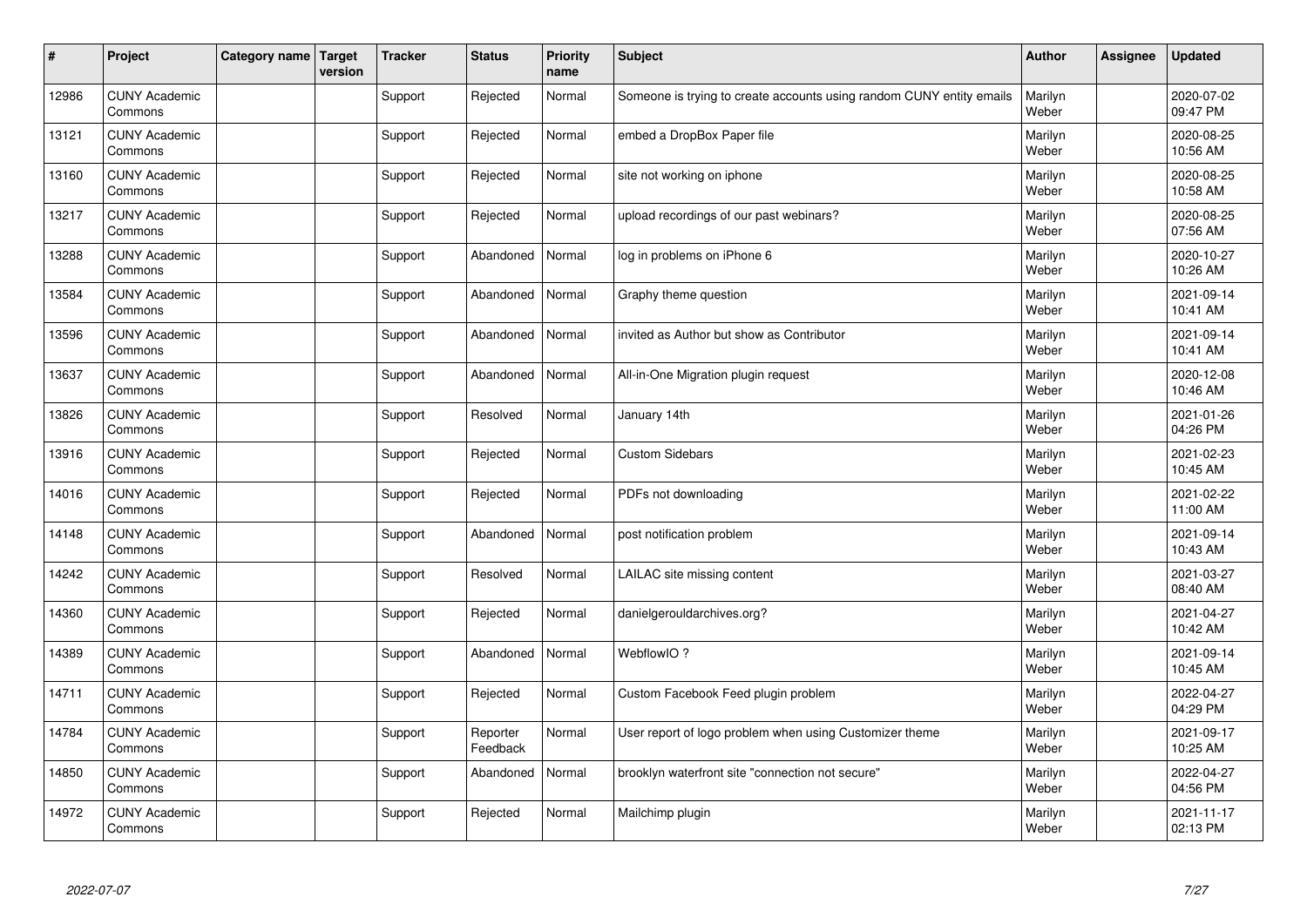| #     | Project                         | Category name   Target | version           | <b>Tracker</b> | <b>Status</b>        | <b>Priority</b><br>name | <b>Subject</b>                                                  | <b>Author</b>    | Assignee         | <b>Updated</b>         |
|-------|---------------------------------|------------------------|-------------------|----------------|----------------------|-------------------------|-----------------------------------------------------------------|------------------|------------------|------------------------|
| 14973 | <b>CUNY Academic</b><br>Commons |                        |                   | Support        | Resolved             | Normal                  | <b>Mail Poet</b>                                                | Marilyn<br>Weber |                  | 2021-12-06<br>10:20 AM |
| 15025 | <b>CUNY Academic</b><br>Commons |                        |                   | Support        | Duplicate            | Normal                  | emails for all the papers on the commons that have been changed | Marilyn<br>Weber |                  | 2021-12-02<br>11:57 AM |
| 15045 | <b>CUNY Academic</b><br>Commons |                        |                   | Support        | <b>New</b>           | Normal                  | no result for KCeL in the search box on the commons             | Marilyn<br>Weber |                  | 2021-12-10<br>11:29 AM |
| 15120 | <b>CUNY Academic</b><br>Commons |                        |                   | Support        | Resolved             | Normal                  | embed Zoom recordings in a post?                                | Marilyn<br>Weber |                  | 2021-12-29<br>08:15 AM |
| 15260 | <b>CUNY Academic</b><br>Commons |                        |                   | Support        | Reporter<br>Feedback | Normal                  | Diacritical markings   European Stages                          | Marilyn<br>Weber |                  | 2022-02-04<br>08:16 AM |
| 15266 | <b>CUNY Academic</b><br>Commons |                        |                   | Support        | Resolved             | Normal                  | Just an appreciation                                            | Marilyn<br>Weber |                  | 2022-02-07<br>10:42 AM |
| 15279 | <b>CUNY Academic</b><br>Commons |                        |                   | Bug            | Rejected             | Normal                  | big delay - cloning the history site                            | Marilyn<br>Weber |                  | 2022-02-09<br>01:49 PM |
| 15370 | <b>CUNY Academic</b><br>Commons |                        |                   | Support        | Reporter<br>Feedback | Normal                  | All-in-One Event Calendar?                                      | Marilyn<br>Weber |                  | 2022-02-17<br>11:03 AM |
| 15565 | <b>CUNY Academic</b><br>Commons |                        |                   | Support        | <b>New</b>           | Normal                  | Events - send updates to an email listserv                      | Marilyn<br>Weber |                  | 2022-03-10<br>01:06 PM |
| 16099 | <b>CUNY Academic</b><br>Commons |                        |                   | Support        | Reporter<br>Feedback | Normal                  | request for Newsletter Glue                                     | Marilyn<br>Weber |                  | 2022-05-13<br>12:14 PM |
| 16110 | <b>CUNY Academic</b><br>Commons |                        |                   | Support        | Reporter<br>Feedback | Normal                  | remove Creative Commons license from pages?                     | Marilyn<br>Weber | Raymond<br>Hoh   | 2022-05-17<br>06:11 PM |
| 9207  | <b>CUNY Academic</b><br>Commons |                        | Future<br>release | Support        | Reporter<br>Feedback | Normal                  | display dashboards made in Tableau?                             | Marilyn<br>Weber | Boone<br>Gorges  | 2018-04-10<br>10:42 AM |
| 5059  | <b>CUNY Academic</b><br>Commons |                        | Not<br>tracked    | <b>Bug</b>     | Resolved             | Normal                  | Instagram embed?                                                | Marilyn<br>Weber |                  | 2016-01-26<br>12:05 AM |
| 5319  | <b>CUNY Academic</b><br>Commons |                        | Not<br>tracked    | <b>Bug</b>     | Resolved             | Normal                  | <b>Broken URL</b>                                               | Marilyn<br>Weber | Marilyn<br>Weber | 2017-11-15<br>05:46 PM |
| 5436  | <b>CUNY Academic</b><br>Commons |                        | Not<br>tracked    | <b>Bug</b>     | Resolved             | Normal                  | Trying to change email settings for                             | Marilyn<br>Weber | Boone<br>Gorges  | 2016-04-21<br>10:12 PM |
| 5844  | <b>CUNY Academic</b><br>Commons |                        | Not<br>tracked    | Support        | Resolved             | Normal                  | edit Host Files on Windows 10 problems                          | Marilyn<br>Weber |                  | 2016-07-27<br>09:08 AM |
| 6812  | <b>CUNY Academic</b><br>Commons |                        | Not<br>tracked    | Support        | Resolved             | Normal                  | User cannot change email                                        | Marilyn<br>Weber | Matt Gold        | 2016-12-01<br>06:24 PM |
| 6866  | <b>CUNY Academic</b><br>Commons |                        | Not<br>tracked    | Support        | Resolved             | Normal                  | User would like to have her account deleted                     | Marilyn<br>Weber | Matt Gold        | 2017-11-15<br>05:49 PM |
| 7700  | <b>CUNY Academic</b><br>Commons |                        | Not<br>tracked    | Support        | Abandoned            | Normal                  | slow loading Page on site                                       | Marilyn<br>Weber | Boone<br>Gorges  | 2017-11-15<br>11:02 AM |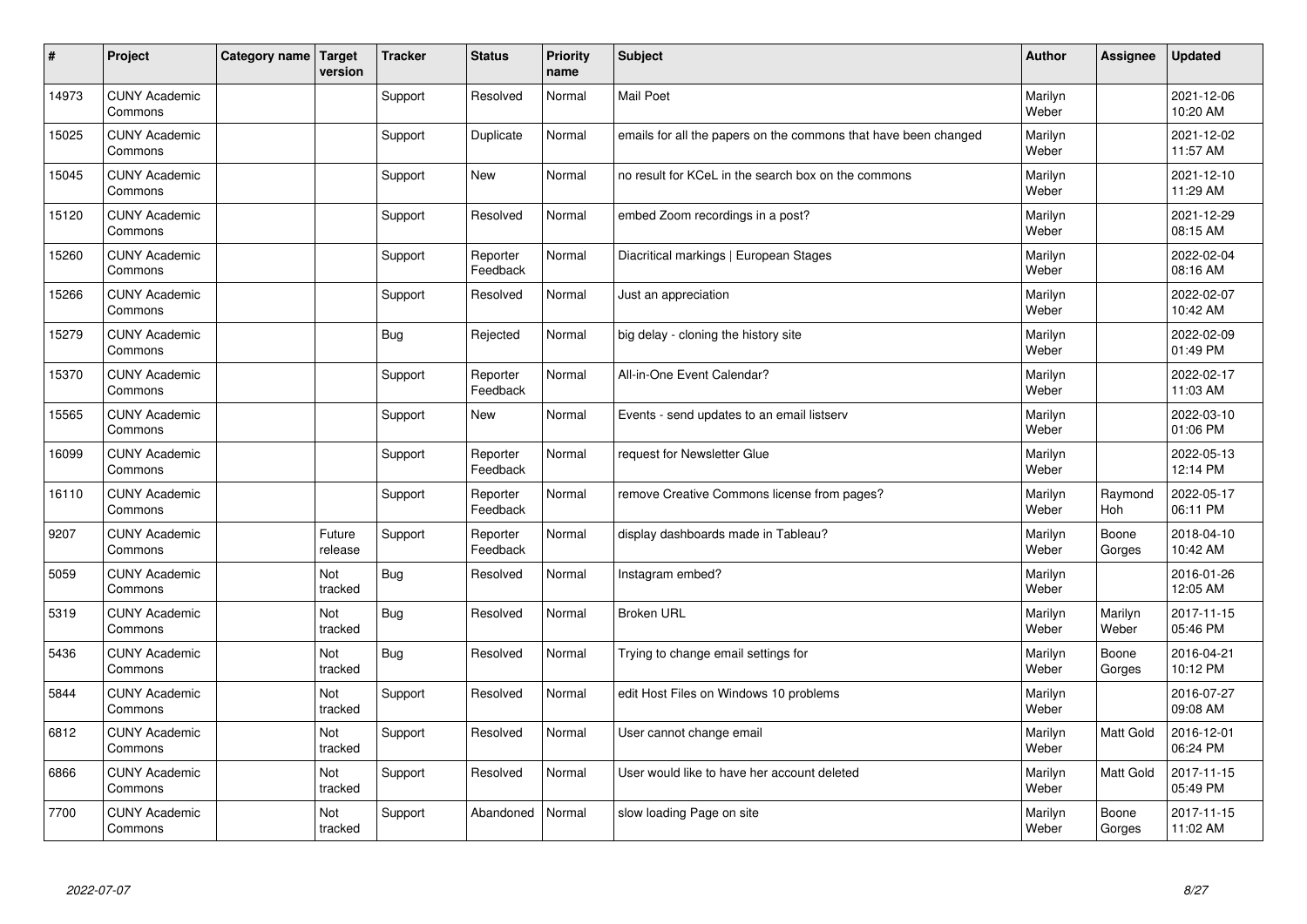| $\sharp$ | Project                         | Category name | Target<br>version | <b>Tracker</b>     | <b>Status</b> | <b>Priority</b><br>name | <b>Subject</b>                        | <b>Author</b>    | Assignee         | <b>Updated</b>         |
|----------|---------------------------------|---------------|-------------------|--------------------|---------------|-------------------------|---------------------------------------|------------------|------------------|------------------------|
| 7724     | <b>CUNY Academic</b><br>Commons |               | Not<br>tracked    | Support            | Abandoned     | Normal                  | User name confusion                   | Marilyn<br>Weber | Boone<br>Gorges  | 2017-11-15<br>11:12 AM |
| 7767     | <b>CUNY Academic</b><br>Commons |               | Not<br>tracked    | Bug                | Resolved      | Normal                  | Site loading problems                 | Marilyn<br>Weber |                  | 2017-03-21<br>09:57 PM |
| 7785     | <b>CUNY Academic</b><br>Commons |               | Not<br>tracked    | Support            | Resolved      | Normal                  | ftp access or files?                  | Marilyn<br>Weber | Boone<br>Gorges  | 2017-03-13<br>02:34 PM |
| 7972     | <b>CUNY Academic</b><br>Commons |               | Not<br>tracked    | Support            | Resolved      | Normal                  | expand the memory limit for videos?   | Marilyn<br>Weber |                  | 2017-04-20<br>10:07 AM |
| 8259     | <b>CUNY Academic</b><br>Commons |               | Not<br>tracked    | Bug                | Resolved      | Normal                  | missing dashboard                     | Marilyn<br>Weber |                  | 2017-11-15<br>01:28 PM |
| 8289     | <b>CUNY Academic</b><br>Commons |               | Not<br>tracked    | Support            | Resolved      | Normal                  | removing my access to sites           | Marilyn<br>Weber | Luke<br>Waltzer  | 2017-06-19<br>12:40 PM |
| 8379     | <b>CUNY Academic</b><br>Commons |               | Not<br>tracked    | Support            | Resolved      | Normal                  | request for site build help           | Marilyn<br>Weber |                  | 2017-07-01<br>10:48 AM |
| 8459     | <b>CUNY Academic</b><br>Commons |               | Not<br>tracked    | Documentatio<br>n. | Resolved      | Normal                  | comprehensive list of plugins?        | Marilyn<br>Weber |                  | 2017-10-11<br>11:24 AM |
| 8464     | <b>CUNY Academic</b><br>Commons |               | Not<br>tracked    | Support            | Resolved      | Normal                  | WP UI                                 | Marilyn<br>Weber |                  | 2017-10-11<br>11:23 AM |
| 8471     | <b>CUNY Academic</b><br>Commons |               | Not<br>tracked    | Support            | Resolved      | Normal                  | admin at https://commons.gc.cuny.edu/ | Marilyn<br>Weber |                  | 2017-09-06<br>01:50 PM |
| 8529     | <b>CUNY Academic</b><br>Commons |               | Not<br>tracked    | Support            | Resolved      | Normal                  | Iframe regiest?                       | Marilyn<br>Weber |                  | 2017-08-16<br>04:40 PM |
| 8553     | <b>CUNY Academic</b><br>Commons |               | Not<br>tracked    | Support            | Resolved      | Normal                  | storage limits?                       | Marilyn<br>Weber |                  | 2017-08-18<br>04:36 PM |
| 8607     | <b>CUNY Academic</b><br>Commons |               | Not<br>tracked    | Support            | <b>New</b>    | Normal                  | Paypal?                               | Marilyn<br>Weber | <b>Matt Gold</b> | 2018-05-15<br>01:37 PM |
| 8729     | <b>CUNY Academic</b><br>Commons |               | Not<br>tracked    | Support            | Resolved      | Normal                  | email change                          | Marilyn<br>Weber |                  | 2017-09-25<br>02:14 PM |
| 8768     | <b>CUNY Academic</b><br>Commons |               | Not<br>tracked    | Support            | Resolved      | Normal                  | unsafe redirect?                      | Marilyn<br>Weber |                  | 2017-10-06<br>12:14 PM |
| 8848     | <b>CUNY Academic</b><br>Commons |               | Not<br>tracked    | Support            | Resolved      | Normal                  | email change request                  | Marilyn<br>Weber |                  | 2017-10-24<br>11:19 AM |
| 8855     | <b>CUNY Academic</b><br>Commons |               | Not<br>tracked    | Support            | Resolved      | Normal                  | another email change request          | Marilyn<br>Weber |                  | 2017-10-25<br>10:55 AM |
| 8873     | <b>CUNY Academic</b><br>Commons |               | Not<br>tracked    | Support            | Resolved      | Normal                  | maximum file upload size?             | Marilyn<br>Weber |                  | 2017-10-30<br>11:23 AM |
| 8882     | <b>CUNY Academic</b><br>Commons |               | Not<br>tracked    | Support            | Resolved      | Normal                  | question about search engines         | Marilyn<br>Weber |                  | 2017-11-01<br>03:26 PM |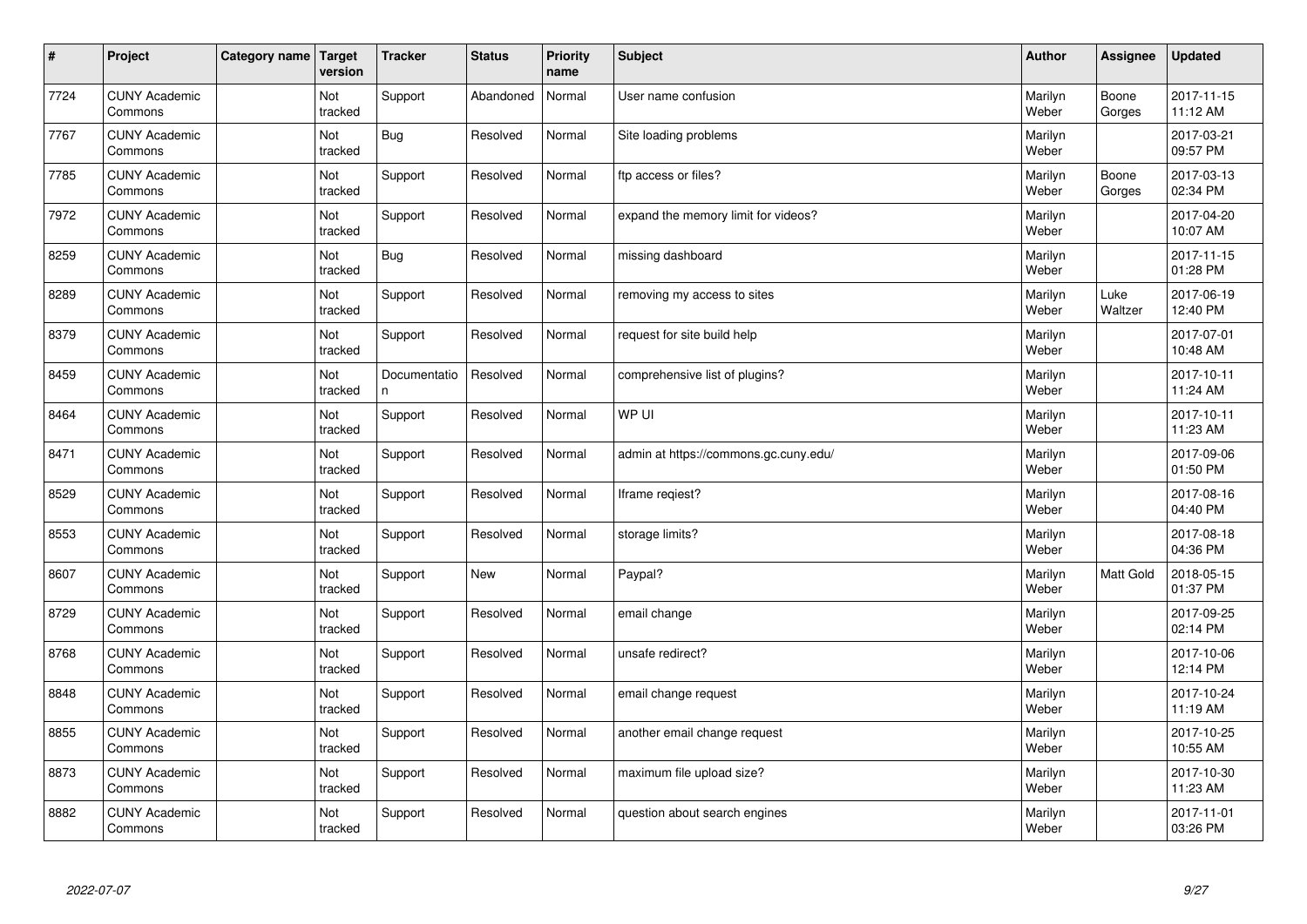| $\sharp$ | Project                         | Category name | Target<br>version | <b>Tracker</b> | <b>Status</b>        | <b>Priority</b><br>name | <b>Subject</b>                                     | <b>Author</b>    | <b>Assignee</b> | <b>Updated</b>         |
|----------|---------------------------------|---------------|-------------------|----------------|----------------------|-------------------------|----------------------------------------------------|------------------|-----------------|------------------------|
| 8937     | <b>CUNY Academic</b><br>Commons |               | Not<br>tracked    | <b>Bug</b>     | Resolved             | Normal                  | videos gone                                        | Marilyn<br>Weber |                 | 2017-12-01<br>11:27 AM |
| 9062     | <b>CUNY Academic</b><br>Commons |               | Not<br>tracked    | Bug            | Resolved             | Normal                  | re-add me as admin of https://commons.gc.cuny.edu/ | Marilyn<br>Weber |                 | 2018-01-08<br>12:03 PM |
| 9223     | <b>CUNY Academic</b><br>Commons |               | Not<br>tracked    | Support        | Resolved             | Normal                  | moving wordpress sites                             | Marilyn<br>Weber |                 | 2018-02-18<br>08:44 PM |
| 9355     | <b>CUNY Academic</b><br>Commons |               | Not<br>tracked    | Support        | Resolved             | Normal                  | 14gb of video?                                     | Marilyn<br>Weber |                 | 2018-03-13<br>11:56 AM |
| 9518     | <b>CUNY Academic</b><br>Commons |               | Not<br>tracked    | Support        | Rejected             | Normal                  | problems with site on Internet Explorer            | Marilyn<br>Weber | Raymond<br>Hoh  | 2019-03-11<br>11:18 PM |
| 9535     | <b>CUNY Academic</b><br>Commons |               | Not<br>tracked    | Support        | Resolved             | Normal                  | admin for https://video.commons.gc.cuny.edu/?      | Marilyn<br>Weber | Matt Gold       | 2018-04-13<br>05:06 PM |
| 9604     | <b>CUNY Academic</b><br>Commons |               | Not<br>tracked    | Support        | Resolved             | Normal                  | l (Marilyn) can only log into cdev as teststudent  | Marilyn<br>Weber |                 | 2018-04-21<br>10:20 AM |
| 9725     | <b>CUNY Academic</b><br>Commons |               | Not<br>tracked    | Support        | Resolved             | Normal                  | problems with deleting a site                      | Marilyn<br>Weber |                 | 2018-05-07<br>10:24 PM |
| 9780     | <b>CUNY Academic</b><br>Commons |               | Not<br>tracked    | Support        | Resolved             | Normal                  | remove the phone number on this profile?           | Marilyn<br>Weber |                 | 2018-05-15<br>10:35 AM |
| 9889     | <b>CUNY Academic</b><br>Commons |               | Not<br>tracked    | Support        | Resolved             | Normal                  | remove comments from activity feed?                | Marilyn<br>Weber |                 | 2018-12-10<br>03:53 PM |
| 9919     | <b>CUNY Academic</b><br>Commons |               | Not<br>tracked    | <b>Bug</b>     | Resolved             | Normal                  | admin of https://sphcurriculum.commons.gc.cuny.edu | Marilyn<br>Weber |                 | 2018-06-12<br>09:37 PM |
| 10035    | <b>CUNY Academic</b><br>Commons |               | Not<br>tracked    | <b>Bug</b>     | Resolved             | Normal                  | Reconnecting user to site                          | Marilyn<br>Weber |                 | 2018-07-23<br>11:55 AM |
| 10239    | <b>CUNY Academic</b><br>Commons |               | Not<br>tracked    | Support        | Resolved             | Normal                  | musicroombooking.commons.gc.cuny.edu               | Marilyn<br>Weber |                 | 2018-08-29<br>03:06 PM |
| 10298    | <b>CUNY Academic</b><br>Commons |               | Not<br>tracked    | Support        | Resolved             | Normal                  | RSS feed to itunes problem                         | Marilyn<br>Weber |                 | 2018-12-10<br>03:57 PM |
| 10407    | <b>CUNY Academic</b><br>Commons |               | Not<br>tracked    | Support        | Resolved             | Normal                  | toolbar problem                                    | Marilyn<br>Weber | Boone<br>Gorges | 2018-10-23<br>10:52 AM |
| 10440    | <b>CUNY Academic</b><br>Commons |               | Not<br>tracked    | Support        | Resolved             | Normal                  | Acert post problem                                 | Marilyn<br>Weber |                 | 2018-12-10<br>03:57 PM |
| 10537    | <b>CUNY Academic</b><br>Commons |               | Not<br>tracked    | <b>Bug</b>     | Resolved             | Normal                  | jpegs not showing                                  | Marilyn<br>Weber |                 | 2018-10-23<br>10:51 AM |
| 10571    | <b>CUNY Academic</b><br>Commons |               | Not<br>tracked    | Support        | Abandoned            | Normal                  | newsletter queue problem                           | Marilyn<br>Weber |                 | 2018-12-10<br>03:58 PM |
| 10657    | <b>CUNY Academic</b><br>Commons |               | Not<br>tracked    | Support        | Reporter<br>Feedback | Normal                  | child theme problems                               | Marilyn<br>Weber |                 | 2018-11-08<br>01:19 PM |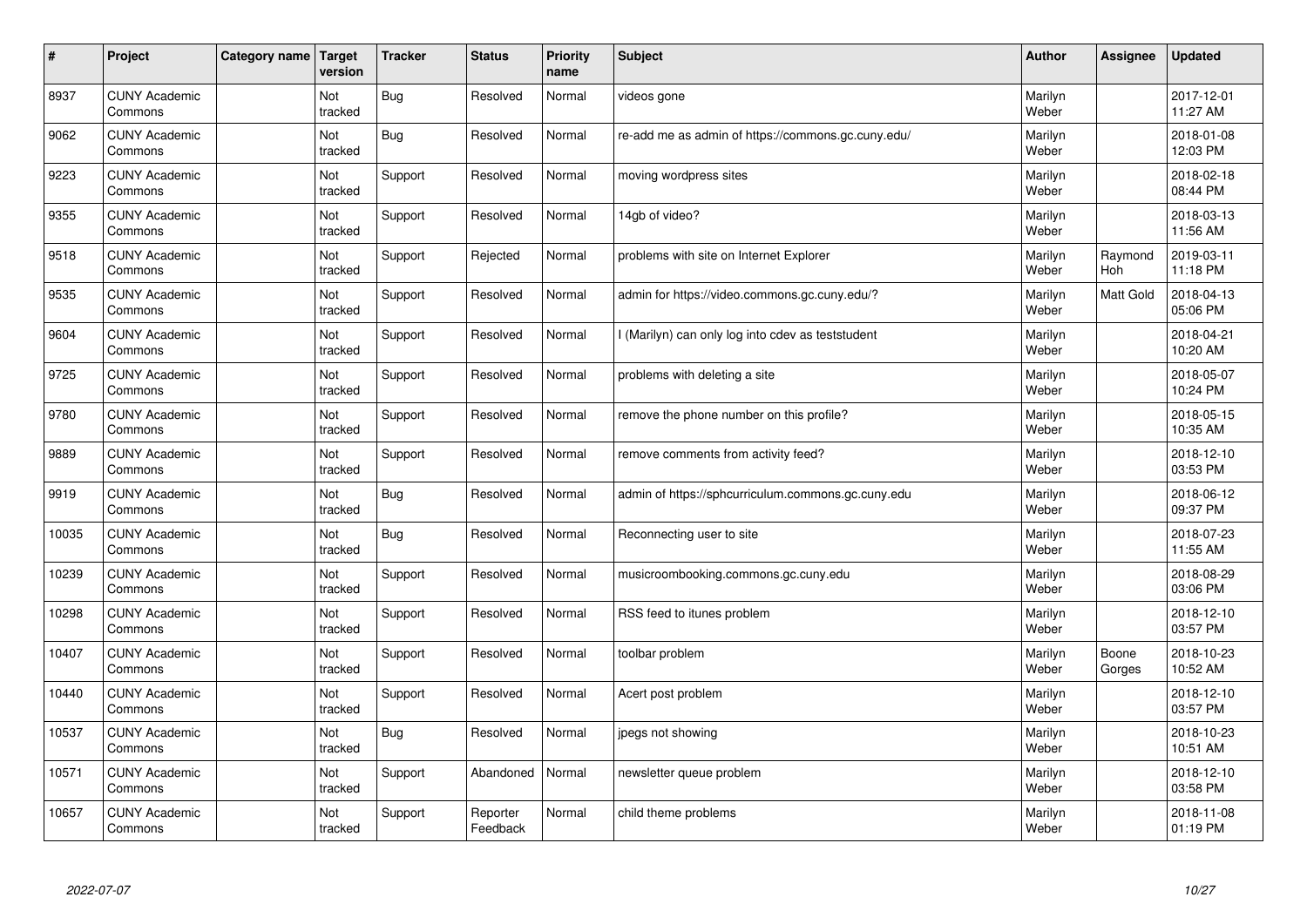| #     | Project                         | Category name | Target<br>version | <b>Tracker</b> | <b>Status</b>        | <b>Priority</b><br>name | <b>Subject</b>                                                                                         | <b>Author</b>    | Assignee       | <b>Updated</b>         |
|-------|---------------------------------|---------------|-------------------|----------------|----------------------|-------------------------|--------------------------------------------------------------------------------------------------------|------------------|----------------|------------------------|
| 10820 | <b>CUNY Academic</b><br>Commons |               | Not<br>tracked    | Support        | Resolved             | Normal                  | retrieve deleted pages/posts                                                                           | Marilyn<br>Weber |                | 2018-12-13<br>06:33 PM |
| 10986 | <b>CUNY Academic</b><br>Commons |               | Not<br>tracked    | Support        | Resolved             | Normal                  | PDF embedder provoking error                                                                           | Marilyn<br>Weber |                | 2019-03-29<br>04:28 PM |
| 11002 | <b>CUNY Academic</b><br>Commons |               | Not<br>tracked    | Support        | Resolved             | Normal                  | open link in a new tab not working                                                                     | Marilyn<br>Weber |                | 2019-06-03<br>07:57 PM |
| 11003 | <b>CUNY Academic</b><br>Commons |               | Not<br>tracked    | Support        | Resolved             | Normal                  | user email change                                                                                      | Marilyn<br>Weber |                | 2019-01-24<br>02:50 PM |
| 11017 | <b>CUNY Academic</b><br>Commons |               | Not<br>tracked    | Support        | Resolved             | Normal                  | site didn't save?                                                                                      | Marilyn<br>Weber |                | 2019-01-25<br>03:47 PM |
| 11031 | <b>CUNY Academic</b><br>Commons |               | Not<br>tracked    | Support        | Resolved             | Normal                  | new group with seemingly old topics                                                                    | Marilyn<br>Weber |                | 2019-02-11<br>12:17 PM |
| 11149 | <b>CUNY Academic</b><br>Commons |               | Not<br>tracked    | Support        | Reporter<br>Feedback | Normal                  | comments getting blocked                                                                               | Marilyn<br>Weber | Raymond<br>Hoh | 2019-03-26<br>11:40 AM |
| 11198 | <b>CUNY Academic</b><br>Commons |               | Not<br>tracked    | Support        | Resolved             | Normal                  | former CUNY employee                                                                                   | Marilyn<br>Weber |                | 2019-03-07<br>02:21 PM |
| 11225 | <b>CUNY Academic</b><br>Commons |               | Not<br>tracked    | Support        | Resolved             | Normal                  | bulk upload?                                                                                           | Marilyn<br>Weber |                | 2019-09-18<br>10:31 AM |
| 11509 | <b>CUNY Academic</b><br>Commons |               | Not<br>tracked    | Support        | Reporter<br>Feedback | Normal                  | deleted Page causing a Menu problem?                                                                   | Marilyn<br>Weber |                | 2019-06-04<br>09:54 AM |
| 11519 | <b>CUNY Academic</b><br>Commons |               | Not<br>tracked    | Support        | Assigned             | Normal                  | comment option not appearing                                                                           | Marilyn<br>Weber |                | 2019-09-24<br>10:28 AM |
| 11650 | <b>CUNY Academic</b><br>Commons |               | Not<br>tracked    | Support        | Resolved             | Normal                  | https://commons.gc.cuny.edu/groups/introduction-to-literary-studies-engl<br>ish-252-at-hunter-college/ | Marilyn<br>Weber |                | 2019-07-18<br>02:28 PM |
| 11771 | <b>CUNY Academic</b><br>Commons |               | Not<br>tracked    | Support        | Reporter<br>Feedback | Normal                  | post displays in sections                                                                              | Marilyn<br>Weber |                | 2019-08-20<br>10:34 AM |
| 11787 | <b>CUNY Academic</b><br>Commons |               | Not<br>tracked    | Support        | Reporter<br>Feedback | Normal                  | automated comments notifications on ZenDesk                                                            | Marilyn<br>Weber |                | 2019-08-26<br>06:18 PM |
| 11811 | <b>CUNY Academic</b><br>Commons |               | Not<br>tracked    | Support        | Duplicate            | Normal                  | Content of Publications widget on profile page being erased on save                                    | Marilyn<br>Weber |                | 2019-10-08<br>11:16 AM |
| 11848 | <b>CUNY Academic</b><br>Commons |               | Not<br>tracked    | Support        | Hold                 | Normal                  | a Dean of Faculty wants to share a large file                                                          | Marilyn<br>Weber |                | 2019-09-24<br>08:44 AM |
| 11896 | <b>CUNY Academic</b><br>Commons |               | Not<br>tracked    | Support        | Resolved             | Normal                  | https://thenurseswritingproject.commons.gc.cuny.edu                                                    | Marilyn<br>Weber |                | 2019-09-24<br>08:09 AM |
| 11915 | <b>CUNY Academic</b><br>Commons |               | Not<br>tracked    | Support        | Resolved             | Normal                  | User not in list                                                                                       | Marilyn<br>Weber |                | 2019-10-28<br>10:13 AM |
| 11977 | <b>CUNY Academic</b><br>Commons |               | Not<br>tracked    | Support        | Resolved             | Normal                  | please remove me from many sites                                                                       | Marilyn<br>Weber |                | 2019-11-21<br>01:05 PM |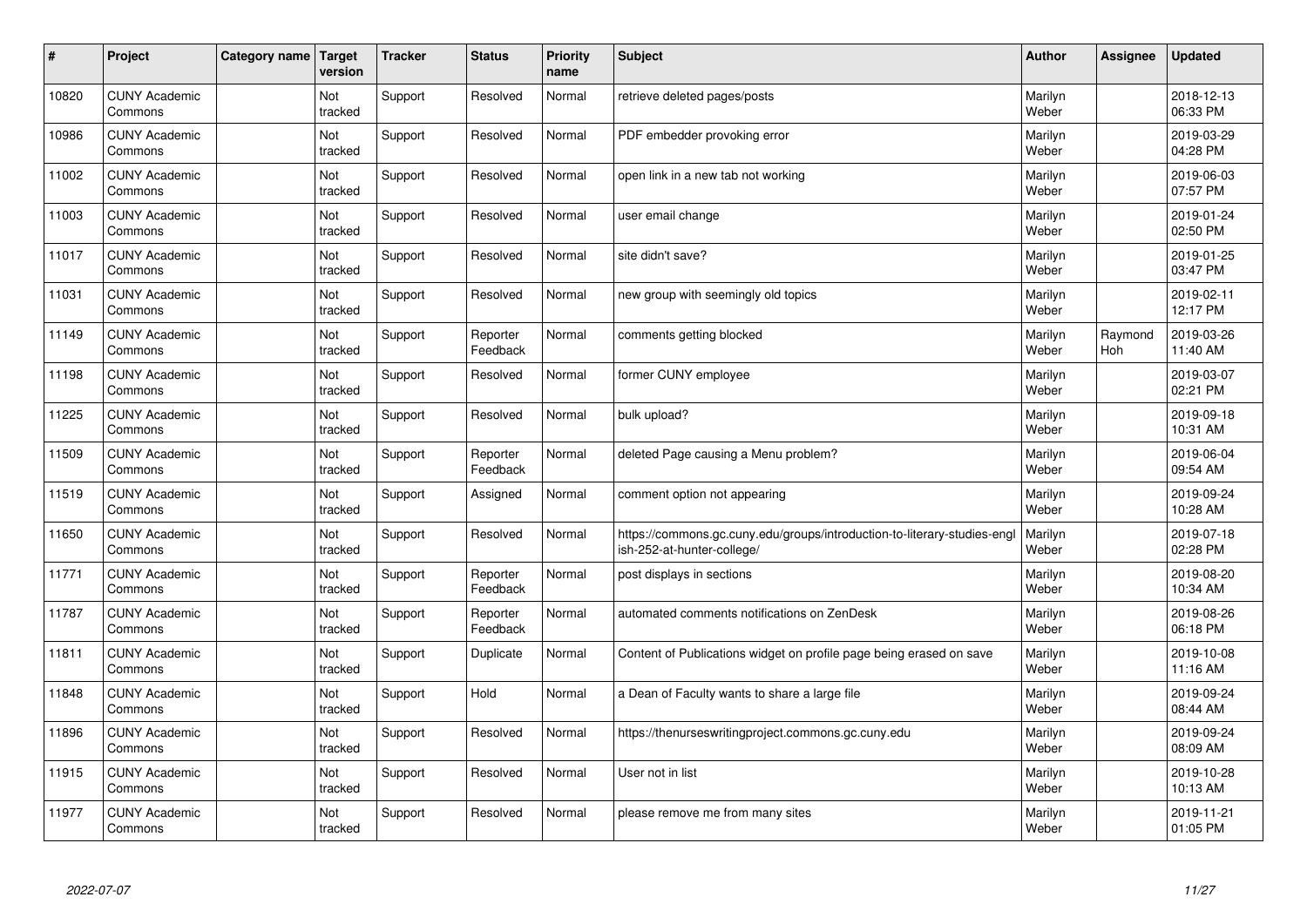| $\vert$ # | Project                         | Category name   Target | version               | <b>Tracker</b> | <b>Status</b>        | <b>Priority</b><br>name | <b>Subject</b>                                                | <b>Author</b>    | <b>Assignee</b> | <b>Updated</b>         |
|-----------|---------------------------------|------------------------|-----------------------|----------------|----------------------|-------------------------|---------------------------------------------------------------|------------------|-----------------|------------------------|
| 12176     | <b>CUNY Academic</b><br>Commons |                        | Not<br>tracked        | Support        | Resolved             | Normal                  | Mp4s?                                                         | Marilyn<br>Weber |                 | 2019-12-05<br>11:04 AM |
| 12352     | <b>CUNY Academic</b><br>Commons |                        | Not<br>tracked        | Support        | <b>New</b>           | Normal                  | 'posts list" page builder block option                        | Marilyn<br>Weber |                 | 2020-02-03<br>01:29 PM |
| 12427     | <b>CUNY Academic</b><br>Commons |                        | Not<br>tracked        | Support        | Resolved             | Normal                  | organizing PDF on a site?                                     | Marilyn<br>Weber | scott voth      | 2020-03-10<br>11:11 AM |
| 13013     | <b>CUNY Academic</b><br>Commons |                        | Not<br>tracked        | <b>Bug</b>     | Resolved             | Normal                  | an invite to Group Admins from Brian Foote?!                  | Marilyn<br>Weber |                 | 2020-07-07<br>02:36 PM |
| 13034     | <b>CUNY Academic</b><br>Commons |                        | <b>Not</b><br>tracked | Support        | Reporter<br>Feedback | Normal                  | a site is asking people to join the Commons to get a download | Marilyn<br>Weber |                 | 2020-07-12<br>07:23 AM |
| 13065     | <b>CUNY Academic</b><br>Commons |                        | Not<br>tracked        | Support        | Resolved             | Normal                  | can't invite new user to group                                | Marilyn<br>Weber |                 | 2020-07-22<br>04:24 PM |
| 13255     | <b>CUNY Academic</b><br>Commons |                        | Not<br>tracked        | Support        | Reporter<br>Feedback | Normal                  | Accessibility problems                                        | Marilyn<br>Weber |                 | 2020-09-01<br>05:48 PM |
| 13286     | <b>CUNY Academic</b><br>Commons |                        | Not<br>tracked        | Support        | <b>New</b>           | Normal                  | problem connecting with WordPress app                         | Marilyn<br>Weber | Raymond<br>Hoh  | 2020-09-08<br>11:16 AM |
| 13295     | <b>CUNY Academic</b><br>Commons |                        | Not<br>tracked        | Support        | Resolved             | Normal                  | can't find new user                                           | Marilyn<br>Weber |                 | 2020-09-08<br>10:18 AM |
| 13541     | <b>CUNY Academic</b><br>Commons |                        | Not<br>tracked        | Support        | Resolved             | Normal                  | add a page template to OER site.                              | Marilyn<br>Weber |                 | 2020-11-11<br>11:12 AM |
| 13699     | <b>CUNY Academic</b><br>Commons |                        | Not<br>tracked        | Support        | Resolved             | Normal                  | Martin Segal Center site down                                 | Marilyn<br>Weber | Raymond<br>Hoh  | 2020-12-22<br>03:03 PM |
| 13710     | <b>CUNY Academic</b><br>Commons |                        | Not<br>tracked        | Support        | Resolved             | Normal                  | small change to Hosting Partner Handbook                      | Marilyn<br>Weber |                 | 2020-12-16<br>04:29 PM |
| 13918     | <b>CUNY Academic</b><br>Commons |                        | Not<br>tracked        | Support        | Rejected             | Normal                  | MailPoet Newsletters Premium plugin                           | Marilyn<br>Weber |                 | 2021-02-09<br>11:01 AM |
| 14378     | <b>CUNY Academic</b><br>Commons |                        | Not<br>tracked        | Support        | Resolved             | Normal                  | PPTX files unfetchable                                        | Marilyn<br>Weber |                 | 2021-05-11<br>11:25 AM |
| 14398     | <b>CUNY Academic</b><br>Commons |                        | Not<br>tracked        | Support        | Reporter<br>Feedback | Normal                  | Events plug-in notification problem                           | Marilyn<br>Weber |                 | 2021-05-11<br>11:21 AM |
| 14404     | <b>CUNY Academic</b><br>Commons |                        | Not<br>tracked        | Support        | Resolved             | Normal                  | blocked IP of user?                                           | Marilyn<br>Weber |                 | 2021-05-10<br>01:00 PM |
| 14594     | <b>CUNY Academic</b><br>Commons |                        | Not<br>tracked        | Support        | Resolved             | Normal                  | Administration email verification?                            | Marilyn<br>Weber |                 | 2021-07-12<br>11:40 AM |
| 14625     | <b>CUNY Academic</b><br>Commons |                        | Not<br>tracked        | Support        | Rejected             | Normal                  | image won't appear in slideshow.                              | Marilyn<br>Weber |                 | 2021-07-27<br>10:33 AM |
| 14718     | <b>CUNY Academic</b><br>Commons |                        | Not<br>tracked        | Support        | Resolved             | Normal                  | User wants to recover deleted account                         | Marilyn<br>Weber |                 | 2021-08-30<br>02:46 PM |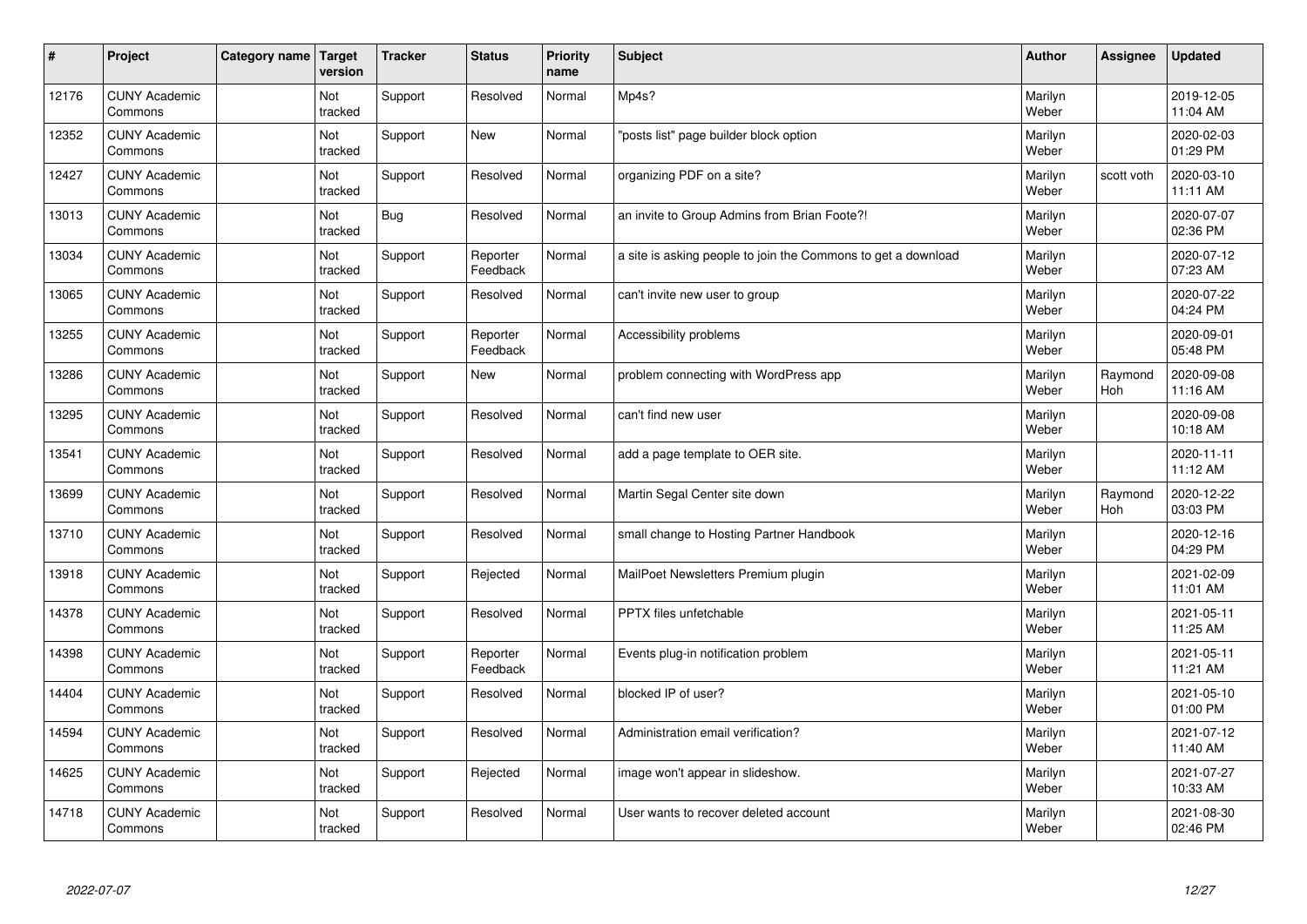| $\pmb{\sharp}$ | Project                         | Category name                | <b>Target</b><br>version | <b>Tracker</b> | <b>Status</b>        | <b>Priority</b><br>name | <b>Subject</b>                                                                          | <b>Author</b>    | <b>Assignee</b>  | <b>Updated</b>         |
|----------------|---------------------------------|------------------------------|--------------------------|----------------|----------------------|-------------------------|-----------------------------------------------------------------------------------------|------------------|------------------|------------------------|
| 14812          | <b>CUNY Academic</b><br>Commons |                              | Not<br>tracked           | Support        | Resolved             | Normal                  | <b>Custom Sidebars and Wordpress 5.6</b>                                                | Marilyn<br>Weber |                  | 2021-09-30<br>10:43 AM |
| 14813          | <b>CUNY Academic</b><br>Commons |                              | Not<br>tracked           | Support        | Resolved             | Normal                  | raise the file size limit                                                               | Marilyn<br>Weber |                  | 2021-09-30<br>12:02 PM |
| 14891          | <b>CUNY Academic</b><br>Commons |                              | Not<br>tracked           | Support        | Resolved             | Normal                  | changing site template after creation?                                                  | Marilyn<br>Weber |                  | 2022-04-27<br>04:58 PM |
| 14900          | <b>CUNY Academic</b><br>Commons |                              | Not<br>tracked           | Support        | Reporter<br>Feedback | Normal                  | previous theme?                                                                         | Marilyn<br>Weber |                  | 2021-10-25<br>10:31 AM |
| 15816          | <b>CUNY Academic</b><br>Commons |                              | Not<br>tracked           | Support        | <b>New</b>           | Normal                  | slow loading at SPS                                                                     | Marilyn<br>Weber |                  | 2022-04-05<br>01:26 PM |
| 6175           | <b>CUNY Academic</b><br>Commons | Account<br>settings          |                          | Support        | Resolved             | Normal                  | Email address (user cannot access old)                                                  | Marilyn<br>Weber | Matt Gold        | 2016-11-29<br>06:31 PM |
| 9477           | <b>CUNY Academic</b><br>Commons | Account<br>settings          |                          | Support        | Resolved             | Normal                  | email change request                                                                    | Marilyn<br>Weber | <b>Matt Gold</b> | 2018-03-24<br>08:53 AM |
| 9659           | <b>CUNY Academic</b><br>Commons | Account<br>settings          |                          | Support        | Resolved             | Normal                  | user email change                                                                       | Marilyn<br>Weber | Matt Gold        | 2018-04-24<br>12:08 PM |
| 9928           | <b>CUNY Academic</b><br>Commons | Account<br>settings          |                          | Support        | Resolved             | Normal                  | email change request from former student                                                | Marilyn<br>Weber | Matt Gold        | 2018-06-14<br>10:20 AM |
| 6899           | <b>CUNY Academic</b><br>Commons | Account<br>settings          | Not<br>tracked           | Support        | Resolved             | Normal                  | New user has misspelled her own name                                                    | Marilyn<br>Weber | Boone<br>Gorges  | 2016-12-01<br>05:10 PM |
| 9823           | <b>CUNY Academic</b><br>Commons | Account<br>settings          | Not<br>tracked           | Support        | Resolved             | Normal                  | email change                                                                            | Marilyn<br>Weber | Matt Gold        | 2018-05-23<br>01:58 PM |
| 11294          | <b>CUNY Academic</b><br>Commons | Account<br>settings          | Not<br>tracked           | Support        | Resolved             | Normal                  | student emgail change                                                                   | Marilyn<br>Weber | Matt Gold        | 2019-04-07<br>09:11 PM |
| 11029          | <b>CUNY Academic</b><br>Commons | Authentication               | 1.14.9                   | Support        | Resolved             | Normal                  | Sujatha Fernandes cannot edit her site                                                  | Marilyn<br>Weber | Raymond<br>Hoh   | 2019-03-26<br>12:10 PM |
| 15211          | <b>CUNY Academic</b><br>Commons | <b>Blogs</b><br>(BuddyPress) | 1.19.2                   | Support        | Resolved             | Normal                  | No good error reporting for already-used domain name when creating a<br>site in Firefox | Marilyn<br>Weber | Boone<br>Gorges  | 2022-01-25<br>11:33 AM |
| 4834           | <b>CUNY Academic</b><br>Commons | <b>Blogs</b><br>(BuddyPress) |                          | <b>Bug</b>     | Resolved             | Normal                  | Admin invite problem                                                                    | Marilyn<br>Weber | Boone<br>Gorges  | 2015-11-13<br>12:25 PM |
| 5799           | <b>CUNY Academic</b><br>Commons | <b>Blogs</b><br>(BuddyPress) | Not<br>tracked           | Feature        | Resolved             | Normal                  | removing one's own access to sites?                                                     | Marilyn<br>Weber | Boone<br>Gorges  | 2016-07-26<br>01:55 PM |
| 6857           | <b>CUNY Academic</b><br>Commons | Blogs<br>(BuddyPress)        | Not<br>tracked           | Support        | Resolved             | Normal                  | Committee on Religion website                                                           | Marilyn<br>Weber | Boone<br>Gorges  | 2017-08-17<br>10:24 AM |
| 12156          | <b>CUNY Academic</b><br>Commons | <b>Blogs</b><br>(BuddyPress) | Not<br>tracked           | Support        | Resolved             | Normal                  | My Sites list (Commons Profile or Sites directory) doesn't match toolbar<br>dropdown    | Marilyn<br>Weber |                  | 2019-12-11<br>10:20 AM |
| 12190          | <b>CUNY Academic</b><br>Commons | <b>Blogs</b><br>(BuddyPress) | Not<br>tracked           | Support        | Resolved             | Normal                  | Site avatar in directory is not what user expects                                       | Marilyn<br>Weber |                  | 2019-12-12<br>08:51 PM |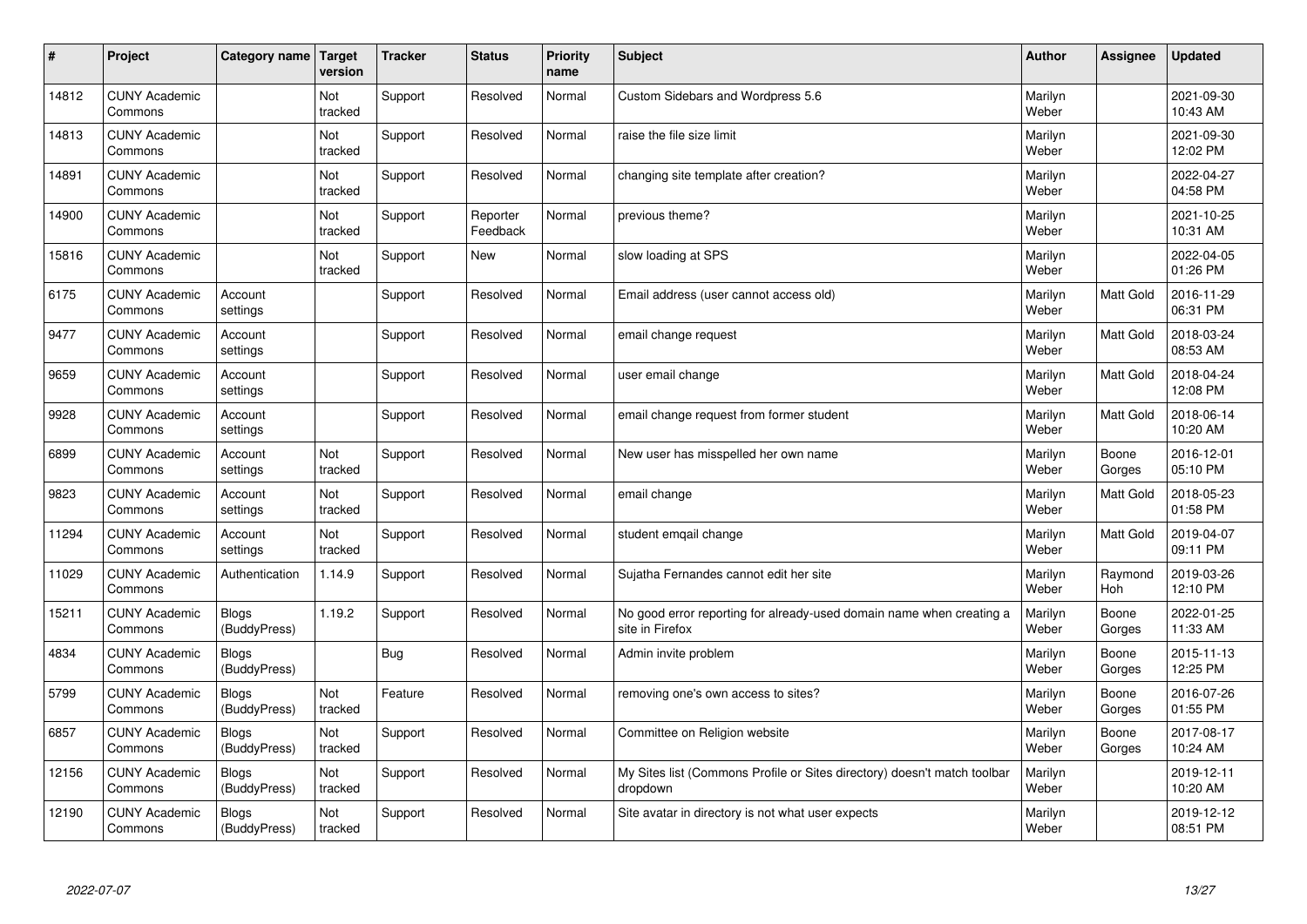| $\sharp$ | Project                         | <b>Category name</b>             | Target<br>version     | <b>Tracker</b> | <b>Status</b>        | <b>Priority</b><br>name | <b>Subject</b>                                             | <b>Author</b>    | Assignee         | Updated                |
|----------|---------------------------------|----------------------------------|-----------------------|----------------|----------------------|-------------------------|------------------------------------------------------------|------------------|------------------|------------------------|
| 12350    | <b>CUNY Academic</b><br>Commons | <b>Blogs</b><br>(BuddyPress)     | Not<br>tracked        | Support        | Reporter<br>Feedback | Normal                  | URL creation problem                                       | Marilyn<br>Weber |                  | 2020-02-03<br>11:27 AM |
| 11448    | <b>CUNY Academic</b><br>Commons | <b>BuddyPress</b><br>(misc)      | 1.15.1                | Support        | Resolved             | Normal                  | sole administrator listed on sites is not an admin at all? | Marilyn<br>Weber | Raymond<br>Hoh   | 2019-05-14<br>11:15 AM |
| 12165    | <b>CUNY Academic</b><br>Commons | <b>BuddyPress</b><br>(misc)      | Not<br>tracked        | Support        | Resolved             | Normal                  | two reports of Profile problems                            | Marilyn<br>Weber | Boone<br>Gorges  | 2019-12-04<br>05:06 PM |
| 11091    | <b>CUNY Academic</b><br>Commons | <b>BuddyPress</b><br><b>Docs</b> | 1.14.7                | Support        | Resolved             | Normal                  | word limit for comments on a group doc?                    | Marilyn<br>Weber |                  | 2019-02-26<br>02:04 PM |
| 10606    | <b>CUNY Academic</b><br>Commons | cdev.gc.cuny.ed<br>u.            | <b>Not</b><br>tracked | Support        | Resolved             | Normal                  | problems with testing environment                          | Marilyn<br>Weber |                  | 2018-11-02<br>10:27 AM |
| 4496     | <b>CUNY Academic</b><br>Commons | cuny.is                          | 1.8.9                 | Bug            | Resolved             | Normal                  | Quick links broken?                                        | Marilyn<br>Weber | Boone<br>Gorges  | 2015-08-28<br>10:39 AM |
| 12515    | <b>CUNY Academic</b><br>Commons | cuny.is                          | 1.16.7                | Support        | Resolved             | Normal                  | AJAX actions on cuny is admin page are failing             | Marilyn<br>Weber |                  | 2020-03-10<br>11:57 AM |
| 6118     | <b>CUNY Academic</b><br>Commons | cuny.is                          |                       | Feature        | Resolved             | Normal                  | Cuny. Is request from Javier Otero Peña                    | Marilyn<br>Weber | Sarah<br>Morgano | 2016-10-04<br>07:02 PM |
| 3029     | <b>CUNY Academic</b><br>Commons | cuny.is                          | Not<br>tracked        | Support        | Resolved             | Normal                  | shortlink request                                          | Marilyn<br>Weber | Boone<br>Gorges  | 2014-02-12<br>10:03 AM |
| 9886     | <b>CUNY Academic</b><br>Commons | cuny.is                          | Not<br>tracked        | Support        | Resolved             | Normal                  | cuny.is SSL                                                | Marilyn<br>Weber |                  | 2018-10-26<br>02:07 PM |
| 3138     | <b>CUNY Academic</b><br>Commons | Documentation                    | Not<br>tracked        | <b>Bug</b>     | Resolved             | Normal                  | Codex documentation                                        | Marilyn<br>Weber | scott voth       | 2016-03-04<br>08:49 AM |
| 10176    | <b>CUNY Academic</b><br>Commons | Documentation                    | Not<br>tracked        | <b>Bug</b>     | Resolved             | Normal                  | domain mapping requests                                    | Marilyn<br>Weber | scott voth       | 2018-08-29<br>05:30 PM |
| 13085    | <b>CUNY Academic</b><br>Commons | Domain<br>Mapping                | Not<br>tracked        | Support        | Resolved             | Normal                  | domain mapping request                                     | Marilyn<br>Weber | Matt Gold        | 2020-07-28<br>03:33 PM |
| 13768    | <b>CUNY Academic</b><br>Commons | Domain<br>Mapping                | Not<br>tracked        | <b>Bug</b>     | Resolved             | Normal                  | patricksweeney.commons.gc.cuny.edu down                    | Marilyn<br>Weber | Raymond<br>Hoh   | 2021-01-12<br>10:47 AM |
| 14344    | <b>CUNY Academic</b><br>Commons | Domain<br>Mapping                | Not<br>tracked        | Support        | Resolved             | Normal                  | arabstages.org site down                                   | Marilyn<br>Weber | Raymond<br>Hoh   | 2021-04-19<br>01:42 PM |
| 5448     | <b>CUNY Academic</b><br>Commons | Email<br><b>Notifications</b>    | 1.10.2                | Bug            | Rejected             | Normal                  | garbled CAC activity digests                               | Marilyn<br>Weber | Raymond<br>Hoh   | 2016-11-20<br>02:38 AM |
| 6818     | <b>CUNY Academic</b><br>Commons | Email<br>Notifications           | 1.10.3                | Support        | Resolved             | Normal                  | No more email notifications?                               | Marilyn<br>Weber |                  | 2016-11-22<br>02:51 PM |
| 7376     | <b>CUNY Academic</b><br>Commons | Email<br><b>Notifications</b>    |                       | <b>Bug</b>     | Rejected             | Normal                  | automatic forwarding of blog posts not working             | Marilyn<br>Weber | Boone<br>Gorges  | 2017-05-01<br>10:36 PM |
| 5991     | <b>CUNY Academic</b><br>Commons | Email<br><b>Notifications</b>    | Future<br>release     | Support        | Resolved             | Normal                  | change format of autogenerated blog emails                 | Marilyn<br>Weber | Paige<br>Dupont  | 2018-01-12<br>02:55 PM |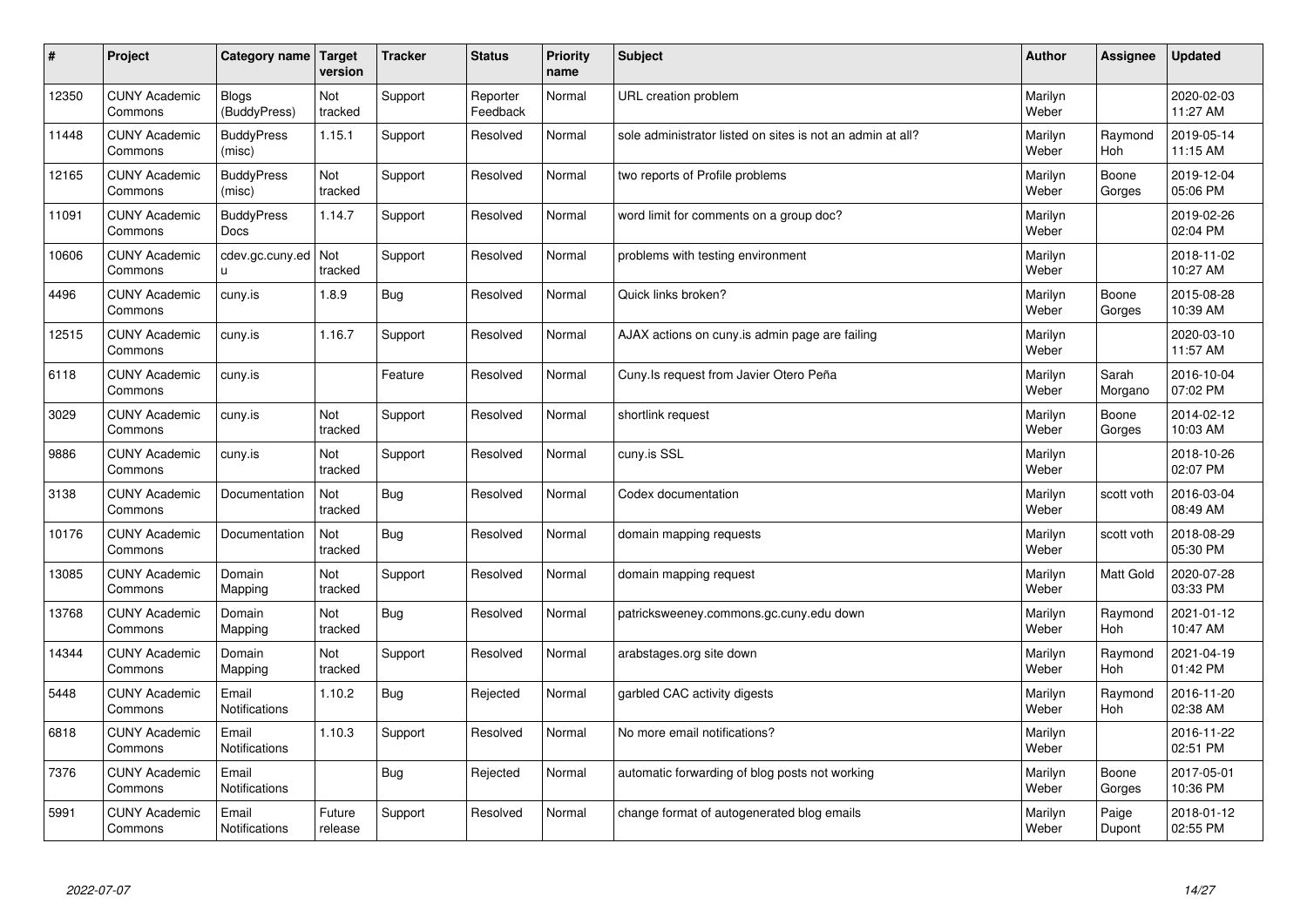| #     | Project                         | <b>Category name</b>   | Target<br>version | <b>Tracker</b> | <b>Status</b> | <b>Priority</b><br>name | <b>Subject</b>                                          | <b>Author</b>    | <b>Assignee</b>    | <b>Updated</b>         |
|-------|---------------------------------|------------------------|-------------------|----------------|---------------|-------------------------|---------------------------------------------------------|------------------|--------------------|------------------------|
| 5992  | <b>CUNY Academic</b><br>Commons | Email<br>Notifications | Future<br>release | Feature        | <b>New</b>    | Normal                  | Changing the From line of autogenerated blog emails     | Marilyn<br>Weber |                    | 2018-09-27<br>05:19 PM |
| 9154  | <b>CUNY Academic</b><br>Commons | Events                 | 1.12.8            | <b>Bug</b>     | Resolved      | Normal                  | problem with group calendar                             | Marilyn<br>Weber | Raymond<br>Hoh     | 2018-02-13<br>10:49 AM |
| 14889 | <b>CUNY Academic</b><br>Commons | Events                 | 1.19.0            | Support        | Resolved      | Normal                  | events in group - can they be edited by all admins?     | Marilyn<br>Weber | Raymond<br>Hoh     | 2021-12-13<br>03:31 PM |
| 3035  | <b>CUNY Academic</b><br>Commons | <b>Ground Control</b>  | Not<br>tracked    | Publicity      | Deferred      | Normal                  | <b>Ground Control article</b>                           | Marilyn<br>Weber | Marilyn<br>Weber   | 2015-03-21<br>08:54 PM |
| 3036  | <b>CUNY Academic</b><br>Commons | <b>Ground Control</b>  | Not<br>tracked    | Publicity      | Deferred      | Normal                  | <b>Ground Control</b>                                   | Marilyn<br>Weber | Dominic<br>Giglio  | 2015-03-21<br>09:10 PM |
| 3037  | <b>CUNY Academic</b><br>Commons | <b>Ground Control</b>  | Not<br>tracked    | Publicity      | Resolved      | Normal                  | <b>Ground Control</b>                                   | Marilyn<br>Weber | scott voth         | 2016-01-26<br>05:23 PM |
| 3038  | <b>CUNY Academic</b><br>Commons | <b>Ground Control</b>  | Not<br>tracked    | Publicity      | Resolved      | Normal                  | <b>Ground Control</b>                                   | Marilyn<br>Weber | Matt Gold          | 2016-01-26<br>05:10 PM |
| 3039  | <b>CUNY Academic</b><br>Commons | <b>Ground Control</b>  | Not<br>tracked    | Publicity      | Resolved      | Normal                  | <b>Ground Control</b>                                   | Marilyn<br>Weber | Sarah<br>Morgano   | 2016-01-26<br>05:19 PM |
| 3040  | <b>CUNY Academic</b><br>Commons | <b>Ground Control</b>  | Not<br>tracked    | Publicity      | Resolved      | Normal                  | <b>Ground Control</b>                                   | Marilyn<br>Weber | Micki<br>Kaufman   | 2016-01-26<br>05:16 PM |
| 3041  | <b>CUNY Academic</b><br>Commons | <b>Ground Control</b>  | Not<br>tracked    | Publicity      | Resolved      | Normal                  | <b>Ground Control</b>                                   | Marilyn<br>Weber | <b>Chris Stein</b> | 2016-01-26<br>04:52 PM |
| 8638  | <b>CUNY Academic</b><br>Commons | Group Blogs            | 1.11.11           | Bug            | Resolved      | Normal                  | members not syncing from group to site                  | Marilyn<br>Weber |                    | 2017-09-01<br>03:50 PM |
| 8661  | <b>CUNY Academic</b><br>Commons | Group Blogs            | Not<br>tracked    | <b>Bug</b>     | Resolved      | Normal                  | new group, old site, can't link?                        | Marilyn<br>Weber |                    | 2017-11-15<br>01:26 PM |
| 11088 | <b>CUNY Academic</b><br>Commons | Group Blogs            | Not<br>tracked    | <b>Bug</b>     | Resolved      | Normal                  | no notification for comments                            | Marilyn<br>Weber |                    | 2019-02-15<br>03:30 PM |
| 6626  | <b>CUNY Academic</b><br>Commons | Group Files            | 1.10.1            | <b>Bug</b>     | Resolved      | Normal                  | Files from non-member showing up in private group       | Marilyn<br>Weber | Boone<br>Gorges    | 2016-11-07<br>03:54 PM |
| 9224  | <b>CUNY Academic</b><br>Commons | <b>Group Files</b>     | 1.13              | Feature        | Resolved      | Normal                  | attachments to forum posts clutter up Files area        | Marilyn<br>Weber | Boone<br>Gorges    | 2018-03-22<br>03:34 PM |
| 11567 | <b>CUNY Academic</b><br>Commons | <b>Group Files</b>     | 1.15.4            | <b>Bug</b>     | Resolved      | Normal                  | Group files pagination doesn't work properly in folders | Marilyn<br>Weber | Boone<br>Gorges    | 2019-06-25<br>04:22 PM |
| 5684  | <b>CUNY Academic</b><br>Commons | Group Files            | Not<br>tracked    | Bug            | Resolved      | Normal                  | Making Group files appear as Blog entries               | Marilyn<br>Weber | Boone<br>Gorges    | 2017-11-20<br>03:28 PM |
| 9282  | <b>CUNY Academic</b><br>Commons | Group Forums           | 1.12.9            | <b>Bug</b>     | Resolved      | Normal                  | 'Forum ID is missing" error?                            | Marilyn<br>Weber |                    | 2018-02-27<br>10:32 AM |
| 10361 | <b>CUNY Academic</b><br>Commons | Group Forums           | 1.13.10           | Bug            | Resolved      | Normal                  | forum post pending oddity                               | Marilyn<br>Weber |                    | 2018-09-25<br>10:45 AM |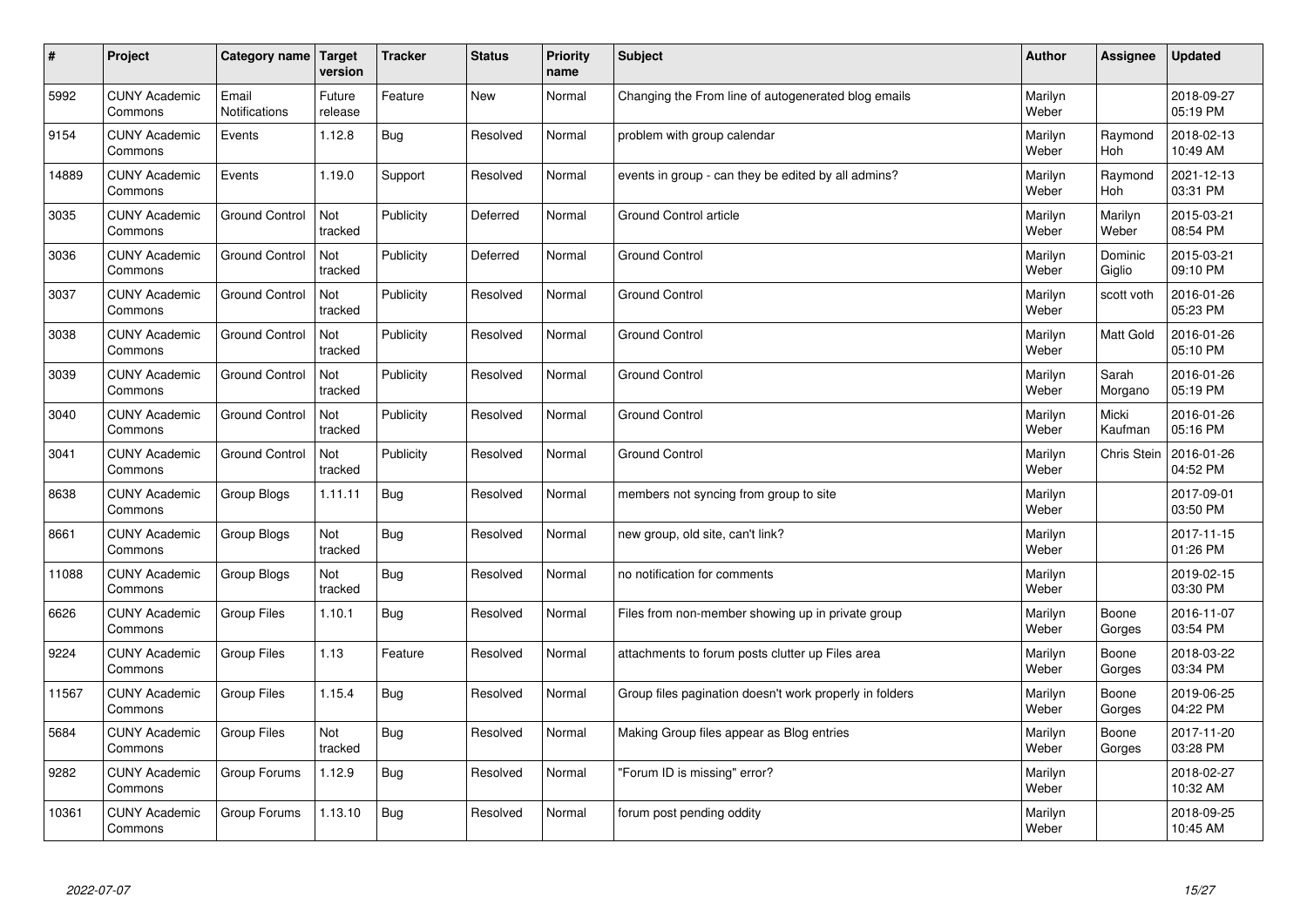| $\pmb{\#}$ | Project                         | Category name        | <b>Target</b><br>version | <b>Tracker</b> | <b>Status</b>        | <b>Priority</b><br>name | <b>Subject</b>                                                              | <b>Author</b>    | Assignee        | <b>Updated</b>         |
|------------|---------------------------------|----------------------|--------------------------|----------------|----------------------|-------------------------|-----------------------------------------------------------------------------|------------------|-----------------|------------------------|
| 12487      | <b>CUNY Academic</b><br>Commons | Group Forums         | 1.16.7                   | <b>Bug</b>     | Resolved             | Normal                  | group posting problems?                                                     | Marilyn<br>Weber | Raymond<br>Hoh  | 2020-03-10<br>11:40 AM |
| 13341      | <b>CUNY Academic</b><br>Commons | Group Forums         | 1.17.4                   | <b>Bug</b>     | Resolved             | Normal                  | Forum reply problems                                                        | Marilyn<br>Weber | Raymond<br>Hoh  | 2020-09-22<br>12:08 PM |
| 13827      | <b>CUNY Academic</b><br>Commons | Group Forums         | 1.18.3                   | <b>Bug</b>     | Resolved             | Normal                  | more forum post problems                                                    | Marilyn<br>Weber | Raymond<br>Hoh  | 2021-01-22<br>08:19 PM |
| 6893       | <b>CUNY Academic</b><br>Commons | Group Forums         |                          | Bug            | Resolved             | Normal                  | Forum for CUNY Academic Commons Team is gone                                | Marilyn<br>Weber | Boone<br>Gorges | 2016-12-01<br>08:08 AM |
| 9835       | <b>CUNY Academic</b><br>Commons | Group Forums         | Future<br>release        | Bug            | Assigned             | Normal                  | add a "like" function?                                                      | Marilyn<br>Weber | Erik<br>Trainer | 2018-06-05<br>01:49 PM |
| 13328      | <b>CUNY Academic</b><br>Commons | Group Forums         | Not<br>tracked           | <b>Bug</b>     | Reporter<br>Feedback | Normal                  | cross-posting in two related groups                                         | Marilyn<br>Weber | Raymond<br>Hoh  | 2020-09-15<br>10:39 PM |
| 6091       | <b>CUNY Academic</b><br>Commons | Group<br>Invitations | Not<br>tracked           | <b>Bug</b>     | Resolved             | Normal                  | User cannot re-join a group                                                 | Marilyn<br>Weber | Boone<br>Gorges | 2016-09-28<br>01:47 PM |
| 14304      | <b>CUNY Academic</b><br>Commons | Group Library        | 1.18.8                   | Bug            | Resolved             | Normal                  | Library items change folders when adding subsequent items in new<br>folders | Marilyn<br>Weber | Boone<br>Gorges | 2021-04-13<br>11:21 AM |
| 13138      | <b>CUNY Academic</b><br>Commons | Group Library        | Not<br>tracked           | Support        | Resolved             | Normal                  | moving Library contents for Steve Brier                                     | Marilyn<br>Weber |                 | 2020-08-03<br>04:00 PM |
| 13159      | <b>CUNY Academic</b><br>Commons | Group Library        | Not<br>tracked           | Support        | Resolved             | Normal                  | changing folder names?                                                      | Marilyn<br>Weber | Boone<br>Gorges | 2020-08-27<br>08:59 AM |
| 3197       | <b>CUNY Academic</b><br>Commons | Groups (misc)        | 1.6.4                    | <b>Bug</b>     | Resolved             | Normal                  | trying to set up a hidden group blog with no RSS feed                       | Marilyn<br>Weber | Boone<br>Gorges | 2014-05-21<br>09:39 PM |
| 10772      | <b>CUNY Academic</b><br>Commons | Groups (misc)        | 1.14.2                   | Bug            | Resolved             | Normal                  | can't create groups                                                         | Marilyn<br>Weber |                 | 2018-12-04<br>10:42 AM |
| 11006      | <b>CUNY Academic</b><br>Commons | Groups (misc)        | 1.14.6                   | Support        | Resolved             | Normal                  | removing members from a group isn't working                                 | Marilyn<br>Weber |                 | 2019-01-24<br>03:18 PM |
| 6313       | <b>CUNY Academic</b><br>Commons | Groups (misc)        |                          | <b>Bug</b>     | Duplicate            | Normal                  | group member no longer in group, can't rejoin.                              | Marilyn<br>Weber |                 | 2016-10-14<br>09:27 PM |
| 6575       | <b>CUNY Academic</b><br>Commons | Groups (misc)        |                          | Bug            | Rejected             | Normal                  | No papers link for the group "social paper"                                 | Marilyn<br>Weber |                 | 2016-11-02<br>10:39 PM |
| 3620       | <b>CUNY Academic</b><br>Commons | Groups (misc)        | Not<br>tracked           | <b>Bug</b>     | Resolved             | Normal                  | admins of The Group for Group Admins                                        | Marilyn<br>Weber |                 | 2014-11-03<br>08:38 AM |
| 7678       | <b>CUNY Academic</b><br>Commons | Groups (misc)        | Not<br>tracked           | Support        | Resolved             | Normal                  | add admin to student group                                                  | Marilyn<br>Weber | Boone<br>Gorges | 2017-02-15<br>11:58 AM |
| 8200       | <b>CUNY Academic</b><br>Commons | Groups (misc)        | Not<br>tracked           | <b>Bug</b>     | Resolved             | Normal                  | Announcements has disappeared                                               | Marilyn<br>Weber | Boone<br>Gorges | 2017-05-26<br>04:04 PM |
| 8978       | <b>CUNY Academic</b><br>Commons | Groups (misc)        | Not<br>tracked           | Support        | Resolved             | Normal                  | removing old groups                                                         | Marilyn<br>Weber |                 | 2018-12-10<br>03:52 PM |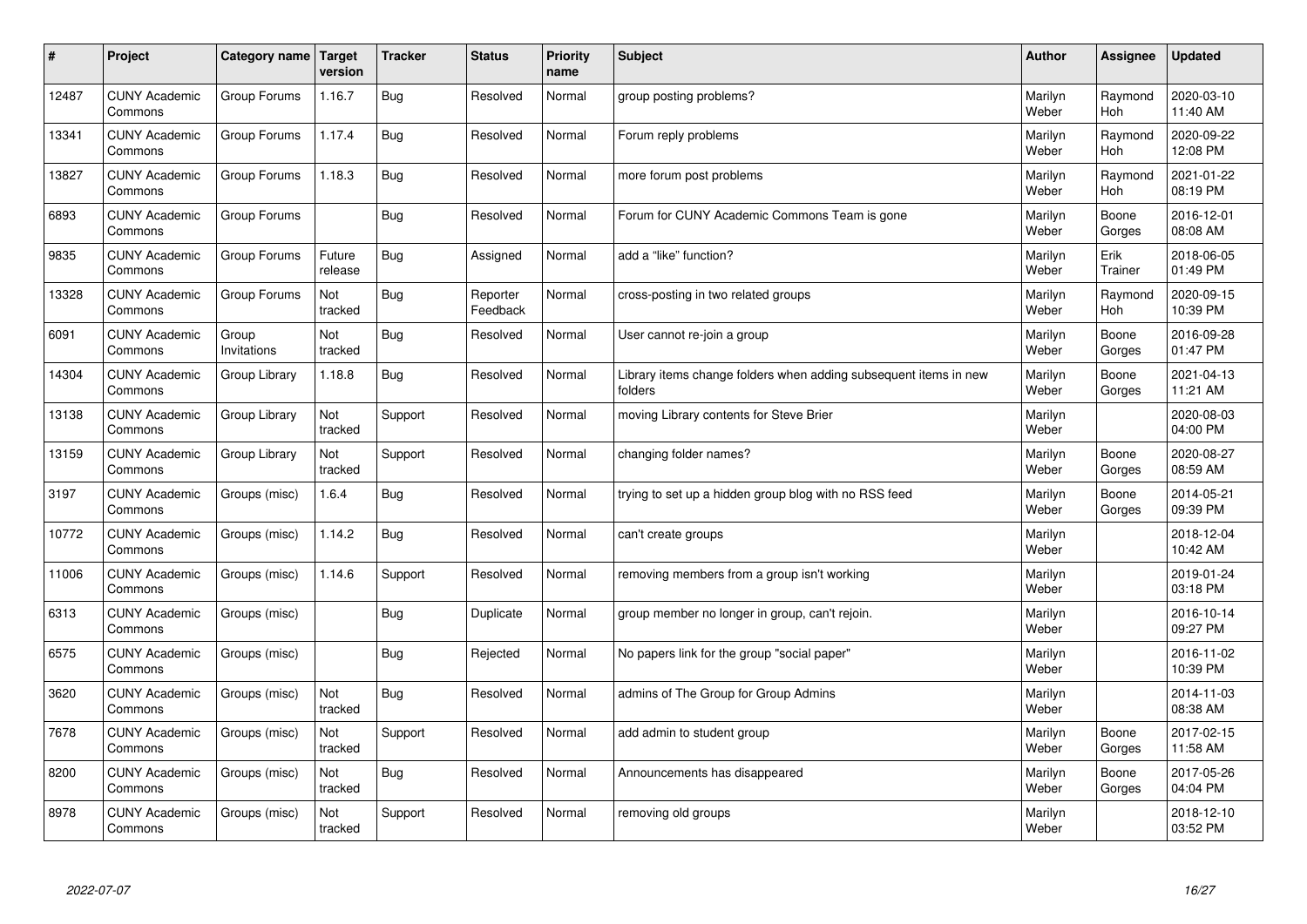| #     | Project                         | Category name      | <b>Target</b><br>version | <b>Tracker</b> | <b>Status</b> | <b>Priority</b><br>name | <b>Subject</b>                                                       | <b>Author</b>    | <b>Assignee</b> | <b>Updated</b>         |
|-------|---------------------------------|--------------------|--------------------------|----------------|---------------|-------------------------|----------------------------------------------------------------------|------------------|-----------------|------------------------|
| 9130  | <b>CUNY Academic</b><br>Commons | Homepage<br>Slides | Not<br>tracked           | <b>Bug</b>     | Resolved      | Normal                  | too many redirects                                                   | Marilyn<br>Weber |                 | 2018-01-29<br>10:27 AM |
| 9163  | <b>CUNY Academic</b><br>Commons | Layout             | 1.12.8                   | Support        | Resolved      | Normal                  | Mobile responsiveness issues                                         | Marilyn<br>Weber | Raymond<br>Hoh  | 2018-02-13<br>10:49 AM |
| 11964 | <b>CUNY Academic</b><br>Commons | Layout             | 1.15.12                  | <b>Bug</b>     | Resolved      | Normal                  | https://commons.gc.cuny.edu/create/ not displaying correctly in Edge | Marilyn<br>Weber | Raymond<br>Hoh  | 2019-10-22<br>11:54 AM |
| 15252 | <b>CUNY Academic</b><br>Commons | Layout             | Not<br>tracked           | <b>Bug</b>     | Resolved      | Normal                  | visual glitch with the Segal Center webpage                          | Marilyn<br>Weber | Raymond<br>Hoh  | 2022-02-03<br>04:56 PM |
| 3466  | <b>CUNY Academic</b><br>Commons | Membership         | 1.6.16                   | Feature        | Resolved      | Normal                  | restricting undergrad registration                                   | Marilyn<br>Weber | Boone<br>Gorges | 2014-09-18<br>12:02 AM |
| 5772  | <b>CUNY Academic</b><br>Commons | Membership         | Not<br>tracked           | Support        | Resolved      | Normal                  | User email change and forgotten password                             | Marilyn<br>Weber | Matt Gold       | 2017-11-15<br>06:18 PM |
| 5968  | <b>CUNY Academic</b><br>Commons | Membership         | Not<br>tracked           | <b>Bug</b>     | Resolved      | Normal                  | Deleting account without knowing password                            | Marilyn<br>Weber | Matt Gold       | 2017-11-15<br>06:19 PM |
| 7223  | <b>CUNY Academic</b><br>Commons | Membership         | Not<br>tracked           | <b>Bug</b>     | Resolved      | Normal                  | User with two profiles would like to merge them                      | Marilyn<br>Weber | Boone<br>Gorges | 2017-01-10<br>02:07 PM |
| 7337  | <b>CUNY Academic</b><br>Commons | Membership         | Not<br>tracked           | Bug            | Resolved      | Normal                  | User with new email                                                  | Marilyn<br>Weber |                 | 2017-01-06<br>11:05 AM |
| 7349  | <b>CUNY Academic</b><br>Commons | Membership         | Not<br>tracked           | <b>Bug</b>     | Resolved      | Normal                  | LACUNY Institute website                                             | Marilyn<br>Weber | Boone<br>Gorges | 2017-01-11<br>04:26 PM |
| 7486  | <b>CUNY Academic</b><br>Commons | Membership         | Not<br>tracked           | Support        | Resolved      | Normal                  | changed email address                                                | Marilyn<br>Weber |                 | 2017-01-24<br>10:00 PM |
| 7619  | <b>CUNY Academic</b><br>Commons | Membership         | Not<br>tracked           | Support        | Resolved      | Normal                  | outside users for a site that isn't a class?                         | Marilyn<br>Weber | Matt Gold       | 2017-11-15<br>06:18 PM |
| 7771  | <b>CUNY Academic</b><br>Commons | Membership         | Not<br>tracked           | Support        | Resolved      | Normal                  | User would like to be uncoupled from sites                           | Marilyn<br>Weber | Boone<br>Gorges | 2017-03-09<br>12:38 PM |
| 7775  | <b>CUNY Academic</b><br>Commons | Membership         | Not<br>tracked           | Support        | Resolved      | Normal                  | Email change                                                         | Marilyn<br>Weber |                 | 2017-03-08<br>10:09 PM |
| 7922  | <b>CUNY Academic</b><br>Commons | Membership         | Not<br>tracked           | Support        | Resolved      | Normal                  | add me as an admin to the MALs alumni site?                          | Marilyn<br>Weber |                 | 2017-04-06<br>05:19 PM |
| 8120  | <b>CUNY Academic</b><br>Commons | Membership         | Not<br>tracked           | Support        | Resolved      | Normal                  | add me as an admin to https://nyslavery.commons.gc.cuny.edu          | Marilyn<br>Weber |                 | 2017-05-10<br>02:19 PM |
| 8222  | <b>CUNY Academic</b><br>Commons | Membership         | Not<br>tracked           | Support        | Resolved      | Normal                  | Admin for iletc.commons.gc.cuny.edu                                  | Marilyn<br>Weber | Boone<br>Gorges | 2017-06-08<br>10:06 AM |
| 8401  | <b>CUNY Academic</b><br>Commons | Membership         | Not<br>tracked           | Support        | Resolved      | Normal                  | add me as an admin                                                   | Marilyn<br>Weber | Boone<br>Gorges | 2017-07-11<br>11:40 AM |
| 8429  | <b>CUNY Academic</b><br>Commons | Membership         | Not<br>tracked           | Support        | Resolved      | Normal                  | Please make me an admin of https://arc.commons.gc.cuny.edu           | Marilyn<br>Weber | Boone<br>Gorges | 2017-07-24<br>03:33 PM |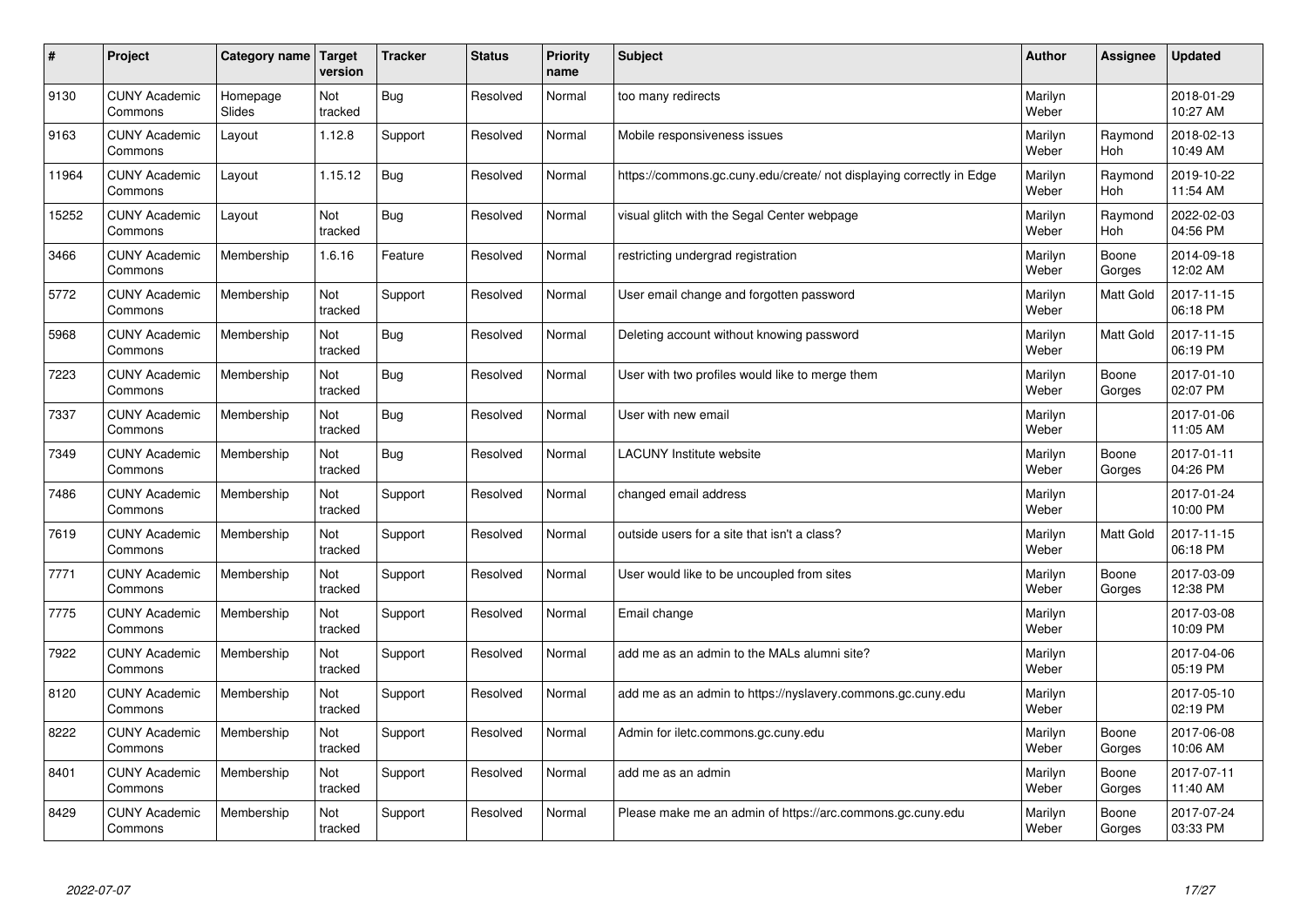| $\sharp$ | Project                         | Category name   Target | version        | <b>Tracker</b> | <b>Status</b> | <b>Priority</b><br>name | <b>Subject</b>                                          | <b>Author</b>    | Assignee         | <b>Updated</b>         |
|----------|---------------------------------|------------------------|----------------|----------------|---------------|-------------------------|---------------------------------------------------------|------------------|------------------|------------------------|
| 8481     | <b>CUNY Academic</b><br>Commons | Membership             | Not<br>tracked | Support        | Resolved      | Normal                  | admin of http://swipanalytic.org/organizers/            | Marilyn<br>Weber |                  | 2019-02-19<br>01:58 PM |
| 8531     | <b>CUNY Academic</b><br>Commons | Membership             | Not<br>tracked | Support        | Resolved      | Normal                  | admin of https://admissions.commons.gc.cuny.edu         | Marilyn<br>Weber |                  | 2017-08-15<br>04:20 PM |
| 8566     | <b>CUNY Academic</b><br>Commons | Membership             | Not<br>tracked | Support        | Resolved      | Normal                  | user email change                                       | Marilyn<br>Weber |                  | 2017-11-15<br>01:27 PM |
| 8577     | <b>CUNY Academic</b><br>Commons | Membership             | Not<br>tracked | Support        | Resolved      | Normal                  | another user email change                               | Marilyn<br>Weber |                  | 2017-08-25<br>10:23 AM |
| 8630     | <b>CUNY Academic</b><br>Commons | Membership             | Not<br>tracked | Support        | Resolved      | Normal                  | Change in email/campus                                  | Marilyn<br>Weber |                  | 2017-08-30<br>03:48 PM |
| 9004     | <b>CUNY Academic</b><br>Commons | Membership             | Not<br>tracked | Support        | Resolved      | Normal                  | email change request                                    | Marilyn<br>Weber |                  | 2017-12-14<br>12:27 PM |
| 9134     | <b>CUNY Academic</b><br>Commons | Membership             | Not<br>tracked | Support        | Abandoned     | Normal                  | former user                                             | Marilyn<br>Weber | <b>Matt Gold</b> | 2019-09-18<br>10:26 AM |
| 9779     | <b>CUNY Academic</b><br>Commons | Membership             | Not<br>tracked | Support        | Resolved      | Normal                  | user not sure if she is registered.                     | Marilyn<br>Weber |                  | 2018-12-10<br>03:53 PM |
| 9927     | <b>CUNY Academic</b><br>Commons | Membership             | Not<br>tracked | Support        | Resolved      | Normal                  | wrong email used                                        | Marilyn<br>Weber | <b>Matt Gold</b> | 2018-06-14<br>10:21 AM |
| 9996     | <b>CUNY Academic</b><br>Commons | Membership             | Not<br>tracked | Support        | Rejected      | Normal                  | user email change request                               | Marilyn<br>Weber |                  | 2018-07-16<br>10:49 AM |
| 10006    | <b>CUNY Academic</b><br>Commons | Membership             | Not<br>tracked | Support        | Resolved      | Normal                  | another email change request                            | Marilyn<br>Weber |                  | 2018-07-13<br>12:36 PM |
| 10066    | <b>CUNY Academic</b><br>Commons | Membership             | Not<br>tracked | Support        | Resolved      | Normal                  | add me as an admin to https://pkms.commons.gc.cuny.edu/ | Marilyn<br>Weber |                  | 2018-07-26<br>11:54 AM |
| 10257    | <b>CUNY Academic</b><br>Commons | Membership             | Not<br>tracked | Support        | Resolved      | Normal                  | change the email from @login.cuny.edu to campu email    | Marilyn<br>Weber |                  | 2018-12-10<br>03:55 PM |
| 10387    | <b>CUNY Academic</b><br>Commons | Membership             | Not<br>tracked | Support        | Resolved      | Normal                  | remove user page                                        | Marilyn<br>Weber |                  | 2018-09-28<br>02:26 PM |
| 10910    | <b>CUNY Academic</b><br>Commons | Membership             | Not<br>tracked | Support        | Resolved      | Normal                  | request to be an admin to a prof's site                 | Marilyn<br>Weber |                  | 2019-01-04<br>10:45 AM |
| 10941    | <b>CUNY Academic</b><br>Commons | Membership             | Not<br>tracked | Support        | Resolved      | Normal                  | update user email                                       | Marilyn<br>Weber |                  | 2019-02-13<br>02:24 PM |
| 11127    | <b>CUNY Academic</b><br>Commons | Membership             | Not<br>tracked | Support        | Resolved      | Normal                  | user with new campus affiliation                        | Marilyn<br>Weber |                  | 2019-02-19<br>02:09 PM |
| 11147    | <b>CUNY Academic</b><br>Commons | Membership             | Not<br>tracked | Support        | Resolved      | Normal                  | employee email change                                   | Marilyn<br>Weber |                  | 2019-03-12<br>03:58 PM |
| 11210    | <b>CUNY Academic</b><br>Commons | Membership             | Not<br>tracked | Support        | Resolved      | Normal                  | Please change the email                                 | Marilyn<br>Weber |                  | 2019-03-11<br>04:16 PM |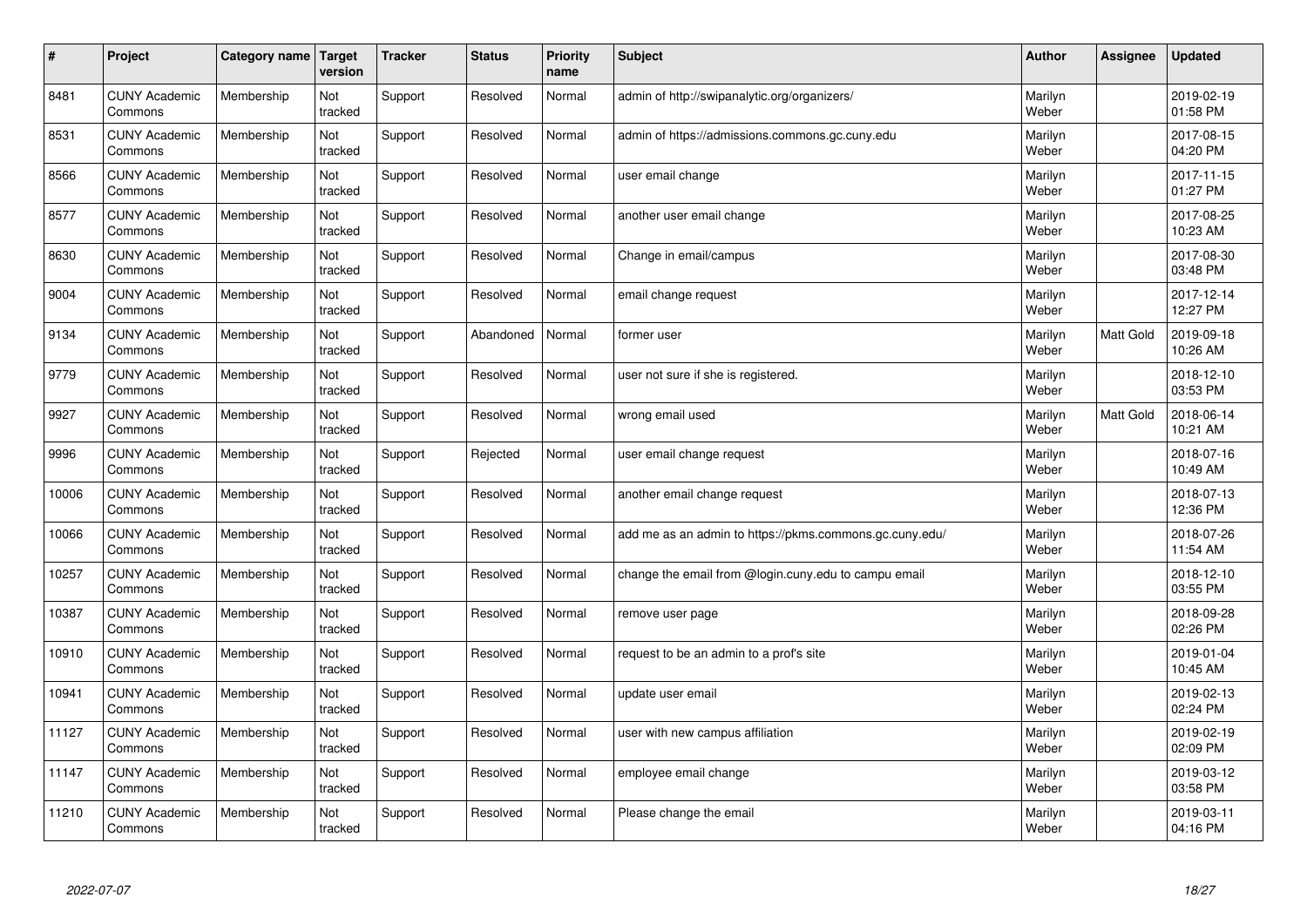| $\sharp$ | Project                         | <b>Category name</b>    | Target<br>version | <b>Tracker</b> | <b>Status</b> | <b>Priority</b><br>name | <b>Subject</b>                                                    | <b>Author</b>    | Assignee         | <b>Updated</b>         |
|----------|---------------------------------|-------------------------|-------------------|----------------|---------------|-------------------------|-------------------------------------------------------------------|------------------|------------------|------------------------|
| 11217    | <b>CUNY Academic</b><br>Commons | Membership              | Not<br>tracked    | Support        | Resolved      | Normal                  | Another email update                                              | Marilyn<br>Weber |                  | 2019-03-12<br>03:37 PM |
| 11516    | <b>CUNY Academic</b><br>Commons | Membership              | Not<br>tracked    | Support        | Resolved      | Normal                  | request for email change                                          | Marilyn<br>Weber |                  | 2019-06-04<br>01:48 PM |
| 11922    | <b>CUNY Academic</b><br>Commons | Membership              | Not<br>tracked    | Support        | Resolved      | Normal                  | https://commons.gc.cuny.edu/members/cunyhealthequity/             | Marilyn<br>Weber |                  | 2019-10-02<br>04:05 PM |
| 11961    | <b>CUNY Academic</b><br>Commons | Membership              | Not<br>tracked    | Support        | Resolved      | Normal                  | switch email for student user                                     | Marilyn<br>Weber |                  | 2019-10-09<br>01:56 PM |
| 12382    | <b>CUNY Academic</b><br>Commons | Membership              | Not<br>tracked    | Support        | <b>New</b>    | Normal                  | Email request change                                              | Marilyn<br>Weber | Marilyn<br>Weber | 2020-02-06<br>12:56 PM |
| 11865    | <b>CUNY Academic</b><br>Commons | Onboarding              | 1.15.10           | <b>Bug</b>     | Resolved      | Normal                  | Site name not appearing in "Membership" lists of Invitation modal | Marilyn<br>Weber | Boone<br>Gorges  | 2019-09-24<br>11:09 AM |
| 13521    | <b>CUNY Academic</b><br>Commons | Onboarding              | 1.17.7            | Support        | Resolved      | Normal                  | sent invitations page                                             | Marilyn<br>Weber | Raymond<br>Hoh   | 2020-11-10<br>10:31 AM |
| 14129    | <b>CUNY Academic</b><br>Commons | Onboarding              | 1.18.6            | Support        | Resolved      | Normal                  | can only see some invites sent                                    | Marilyn<br>Weber | Raymond<br>Hoh   | 2021-04-09<br>09:00 AM |
| 15241    | <b>CUNY Academic</b><br>Commons | Onboarding              | 1.19.3            | Design/UX      | Resolved      | Normal                  | white on gray                                                     | Marilyn<br>Weber | Boone<br>Gorges  | 2022-02-08<br>02:38 PM |
| 6815     | <b>CUNY Academic</b><br>Commons | Password<br>Reset       | Not<br>tracked    | Support        | Resolved      | Normal                  | password reset requested                                          | Marilyn<br>Weber | <b>Matt Gold</b> | 2016-11-22<br>10:30 AM |
| 7685     | <b>CUNY Academic</b><br>Commons | Password<br>Reset       | Not<br>tracked    | Support        | Resolved      | Normal                  | temporary password                                                | Marilyn<br>Weber | Boone<br>Gorges  | 2017-02-15<br>07:36 PM |
| 14448    | <b>CUNY Academic</b><br>Commons | Password<br>Reset       | Not<br>tracked    | <b>Bug</b>     | Rejected      | Normal                  | password reset weirdness                                          | Marilyn<br>Weber | Raymond<br>Hoh   | 2021-05-12<br>01:34 PM |
| 4831     | <b>CUNY Academic</b><br>Commons | <b>Public Portfolio</b> | 1.9.4             | Bug            | Resolved      | Normal                  | User cannot update profile                                        | Marilyn<br>Weber | Boone<br>Gorges  | 2016-01-11<br>10:46 PM |
| 5176     | <b>CUNY Academic</b><br>Commons | Public Portfolio        | 1.9.6             | Bug            | Resolved      | Normal                  | Widgets in Profile not saving                                     | Marilyn<br>Weber | Boone<br>Gorges  | 2016-02-01<br>11:07 AM |
| 5667     | <b>CUNY Academic</b><br>Commons | <b>Public Portfolio</b> | 1.9.18            | <b>Bug</b>     | Resolved      | Normal                  | publication section on my public portfolio won't update           | Marilyn<br>Weber | Boone<br>Gorges  | 2016-06-12<br>10:19 AM |
| 5629     | <b>CUNY Academic</b><br>Commons | <b>Public Portfolio</b> | 1.10.4            | Support        | Resolved      | Normal                  | Title field in profile can't be edited                            | Marilyn<br>Weber |                  | 2016-12-13<br>11:19 AM |
| 11907    | <b>CUNY Academic</b><br>Commons | Public Portfolio        | 1.15.13           | Support        | Resolved      | Normal                  | more publications problems (in profile)                           | Marilyn<br>Weber |                  | 2019-11-04<br>11:16 AM |
| 8098     | <b>CUNY Academic</b><br>Commons | <b>Public Portfolio</b> | Not<br>tracked    | <b>Bug</b>     | Abandoned     | Normal                  | Widget in profile not working                                     | Marilyn<br>Weber |                  | 2017-11-15<br>01:28 PM |
| 12543    | <b>CUNY Academic</b><br>Commons | <b>Public Portfolio</b> | Not<br>tracked    | Support        | Resolved      | Normal                  | User cannot find profile edit button                              | Marilyn<br>Weber | scott voth       | 2020-03-22<br>02:49 PM |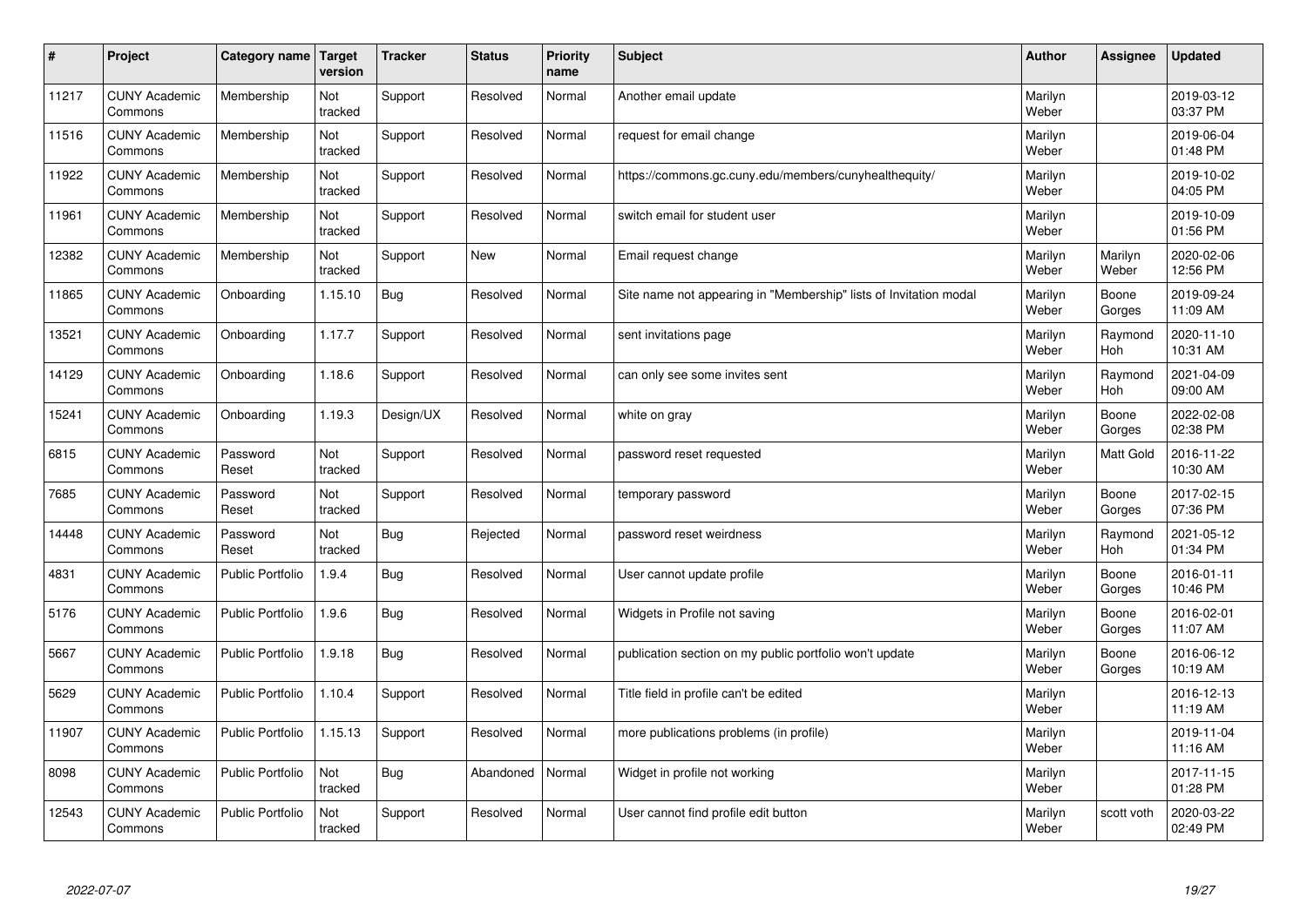| #     | Project                         | Category name   Target   | version        | <b>Tracker</b> | <b>Status</b>        | <b>Priority</b><br>name | <b>Subject</b>                                             | <b>Author</b>    | Assignee         | <b>Updated</b>         |
|-------|---------------------------------|--------------------------|----------------|----------------|----------------------|-------------------------|------------------------------------------------------------|------------------|------------------|------------------------|
| 12346 | <b>CUNY Academic</b><br>Commons | Redmine                  |                | Support        | Resolved             | Normal                  | another Redmine request                                    | Marilyn<br>Weber | <b>Matt Gold</b> | 2020-01-30<br>08:20 PM |
| 6851  | <b>CUNY Academic</b><br>Commons | Redmine                  | Not<br>tracked | Support        | Resolved             | Normal                  | How do I help users join Redmine?                          | Marilyn<br>Weber | <b>Matt Gold</b> | 2016-11-28<br>10:16 AM |
| 8906  | <b>CUNY Academic</b><br>Commons | Redmine                  | Not<br>tracked | Support        | Resolved             | Normal                  | Redmine access?                                            | Marilyn<br>Weber | Matt Gold        | 2017-11-13<br>06:02 PM |
| 15269 | <b>CUNY Academic</b><br>Commons | Redmine                  | Not<br>tracked | Support        | Resolved             | Normal                  | Segal Theater sites                                        | Marilyn<br>Weber |                  | 2022-02-07<br>04:11 PM |
| 5969  | <b>CUNY Academic</b><br>Commons | Registration             | 1.9.27         | Bug            | Resolved             | Normal                  | Queens students unable to join                             | Marilyn<br>Weber | Boone<br>Gorges  | 2016-09-04<br>09:41 PM |
| 9787  | <b>CUNY Academic</b><br>Commons | Registration             |                | Support        | Resolved             | Normal                  | email change request                                       | Marilyn<br>Weber | Matt Gold        | 2018-05-16<br>09:55 PM |
| 4577  | <b>CUNY Academic</b><br>Commons | Registration             | Not<br>tracked | Bug            | Resolved             | Normal                  | New users are not getting their email verification         | Marilyn<br>Weber | Boone<br>Gorges  | 2016-01-26<br>03:30 PM |
| 5019  | <b>CUNY Academic</b><br>Commons | Registration             | Not<br>tracked | Support        | Resolved             | Normal                  | Forgotten password for user with new email address         | Marilyn<br>Weber | Marilyn<br>Weber | 2015-12-11<br>04:18 PM |
| 5037  | <b>CUNY Academic</b><br>Commons | Registration             | Not<br>tracked | Support        | Resolved             | Normal                  | Another Forgotten password for user with new email address | Marilyn<br>Weber | Boone<br>Gorges  | 2015-12-22<br>05:24 PM |
| 7226  | <b>CUNY Academic</b><br>Commons | Registration             | Not<br>tracked | Bug            | Abandoned            | Normal                  | Community college student cannot register?                 | Marilyn<br>Weber |                  | 2017-11-15<br>01:55 PM |
| 7608  | <b>CUNY Academic</b><br>Commons | Registration             | Not<br>tracked | Feature        | Resolved             | Normal                  | create an account                                          | Marilyn<br>Weber |                  | 2017-02-15<br>10:45 PM |
| 7613  | <b>CUNY Academic</b><br>Commons | Registration             | Not<br>tracked | Support        | Resolved             | Normal                  | non-matriculated students                                  | Marilyn<br>Weber | Boone<br>Gorges  | 2017-11-15<br>11:03 AM |
| 9162  | <b>CUNY Academic</b><br>Commons | Registration             | Not<br>tracked | Support        | Resolved             | Normal                  | email change due to user error                             | Marilyn<br>Weber | <b>Matt Gold</b> | 2018-02-13<br>11:11 AM |
| 9767  | <b>CUNY Academic</b><br>Commons | Registration             | Not<br>tracked | Support        | Resolved             | Normal                  | user deleted account but now needs one                     | Marilyn<br>Weber |                  | 2018-05-11<br>02:39 PM |
| 10273 | <b>CUNY Academic</b><br>Commons | Registration             | Not<br>tracked | Support        | Reporter<br>Feedback | Normal                  | users combining CF and campus address                      | Marilyn<br>Weber |                  | 2019-09-18<br>10:58 AM |
| 6025  | <b>CUNY Academic</b><br>Commons | Search                   | Not<br>tracked | <b>Bug</b>     | Resolved             | Normal                  | Search function not working                                | Marilyn<br>Weber | Boone<br>Gorges  | 2016-10-12<br>09:41 AM |
| 6106  | <b>CUNY Academic</b><br>Commons | Server                   | Not<br>tracked | <b>Bug</b>     | Resolved             | Normal                  | 504 error                                                  | Marilyn<br>Weber |                  | 2017-11-15<br>01:55 PM |
| 13016 | <b>CUNY Academic</b><br>Commons | Shortcodes and<br>embeds | 1.16.15        | Support        | Resolved             | Normal                  | possible to run code examples, like in Jupyter Notebooks?  | Marilyn<br>Weber |                  | 2020-07-16<br>11:52 AM |
| 13134 | <b>CUNY Academic</b><br>Commons | Site cloning             | 1.17.1         | Support        | Resolved             | Normal                  | New site (a clone) point to old dashboard                  | Marilyn<br>Weber |                  | 2020-08-12<br>03:22 PM |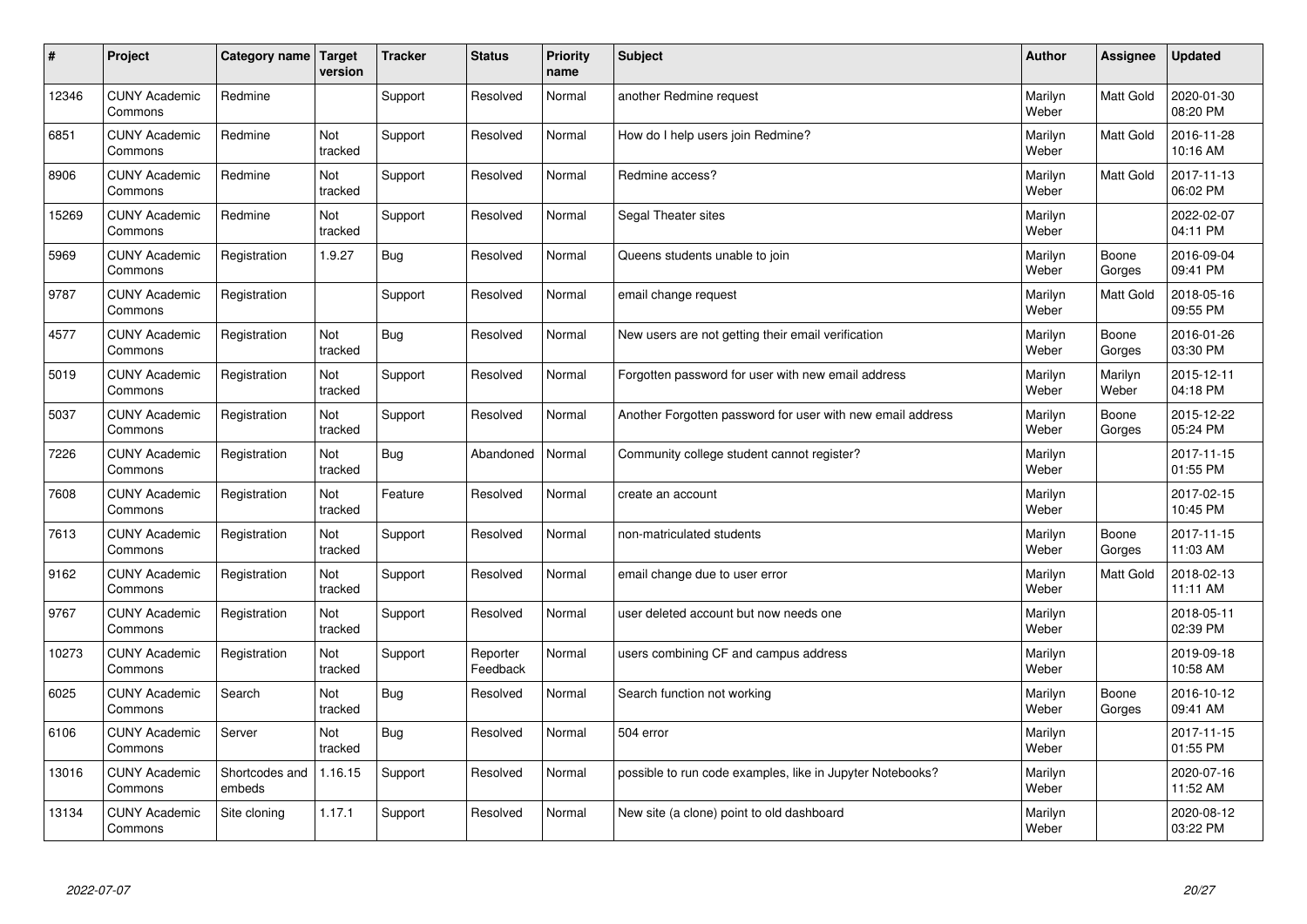| $\pmb{\#}$ | Project                         | Category name           | Target<br>version | <b>Tracker</b> | <b>Status</b>        | <b>Priority</b><br>name | <b>Subject</b>                                                              | <b>Author</b>    | Assignee              | <b>Updated</b>         |
|------------|---------------------------------|-------------------------|-------------------|----------------|----------------------|-------------------------|-----------------------------------------------------------------------------|------------------|-----------------------|------------------------|
| 16291      | <b>CUNY Academic</b><br>Commons | Site cloning            | 2.0.2             | Support        | Resolved             | Normal                  | Images coming up blank in Media Library                                     | Marilyn<br>Weber | Raymond<br><b>Hoh</b> | 2022-06-29<br>11:31 AM |
| 5345       | <b>CUNY Academic</b><br>Commons | Social Paper            | 1.9.17            | Feature        | Rejected             | Normal                  | Plus symbol problem in SP                                                   | Marilyn<br>Weber | Christian<br>Wach     | 2016-05-27<br>04:26 AM |
| 8893       | <b>CUNY Academic</b><br>Commons | Social Paper            | 1.12.1            | Support        | Resolved             | Normal                  | Social paper won't connect to group?                                        | Marilyn<br>Weber |                       | 2017-12-11<br>01:16 PM |
| 5184       | <b>CUNY Academic</b><br>Commons | Social Paper            |                   | <b>Bug</b>     | Rejected             | Normal                  | Problem linking SP to a group                                               | Marilyn<br>Weber | Boone<br>Gorges       | 2016-02-21<br>12:27 PM |
| 5199       | <b>CUNY Academic</b><br>Commons | Social Paper            | Future<br>release | Feature        | New                  | Normal                  | add tables to the SP editor                                                 | Marilyn<br>Weber |                       | 2016-10-24<br>11:27 AM |
| 5205       | <b>CUNY Academic</b><br>Commons | Social Paper            | Future<br>release | Feature        | <b>New</b>           | Normal                  | Social Paper folders                                                        | Marilyn<br>Weber |                       | 2016-02-11<br>10:24 PM |
| 5282       | <b>CUNY Academic</b><br>Commons | Social Paper            | Future<br>release | Bug            | New                  | Normal                  | Replying via email directs to paper but not individual comment.             | Marilyn<br>Weber | Raymond<br>Hoh        | 2016-03-02<br>01:48 PM |
| 5397       | <b>CUNY Academic</b><br>Commons | Social Paper            | Future<br>release | Feature        | <b>New</b>           | Normal                  | frustrating to have to enable/disable in SP                                 | Marilyn<br>Weber | Samantha<br>Raddatz   | 2016-04-20<br>03:39 PM |
| 7836       | <b>CUNY Academic</b><br>Commons | Social Paper            | Not<br>tracked    | Support        | Resolved             | Normal                  | missing Social Paper                                                        | Marilyn<br>Weber |                       | 2017-11-15<br>01:31 PM |
| 13975      | <b>CUNY Academic</b><br>Commons | Social Paper            | Not<br>tracked    | Support        | Reporter<br>Feedback | Normal                  | can't approve comments on Social Paper paper                                | Marilyn<br>Weber |                       | 2021-02-12<br>09:33 AM |
| 11908      | <b>CUNY Academic</b><br>Commons | Spam/Spam<br>Prevention | 1.17.7            | Support        | Resolved             | Normal                  | overeager spam filter                                                       | Marilyn<br>Weber | Raymond<br>Hoh        | 2020-11-05<br>04:36 PM |
| 12395      | <b>CUNY Academic</b><br>Commons | Spam/Spam<br>Prevention | Not<br>tracked    | Support        | Resolved             | Normal                  | comments again being blocked                                                | Marilyn<br>Weber | Raymond<br>Hoh        | 2020-03-10<br>11:13 AM |
| 5988       | <b>CUNY Academic</b><br>Commons | Support                 |                   | Support        | Rejected             | Normal                  | Forbidden error when trying to join                                         | Marilyn<br>Weber | Boone<br>Gorges       | 2016-09-08<br>01:42 PM |
| 5985       | <b>CUNY Academic</b><br>Commons | Support                 | Not<br>tracked    | Support        | Resolved             | Normal                  | change user's email address (she cannot access old)                         | Marilyn<br>Weber | Boone<br>Gorges       | 2016-09-07<br>01:43 PM |
| 6656       | <b>CUNY Academic</b><br>Commons | Support                 | Not<br>tracked    | Support        | Resolved             | Normal                  | Remove user profile                                                         | Marilyn<br>Weber | Matt Gold             | 2016-11-10<br>02:18 PM |
| 5177       | <b>CUNY Academic</b><br>Commons | Toolbar                 | 1.9.6             | Bug            | Resolved             | Normal                  | No "My Papers" tab                                                          | Marilyn<br>Weber | Raymond<br>Hoh        | 2016-01-29<br>08:37 AM |
| 5346       | <b>CUNY Academic</b><br>Commons | Toolbar                 | 1.9.11            | <b>Bug</b>     | Resolved             | Normal                  | possible dynamic HTML code bug?                                             | Marilyn<br>Weber | Boone<br>Gorges       | 2016-03-22<br>10:53 AM |
| 4102       | <b>CUNY Academic</b><br>Commons | User<br>Experience      | 1.8.1             | Design/UX      | Resolved             | Normal                  | Username rules                                                              | Marilyn<br>Weber | Samantha<br>Raddatz   | 2015-06-01<br>01:23 PM |
| 6860       | <b>CUNY Academic</b><br>Commons | User<br>Onboarding      | 1.12              | Bug            | Resolved             | Normal                  | Invitation to join a group is appearing as an invitiation to join the site! | Marilyn<br>Weber | Boone<br>Gorges       | 2017-10-30<br>10:03 AM |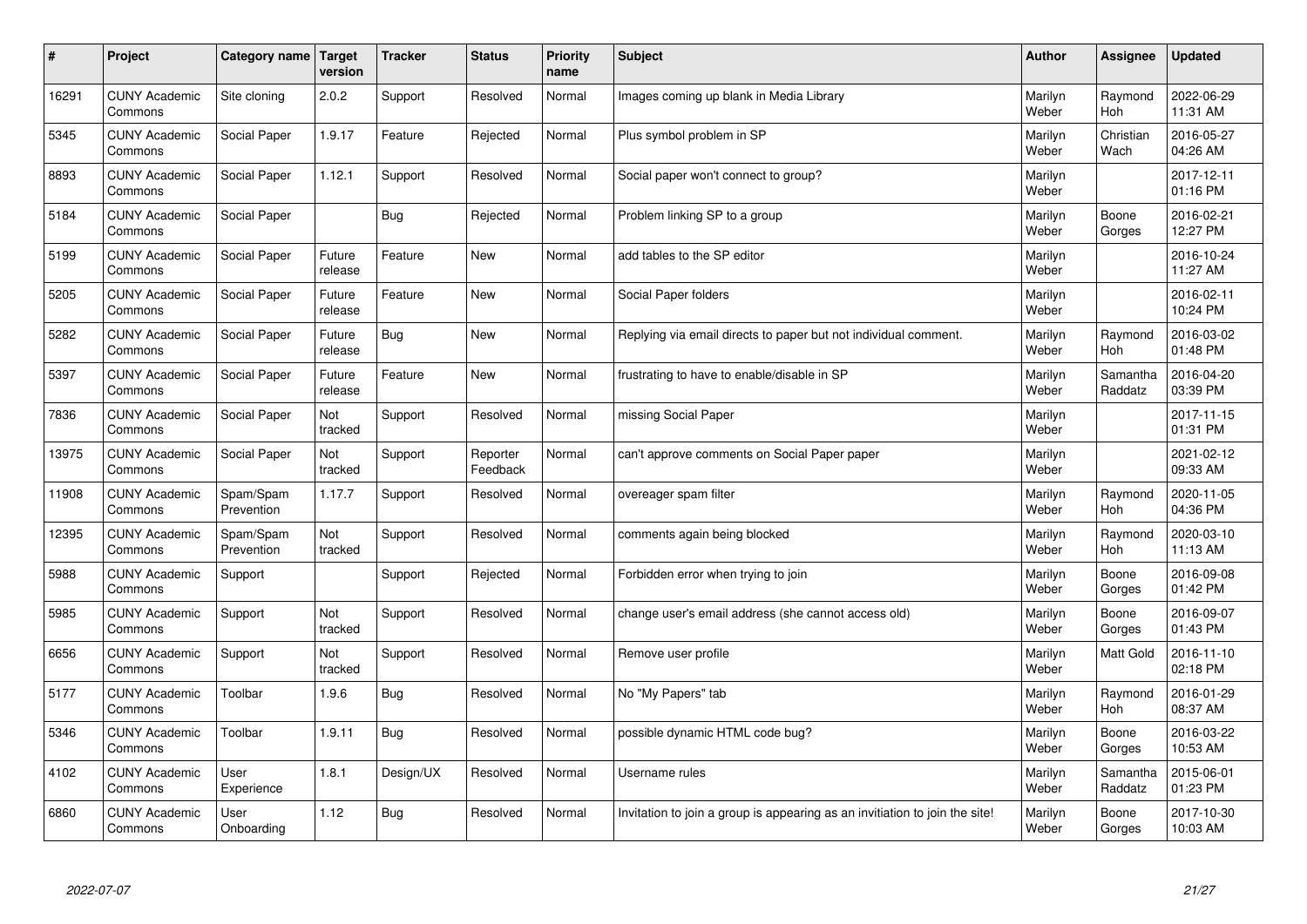| $\vert$ # | Project                         | Category name                     | <b>Target</b><br>version | <b>Tracker</b> | <b>Status</b>        | <b>Priority</b><br>name | <b>Subject</b>                                                                 | <b>Author</b>    | <b>Assignee</b>       | <b>Updated</b>         |
|-----------|---------------------------------|-----------------------------------|--------------------------|----------------|----------------------|-------------------------|--------------------------------------------------------------------------------|------------------|-----------------------|------------------------|
| 4340      | <b>CUNY Academic</b><br>Commons | WordPress -<br>Media              | 1.8.14                   | Feature        | Resolved             | Normal                  | embedding a video                                                              | Marilyn<br>Weber | Daniel<br>Jones       | 2015-10-20<br>12:01 AM |
| 13238     | <b>CUNY Academic</b><br>Commons | WordPress -<br>Media              | 1.17.3                   | Support        | Resolved             | Normal                  | allow ppsx file?                                                               | Marilyn<br>Weber | Raymond<br>Hoh        | 2020-09-10<br>11:46 AM |
| 15978     | <b>CUNY Academic</b><br>Commons | WordPress -<br>Media              | 2.0.2                    | Support        | Resolved             | Normal                  | tex files?                                                                     | Marilyn<br>Weber | Raymond<br>Hoh        | 2022-06-28<br>09:09 PM |
| 14369     | <b>CUNY Academic</b><br>Commons | WordPress -<br>Media              | Not<br>tracked           | Support        | Resolved             | Normal                  | renewed problem with ppsx files                                                | Marilyn<br>Weber |                       | 2021-04-27<br>12:44 PM |
| 10810     | <b>CUNY Academic</b><br>Commons | <b>WordPress</b><br>(misc)        | 1.14.2                   | <b>Bug</b>     | Resolved             | Normal                  | Sites set as public are becoming private                                       | Marilyn<br>Weber |                       | 2018-12-11<br>10:15 AM |
| 11453     | <b>CUNY Academic</b><br>Commons | WordPress<br>(misc)               | 1.15.2                   | <b>Bug</b>     | Resolved             | Normal                  | 403 error on Firefox                                                           | Marilyn<br>Weber | Raymond<br>Hoh        | 2019-05-28<br>11:46 AM |
| 16172     | <b>CUNY Academic</b><br>Commons | WordPress<br>(misc)               | 2.0.2                    | <b>Bug</b>     | Resolved             | Normal                  | 'Lost your password" link not in error messge                                  | Marilyn<br>Weber | Raymond<br>Hoh        | 2022-06-14<br>09:21 PM |
| 13012     | <b>CUNY Academic</b><br>Commons | WordPress<br>(misc)               |                          | Support        | Rejected             | Normal                  | icon image associated with the teaching template's Creative Commons<br>License | Marilyn<br>Weber | Raymond<br>Hoh        | 2020-08-25<br>10:56 AM |
| 2777      | <b>CUNY Academic</b><br>Commons | WordPress<br>(misc)               | Not<br>tracked           | Bug            | Resolved             | Normal                  | Hero slide access                                                              | Marilyn<br>Weber | Boone<br>Gorges       | 2013-09-07<br>12:26 PM |
| 3001      | <b>CUNY Academic</b><br>Commons | WordPress<br>(misc)               | Not<br>tracked           | Support        | Resolved             | Normal                  | shortlink requested                                                            | Marilyn<br>Weber | Boone<br>Gorges       | 2014-01-30<br>01:26 PM |
| 5753      | <b>CUNY Academic</b><br>Commons | WordPress<br>(misc)               | Not<br>tracked           | Support        | Resolved             | Normal                  | merging blogs and groups                                                       | Marilyn<br>Weber | Boone<br>Gorges       | 2016-08-29<br>03:09 PM |
| 7607      | <b>CUNY Academic</b><br>Commons | WordPress<br>(misc)               | Not<br>tracked           | Feature        | Resolved             | Normal                  | mp4 files                                                                      | Marilyn<br>Weber |                       | 2017-02-15<br>07:37 PM |
| 9499      | <b>CUNY Academic</b><br>Commons | WordPress<br>(misc)               | Not<br>tracked           | Support        | Resolved             | Normal                  | tiny question - preventing dates on posts?                                     | Marilyn<br>Weber | Raymond<br>Hoh        | 2018-04-04<br>03:55 PM |
| 9541      | <b>CUNY Academic</b><br>Commons | WordPress<br>(misc)               | Not<br>tracked           | Support        | Resolved             | Normal                  | repeating header banner                                                        | Marilyn<br>Weber | Raymond<br><b>Hoh</b> | 2018-04-06<br>12:33 PM |
| 10133     | <b>CUNY Academic</b><br>Commons | <b>WordPress</b><br>(misc)        | Not<br>tracked           | Support        | Resolved             | Normal                  | two Commons sites to be migrated elsewhere                                     | Marilyn<br>Weber |                       | 2018-12-10<br>03:54 PM |
| 11634     | <b>CUNY Academic</b><br>Commons | WordPress<br>(misc)               | Not<br>tracked           | <b>Bug</b>     | Rejected             | Normal                  | 'Insert Read More Tag" working oddly                                           | Marilyn<br>Weber | Raymond<br>Hoh        | 2019-07-15<br>11:48 PM |
| 14074     | <b>CUNY Academic</b><br>Commons | WordPress<br>(misc)               | Not<br>tracked           | Support        | Reporter<br>Feedback | Normal                  | page password protection problem                                               | Marilyn<br>Weber |                       | 2021-03-02<br>11:03 AM |
| 14606     | <b>CUNY Academic</b><br>Commons | WordPress<br>(misc)               | Not<br>tracked           | Support        | Rejected             | Normal                  | calendar wrong month                                                           | Marilyn<br>Weber |                       | 2021-07-23<br>12:11 PM |
| 3116      | <b>CUNY Academic</b><br>Commons | <b>WordPress</b><br>(Permissions) |                          | Bug            | Resolved             | Normal                  | Updating the FAQ page                                                          | Marilyn<br>Weber | Boone<br>Gorges       | 2014-04-01<br>10:12 PM |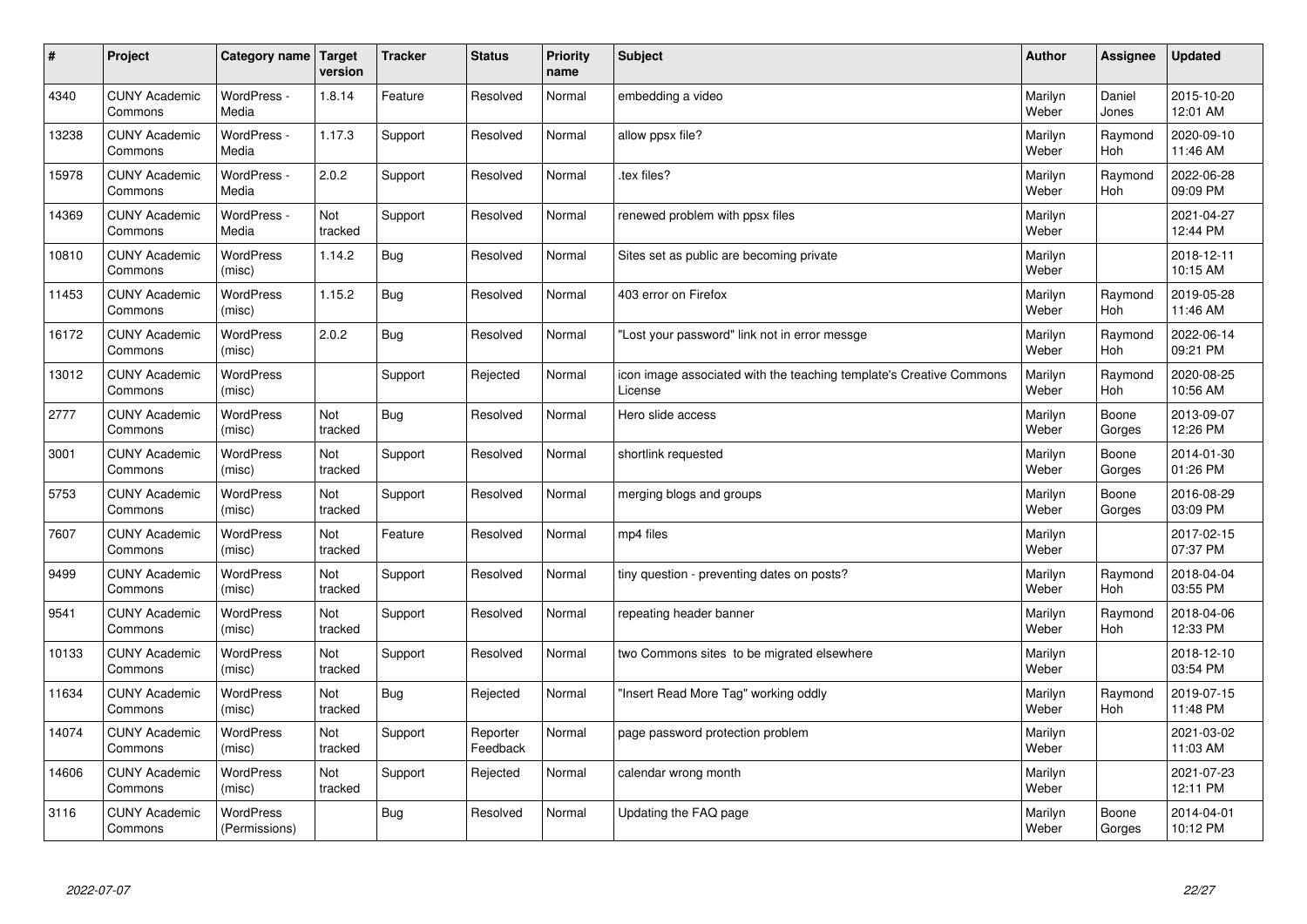| $\sharp$ | Project                         | <b>Category name</b>              | Target<br>version | <b>Tracker</b> | <b>Status</b> | <b>Priority</b><br>name | <b>Subject</b>                                              | <b>Author</b>    | Assignee         | <b>Updated</b>         |
|----------|---------------------------------|-----------------------------------|-------------------|----------------|---------------|-------------------------|-------------------------------------------------------------|------------------|------------------|------------------------|
| 3592     | <b>CUNY Academic</b><br>Commons | <b>WordPress</b><br>(Permissions) | Not<br>tracked    | Publicity      | Resolved      | Normal                  | Oops - Announcing 1.6!                                      | Marilyn<br>Weber | Boone<br>Gorges  | 2014-10-22<br>03:03 PM |
| 4542     | <b>CUNY Academic</b><br>Commons | <b>WordPress</b><br>Plugins       | 1.8.10            | Bug            | Resolved      | Normal                  | Emailing group users problem                                | Marilyn<br>Weber | Boone<br>Gorges  | 2015-09-11<br>11:16 AM |
| 5036     | <b>CUNY Academic</b><br>Commons | <b>WordPress</b><br>Plugins       | 1.9.1.1           | Feature        | Resolved      | Normal                  | <b>Embeds request</b>                                       | Marilyn<br>Weber | Boone<br>Gorges  | 2015-12-18<br>10:12 PM |
| 4997     | <b>CUNY Academic</b><br>Commons | <b>WordPress</b><br>Plugins       | 1.9.4             | Feature        | Resolved      | Normal                  | ability to embed maps from StoryMapJS?                      | Marilyn<br>Weber | Boone<br>Gorges  | 2016-01-07<br>12:34 PM |
| 5083     | <b>CUNY Academic</b><br>Commons | <b>WordPress</b><br>Plugins       | 1.9.5             | Support        | Rejected      | Normal                  | creating a shortcode for the iframe code of the google form | Marilyn<br>Weber | Marilyn<br>Weber | 2016-01-12<br>04:25 PM |
| 5302     | <b>CUNY Academic</b><br>Commons | WordPress<br>Plugins              | 1.9.10            | Feature        | Resolved      | Normal                  | request for WP Gallery Custom Links plug-in                 | Marilyn<br>Weber | Boone<br>Gorges  | 2016-03-11<br>09:20 PM |
| 5522     | <b>CUNY Academic</b><br>Commons | WordPress<br>Plugins              | 1.9.15            | Feature        | Resolved      | Normal                  | plugin request                                              | Marilyn<br>Weber | Boone<br>Gorges  | 2016-05-09<br>10:36 AM |
| 5621     | <b>CUNY Academic</b><br>Commons | WordPress<br>Plugins              | 1.9.17            | Feature        | Resolved      | Normal                  | Taxonomy plugin request                                     | Marilyn<br>Weber | Boone<br>Gorges  | 2016-06-01<br>11:28 PM |
| 5657     | <b>CUNY Academic</b><br>Commons | <b>WordPress</b><br>Plugins       | 1.9.18            | Feature        | Resolved      | Normal                  | Plugin Request - Instagram Feed WD                          | Marilyn<br>Weber | Boone<br>Gorges  | 2016-06-08<br>12:36 PM |
| 7745     | <b>CUNY Academic</b><br>Commons | WordPress<br>Plugins              | 1.10.13           | Support        | Resolved      | Normal                  | Featured Video Plus plugin requested                        | Marilyn<br>Weber |                  | 2017-03-03<br>01:51 PM |
| 8131     | <b>CUNY Academic</b><br>Commons | WordPress<br>Plugins              | 1.11              | <b>Bug</b>     | Resolved      | Normal                  | Newsletters plug-in                                         | Marilyn<br>Weber | Boone<br>Gorges  | 2017-05-11<br>09:42 PM |
| 8552     | <b>CUNY Academic</b><br>Commons | <b>WordPress</b><br>Plugins       | 1.11.10           | <b>Bug</b>     | Resolved      | Normal                  | Events Calendar problem                                     | Marilyn<br>Weber |                  | 2017-08-18<br>04:36 PM |
| 8576     | <b>CUNY Academic</b><br>Commons | <b>WordPress</b><br>Plugins       | 1.11.11           | Support        | Resolved      | Normal                  | Digital Measures plugin request                             | Marilyn<br>Weber |                  | 2017-09-01<br>03:44 PM |
| 8721     | <b>CUNY Academic</b><br>Commons | WordPress<br>Plugins              | 1.11.13           | <b>Bug</b>     | Resolved      | Normal                  | more problems with Events calendar                          | Marilyn<br>Weber |                  | 2017-09-21<br>10:35 AM |
| 8446     | <b>CUNY Academic</b><br>Commons | <b>WordPress</b><br>Plugins       | 1.11.14           | Support        | Resolved      | Normal                  | request for multiple accordion menu plugins                 | Marilyn<br>Weber |                  | 2018-05-07<br>09:57 PM |
| 8908     | <b>CUNY Academic</b><br>Commons | <b>WordPress</b><br>Plugins       | 1.12.2            | Support        | Resolved      | Normal                  | Plugin request from Steve Brier                             | Marilyn<br>Weber |                  | 2017-11-27<br>11:39 AM |
| 8924     | <b>CUNY Academic</b><br>Commons | WordPress<br>Plugins              | 1.12.4            | Bug            | Resolved      | Normal                  | auto-remove feature on http://pcp.gc.cuny.edu               | Marilyn<br>Weber | Matt Gold        | 2017-12-04<br>10:18 AM |
| 9026     | <b>CUNY Academic</b><br>Commons | WordPress<br>Plugins              | 1.12.6            | Support        | Resolved      | Normal                  | plugin request from Carlos Guevara                          | Marilyn<br>Weber |                  | 2018-01-03<br>09:33 AM |
| 9078     | <b>CUNY Academic</b><br>Commons | WordPress<br>Plugins              | 1.12.7            | Support        | Resolved      | Normal                  | arcgis web maps?                                            | Marilyn<br>Weber | Raymond<br>Hoh   | 2018-01-23<br>11:11 AM |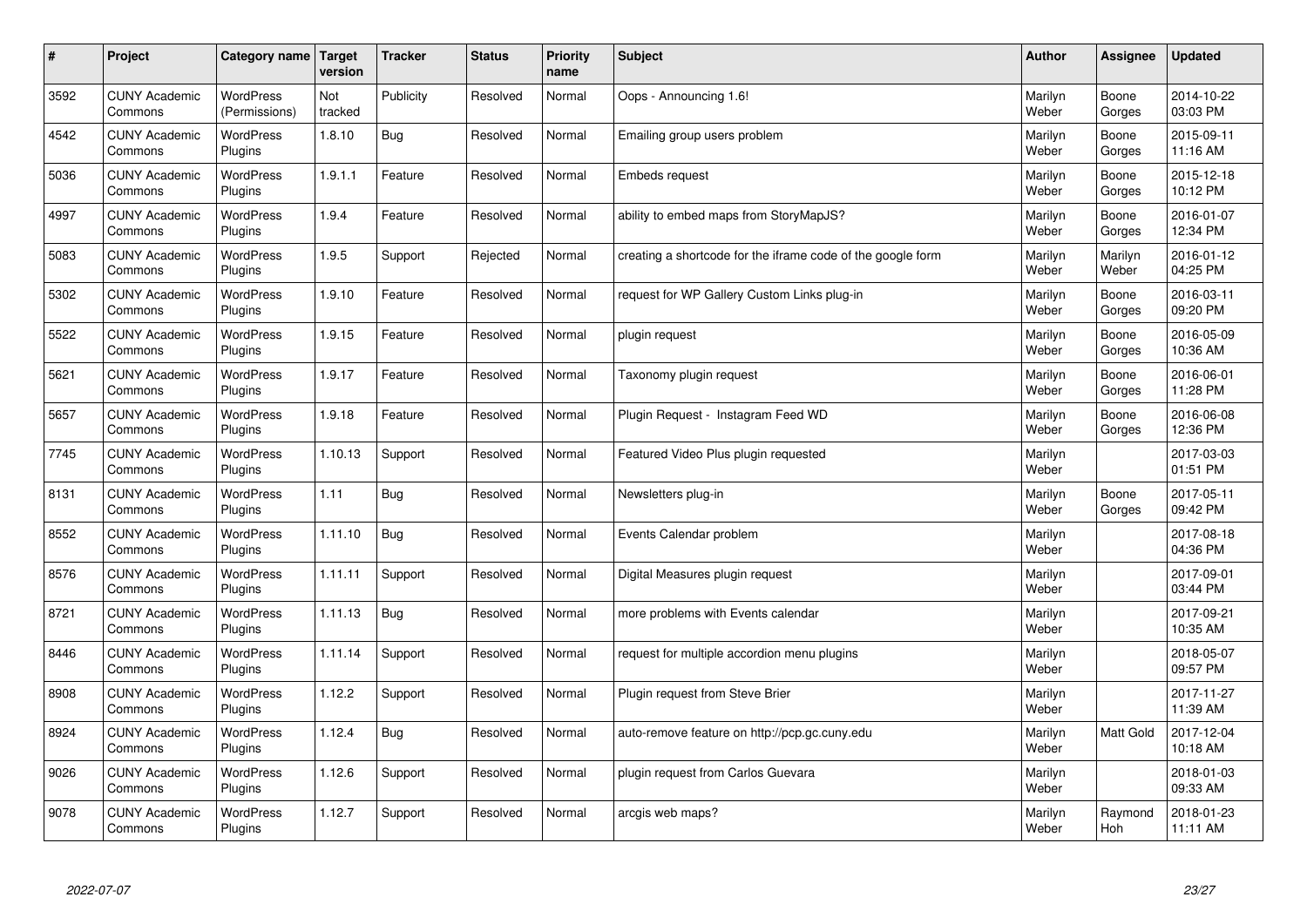| #     | Project                         | Category name               | Target<br>version | <b>Tracker</b> | <b>Status</b> | <b>Priority</b><br>name | <b>Subject</b>                                      | <b>Author</b>    | Assignee        | <b>Updated</b>         |
|-------|---------------------------------|-----------------------------|-------------------|----------------|---------------|-------------------------|-----------------------------------------------------|------------------|-----------------|------------------------|
| 9087  | <b>CUNY Academic</b><br>Commons | <b>WordPress</b><br>Plugins | 1.12.7            | Support        | Resolved      | Normal                  | request for WP Social Sharing                       | Marilyn<br>Weber |                 | 2018-01-23<br>11:17 AM |
| 9192  | <b>CUNY Academic</b><br>Commons | <b>WordPress</b><br>Plugins | 1.12.8            | Bug            | Resolved      | Normal                  | problems with the Leaflet plug -in                  | Marilyn<br>Weber | Boone<br>Gorges | 2018-02-13<br>11:07 AM |
| 9330  | <b>CUNY Academic</b><br>Commons | <b>WordPress</b><br>Plugins | 1.12.10           | Bug            | Resolved      | Normal                  | part 2 of problems with the Leaflet plug -in        | Marilyn<br>Weber |                 | 2018-03-04<br>05:58 PM |
| 9340  | <b>CUNY Academic</b><br>Commons | <b>WordPress</b><br>Plugins | 1.12.10           | <b>Bug</b>     | Resolved      | Normal                  | change the web preview?                             | Marilyn<br>Weber | Raymond<br>Hoh  | 2018-03-13<br>11:50 AM |
| 9500  | <b>CUNY Academic</b><br>Commons | <b>WordPress</b><br>Plugins | 1.12.12           | Support        | Resolved      | Normal                  | PowerPoint in the media library?                    | Marilyn<br>Weber | Raymond<br>Hoh  | 2018-04-12<br>02:28 PM |
| 9888  | <b>CUNY Academic</b><br>Commons | WordPress<br>Plugins        | 1.13.3            | Support        | Resolved      | Normal                  | Business directory Plug-in request                  | Marilyn<br>Weber |                 | 2018-06-12<br>11:52 AM |
| 9955  | <b>CUNY Academic</b><br>Commons | <b>WordPress</b><br>Plugins | 1.13.4            | Support        | Rejected      | Normal                  | docx converter plugin?                              | Marilyn<br>Weber |                 | 2018-06-26<br>11:39 AM |
| 9965  | <b>CUNY Academic</b><br>Commons | <b>WordPress</b><br>Plugins | 1.13.4            | Support        | Resolved      | Normal                  | plug-in request for OneTone Companion               | Marilyn<br>Weber | Raymond<br>Hoh  | 2018-06-26<br>12:00 PM |
| 10240 | <b>CUNY Academic</b><br>Commons | <b>WordPress</b><br>Plugins | 1.13.8            | Support        | Resolved      | Normal                  | require-featured-image plug-in request              | Marilyn<br>Weber |                 | 2018-08-29<br>05:15 PM |
| 11813 | <b>CUNY Academic</b><br>Commons | WordPress<br>Plugins        | 1.15.9            | Support        | Resolved      | Normal                  | 'Change Password Protected Message" plugin requests | Marilyn<br>Weber |                 | 2019-09-10<br>05:57 PM |
| 11832 | <b>CUNY Academic</b><br>Commons | WordPress<br>Plugins        | 1.15.11           | Support        | Resolved      | Normal                  | Yoast SEO premium for sexgenlab.org                 | Marilyn<br>Weber |                 | 2019-10-08<br>11:22 AM |
| 12676 | <b>CUNY Academic</b><br>Commons | <b>WordPress</b><br>Plugins | 1.16.10           | Support        | Resolved      | Normal                  | request for Require Post Category plug-in           | Marilyn<br>Weber |                 | 2020-04-28<br>11:03 AM |
| 13184 | <b>CUNY Academic</b><br>Commons | <b>WordPress</b><br>Plugins | 1.17.2            | Support        | Resolved      | Normal                  | google translate plugin                             | Marilyn<br>Weber |                 | 2020-08-25<br>11:36 AM |
| 13741 | <b>CUNY Academic</b><br>Commons | <b>WordPress</b><br>Plugins | 1.18.3            | Support        | Resolved      | Normal                  | Ensemble Video Plugin                               | Marilyn<br>Weber |                 | 2021-01-26<br>04:43 PM |
| 13841 | <b>CUNY Academic</b><br>Commons | <b>WordPress</b><br>Plugins | 1.18.3            | Support        | Resolved      | Normal                  | Folders plugin request                              | Marilyn<br>Weber | Boone<br>Gorges | 2021-01-26<br>04:43 PM |
| 13846 | <b>CUNY Academic</b><br>Commons | <b>WordPress</b><br>Plugins | 1.18.3            | Support        | Resolved      | Normal                  | Yoast SEO plugin problem                            | Marilyn<br>Weber |                 | 2021-01-19<br>05:34 PM |
| 13944 | <b>CUNY Academic</b><br>Commons | WordPress<br>Plugins        | 1.18.4            | Support        | Resolved      | Normal                  | 3D FlipBook request                                 | Marilyn<br>Weber |                 | 2021-02-09<br>11:05 AM |
| 13947 | <b>CUNY Academic</b><br>Commons | <b>WordPress</b><br>Plugins | 1.18.4            | <b>Bug</b>     | Resolved      | Normal                  | Elementor plugin problem                            | Marilyn<br>Weber | Raymond<br>Hoh  | 2021-02-08<br>09:34 PM |
| 14012 | <b>CUNY Academic</b><br>Commons | WordPress<br>Plugins        | 1.18.5            | Support        | Resolved      | Normal                  | Open External Links in a New Window plugin?         | Marilyn<br>Weber | Boone<br>Gorges | 2021-03-02<br>02:07 PM |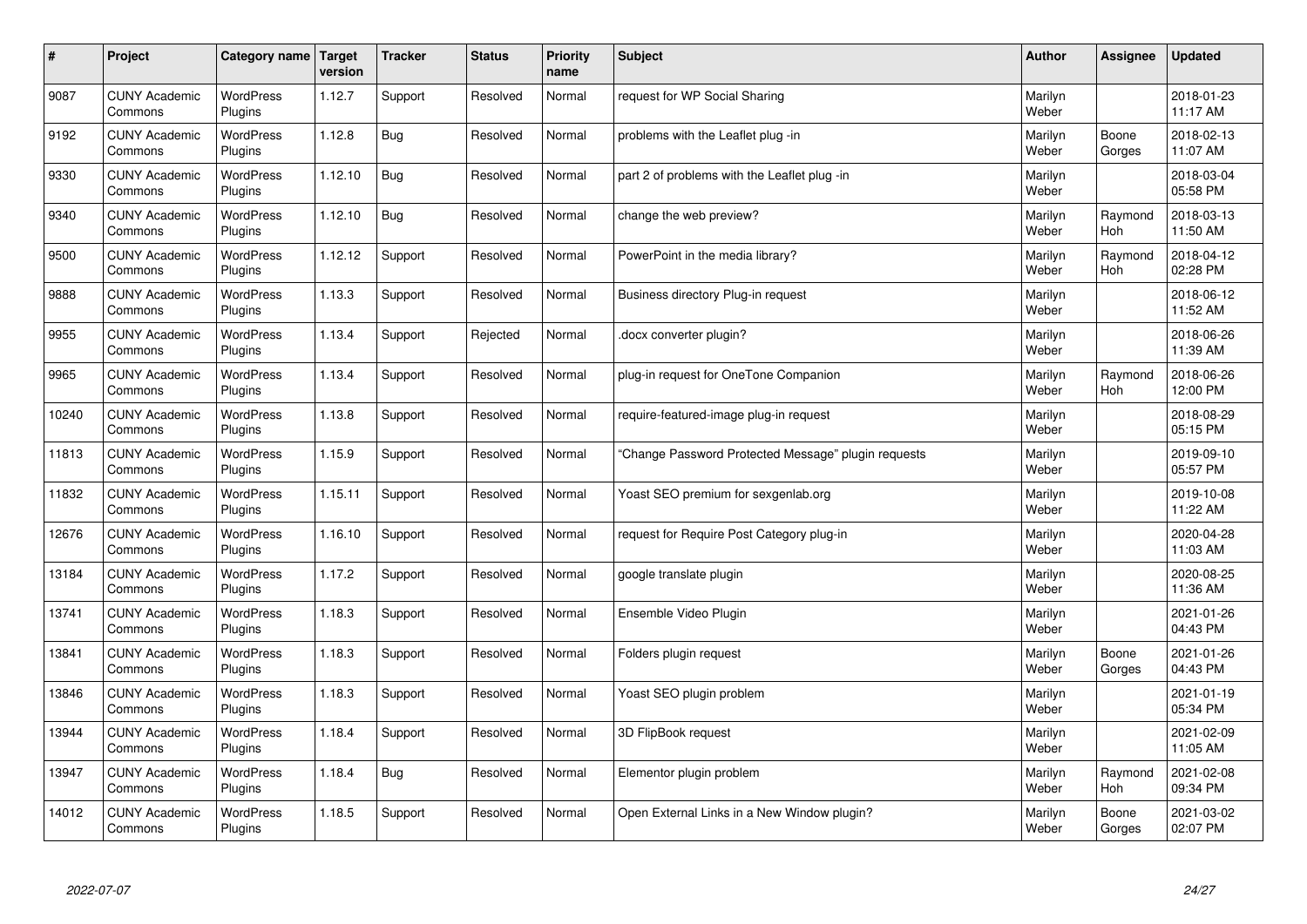| $\sharp$ | Project                         | <b>Category name</b>        | Target<br>version | <b>Tracker</b> | <b>Status</b> | <b>Priority</b><br>name | <b>Subject</b>                                           | <b>Author</b>    | Assignee         | <b>Updated</b>         |
|----------|---------------------------------|-----------------------------|-------------------|----------------|---------------|-------------------------|----------------------------------------------------------|------------------|------------------|------------------------|
| 14019    | <b>CUNY Academic</b><br>Commons | <b>WordPress</b><br>Plugins | 1.18.5            | Bug            | Resolved      | Normal                  | smorales.commons.gc.cuny.edu                             | Marilyn<br>Weber | Boone<br>Gorges  | 2021-02-23<br>11:06 AM |
| 14077    | <b>CUNY Academic</b><br>Commons | <b>WordPress</b><br>Plugins | 1.18.7            | Support        | Resolved      | Normal                  | Elementor Pro plugin for the slider                      | Marilyn<br>Weber | Raymond<br>Hoh   | 2021-03-23<br>11:43 AM |
| 14265    | <b>CUNY Academic</b><br>Commons | <b>WordPress</b><br>Plugins | 1.18.10           | Support        | Resolved      | Normal                  | separate the tag cloud in the blog sidebar               | Marilyn<br>Weber | Boone<br>Gorges  | 2021-05-12<br>05:19 PM |
| 14509    | <b>CUNY Academic</b><br>Commons | <b>WordPress</b><br>Plugins | 1.18.12           | Bug            | Resolved      | Normal                  | Elementor Editor problem                                 | Marilyn<br>Weber |                  | 2021-06-08<br>09:55 AM |
| 14534    | <b>CUNY Academic</b><br>Commons | <b>WordPress</b><br>Plugins | 1.18.12           | Support        | Resolved      | Normal                  | Share This Image plugin?                                 | Marilyn<br>Weber |                  | 2021-06-08<br>11:50 AM |
| 14885    | <b>CUNY Academic</b><br>Commons | WordPress<br>Plugins        | 1.18.22           | Bug            | Resolved      | Normal                  | Long Loading Times -- Wordpress Admin Site               | Marilyn<br>Weber | Raymond<br>Hoh   | 2021-10-26<br>12:28 PM |
| 15545    | <b>CUNY Academic</b><br>Commons | WordPress<br>Plugins        | 1.19.5            | Feature        | Resolved      | Normal                  | 'ZI Hide Featured Image" plugin request                  | Marilyn<br>Weber | Boone<br>Gorges  | 2022-03-09<br>10:09 AM |
| 15654    | <b>CUNY Academic</b><br>Commons | <b>WordPress</b><br>Plugins | 1.19.6            | Support        | Resolved      | Normal                  | Numerous Copies of Events showing up                     | Marilyn<br>Weber | Boone<br>Gorges  | 2022-03-22<br>11:30 AM |
| 3093     | <b>CUNY Academic</b><br>Commons | <b>WordPress</b><br>Plugins |                   | Bug            | Rejected      | Normal                  | <b>Custom Google Maps</b>                                | Marilyn<br>Weber | Boone<br>Gorges  | 2014-05-02<br>10:52 AM |
| 3136     | <b>CUNY Academic</b><br>Commons | WordPress<br>Plugins        |                   | <b>Bug</b>     | Rejected      | Normal                  | The Easy Rotator                                         | Marilyn<br>Weber | Boone<br>Gorges  | 2014-04-01<br>10:26 PM |
| 7668     | <b>CUNY Academic</b><br>Commons | WordPress<br>Plugins        |                   | Support        | Rejected      | Normal                  | Iframes question                                         | Marilyn<br>Weber |                  | 2017-04-11<br>09:29 PM |
| 8693     | <b>CUNY Academic</b><br>Commons | <b>WordPress</b><br>Plugins |                   | Support        | Resolved      | Normal                  | Existing blog wants to replace Mailpoet with Newsletters | Marilyn<br>Weber |                  | 2017-09-12<br>02:24 PM |
| 5875     | <b>CUNY Academic</b><br>Commons | <b>WordPress</b><br>Plugins | Not<br>tracked    | <b>Bug</b>     | Resolved      | Normal                  | Events Calendar garbled in IE                            | Marilyn<br>Weber | Marilyn<br>Weber | 2017-11-15<br>05:45 PM |
| 7328     | <b>CUNY Academic</b><br>Commons | <b>WordPress</b><br>Plugins | Not<br>tracked    | <b>Bug</b>     | Resolved      | Normal                  | technical issue with the Events Manager plugin           | Marilyn<br>Weber | Raymond<br>Hoh   | 2017-11-15<br>06:19 PM |
| 7770     | <b>CUNY Academic</b><br>Commons | <b>WordPress</b><br>Plugins | Not<br>tracked    | <b>Bug</b>     | Abandoned     | Normal                  | Timeline.js problem                                      | Marilyn<br>Weber |                  | 2017-11-15<br>01:43 PM |
| 8071     | <b>CUNY Academic</b><br>Commons | <b>WordPress</b><br>Plugins | Not<br>tracked    | Support        | Rejected      | Normal                  | Anthologize                                              | Marilyn<br>Weber |                  | 2017-05-10<br>10:15 AM |
| 8308     | <b>CUNY Academic</b><br>Commons | WordPress<br>Plugins        | Not<br>tracked    | Support        | Resolved      | Normal                  | WP Migration plugin                                      | Marilyn<br>Weber |                  | 2017-11-15<br>01:27 PM |
| 9726     | <b>CUNY Academic</b><br>Commons | WordPress<br>Plugins        | Not<br>tracked    | Support        | Abandoned     | Normal                  | technical error on Contact page                          | Marilyn<br>Weber |                  | 2018-12-10<br>03:53 PM |
| 11205    | <b>CUNY Academic</b><br>Commons | <b>WordPress</b><br>Plugins | Not<br>tracked    | Support        | Resolved      | Normal                  | problems with Google calendar                            | Marilyn<br>Weber | Raymond<br>Hoh   | 2019-03-11<br>02:17 PM |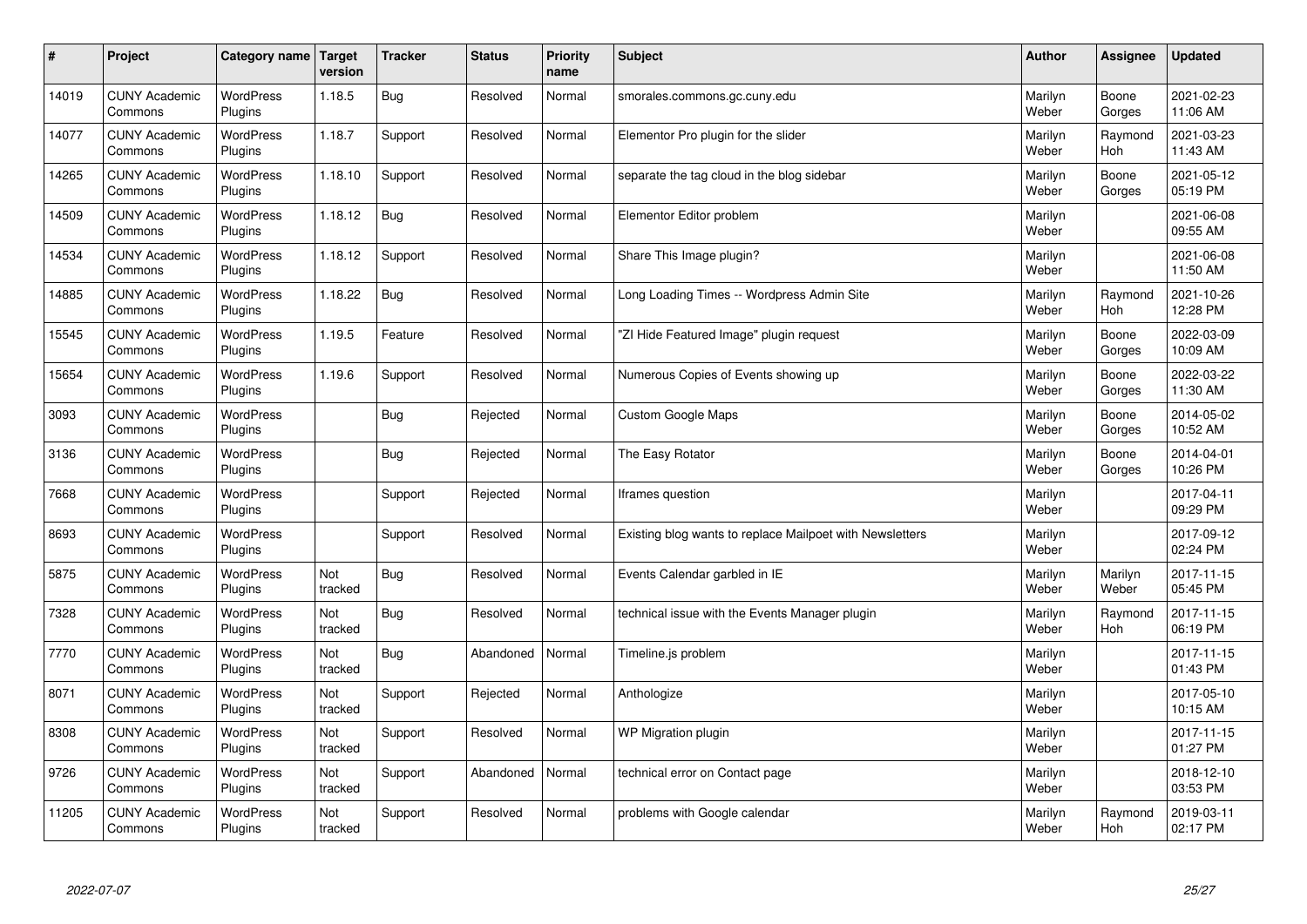| $\pmb{\#}$ | Project                         | Category name                     | Target<br>version | <b>Tracker</b> | <b>Status</b>        | <b>Priority</b><br>name | <b>Subject</b>                                                | <b>Author</b>    | Assignee        | <b>Updated</b>         |
|------------|---------------------------------|-----------------------------------|-------------------|----------------|----------------------|-------------------------|---------------------------------------------------------------|------------------|-----------------|------------------------|
| 12741      | <b>CUNY Academic</b><br>Commons | <b>WordPress</b><br>Plugins       | Not<br>tracked    | Support        | Reporter<br>Feedback | Normal                  | Tableau Public Viz Block                                      | Marilyn<br>Weber | Raymond<br>Hoh  | 2020-05-12<br>11:00 AM |
| 14075      | <b>CUNY Academic</b><br>Commons | WordPress<br>Plugins              | Not<br>tracked    | <b>Bug</b>     | Resolved             | Normal                  | sludigitalportfolios.commons.gc.cuny.edu                      | Marilyn<br>Weber | Boone<br>Gorges | 2021-03-01<br>10:46 AM |
| 15610      | <b>CUNY Academic</b><br>Commons | WordPress<br>Plugins              | Not<br>tracked    | Support        | Rejected             | Normal                  | Loops & Logic plugin                                          | Marilyn<br>Weber | Raymond<br>Hoh  | 2022-03-19<br>11:16 AM |
| 3071       | <b>CUNY Academic</b><br>Commons | <b>WordPress</b><br><b>Themes</b> | 1.5.22            | <b>Bug</b>     | Resolved             | Normal                  | Twenty Fourteen theme differences                             | Marilyn<br>Weber | Boone<br>Gorges | 2014-04-01<br>08:18 PM |
| 5630       | <b>CUNY Academic</b><br>Commons | WordPress<br><b>Themes</b>        | 1.9.17            | Feature        | Resolved             | Normal                  | Bavota magazine Pro theme                                     | Marilyn<br>Weber | Boone<br>Gorges | 2016-06-02<br>12:09 AM |
| 7460       | <b>CUNY Academic</b><br>Commons | WordPress<br>Themes               | 1.10.8            | Support        | Resolved             | Normal                  | install Independent Publisher theme?                          | Marilyn<br>Weber | Boone<br>Gorges | 2017-01-21<br>09:34 PM |
| 9335       | <b>CUNY Academic</b><br>Commons | <b>WordPress</b><br><b>Themes</b> | 1.12.10           | <b>Bug</b>     | Resolved             | Normal                  | clone http://digitalscholarship.ccny.cuny.edu site?           | Marilyn<br>Weber | Boone<br>Gorges | 2018-03-14<br>12:43 PM |
| 8941       | <b>CUNY Academic</b><br>Commons | <b>WordPress</b><br><b>Themes</b> | 1.13.1            | Support        | Resolved             | Normal                  | Theme request: ColorNews                                      | Marilyn<br>Weber |                 | 2018-05-08<br>10:42 AM |
| 11211      | <b>CUNY Academic</b><br>Commons | WordPress<br><b>Themes</b>        | 1.14.8            | Support        | Resolved             | Normal                  | user needs to edit the HTML coding                            | Marilyn<br>Weber |                 | 2019-03-12<br>11:20 AM |
| 11866      | <b>CUNY Academic</b><br>Commons | <b>WordPress</b><br><b>Themes</b> | 1.15.10           | Support        | Resolved             | Normal                  | problem with project widget and the 'skills' to generate tags | Marilyn<br>Weber | Raymond<br>Hoh  | 2019-09-19<br>03:20 PM |
| 12302      | <b>CUNY Academic</b><br>Commons | <b>WordPress</b><br><b>Themes</b> | 1.16.4            | Support        | Resolved             | Normal                  | Pictorio theme request                                        | Marilyn<br>Weber | Raymond<br>Hoh  | 2020-01-28<br>11:44 AM |
| 13185      | <b>CUNY Academic</b><br>Commons | <b>WordPress</b><br><b>Themes</b> | 1.17.2            | Support        | Resolved             | Normal                  | Less theme?                                                   | Marilyn<br>Weber |                 | 2020-08-25<br>11:26 AM |
| 13512      | <b>CUNY Academic</b><br>Commons | <b>WordPress</b><br>Themes        | 1.17.7            | Support        | Resolved             | Normal                  | theme update                                                  | Marilyn<br>Weber |                 | 2020-11-16<br>04:46 PM |
| 14270      | <b>CUNY Academic</b><br>Commons | <b>WordPress</b><br>Themes        | 1.18.8            | Support        | Resolved             | Normal                  | grid theme?                                                   | Marilyn<br>Weber |                 | 2021-04-13<br>11:20 AM |
| 14411      | <b>CUNY Academic</b><br>Commons | WordPress<br><b>Themes</b>        | 1.18.10           | <b>Bug</b>     | Resolved             | Normal                  | logo problems                                                 | Marilyn<br>Weber |                 | 2021-05-03<br>04:37 PM |
| 14734      | <b>CUNY Academic</b><br>Commons | <b>WordPress</b><br><b>Themes</b> | 1.18.18           | Support        | Resolved             | Normal                  | missing section of Sujatha Fernandes' site                    | Marilyn<br>Weber | Raymond<br>Hoh  | 2021-09-06<br>04:15 PM |
| 4965       | <b>CUNY Academic</b><br>Commons | <b>WordPress</b><br>Themes        | Not<br>tracked    | Feature        | Resolved             | Normal                  | Theme requested                                               | Marilyn<br>Weber | Boone<br>Gorges | 2016-02-24<br>09:46 PM |
| 10059      | <b>CUNY Academic</b><br>Commons | WordPress<br>Themes               | Not<br>tracked    | Support        | Resolved             | Normal                  | Magazine Premium theme for new site                           | Marilyn<br>Weber |                 | 2020-02-17<br>03:39 PM |
| 11976      | <b>CUNY Academic</b><br>Commons | <b>WordPress</b><br>Themes        | Not<br>tracked    | Support        | Resolved             | Normal                  | ColorMag request                                              | Marilyn<br>Weber |                 | 2021-02-01<br>10:25 AM |